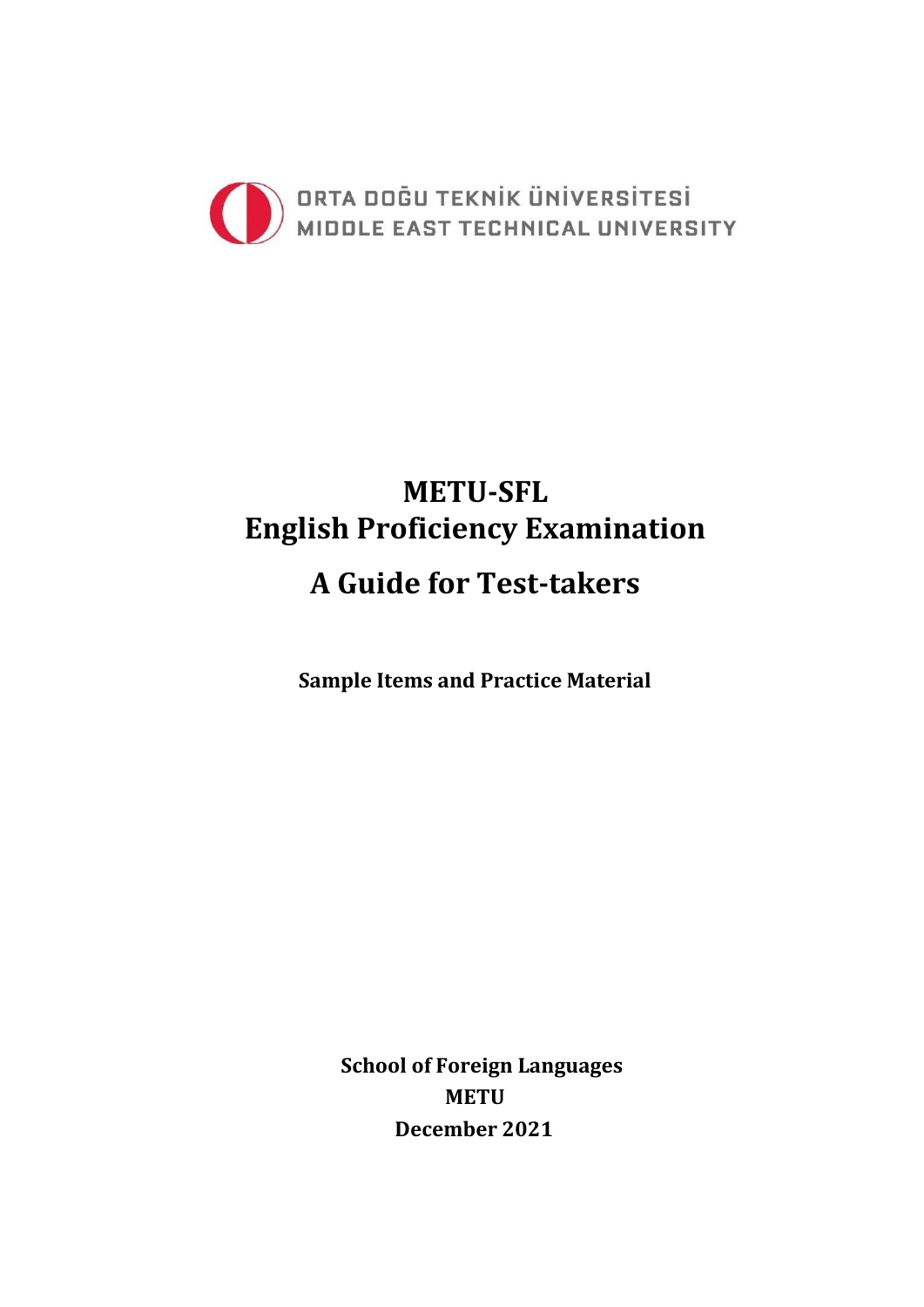This is the December 2021 edition of the METU-SFL English Proficiency Examination booklet, which will specify the details of the exams that will be administered as of January 2022. This booklet has been prepared to familiarize the candidates with the types of tasks in the exam and provide practice material.

# **THE PURPOSE OF THE EXAM**

Middle East Technical University, School of Foreign Languages, English Proficiency Examination (METU-SFL EPE) aims to assess the English language proficiency level of the candidates who wish to study at an undergraduate or graduate level degree program at Middle East Technical University (METU). The purpose of this examination is to determine whether the test takers' proficiency level in English is sufficient to perform communicative tasks in English, i.e., to fulfill the requirements of the courses at academic programs with relative ease. Thus, the examination is designed to assess test-takers' ability to understand and respond to written and oral academic texts, comprehend interactions in the classroom and campus settings, and produce written texts.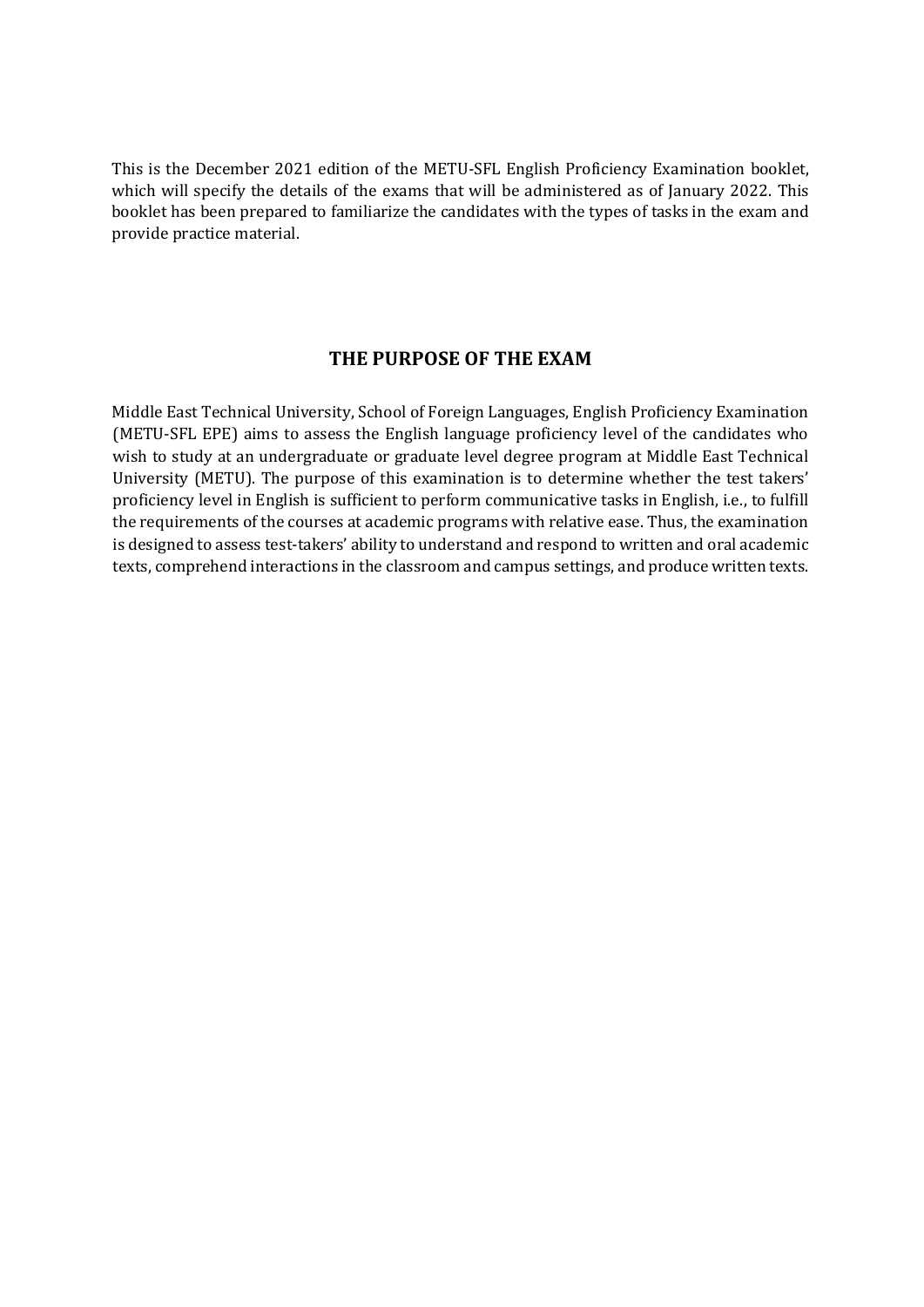# **EXAM ADMINISTRATION AND CONTENT**

The examination will be administered in one session. The exam will last approximately 120 minutes and include the **While Listening, Careful Reading, Vocabulary and Writing** parts. The points allocated to each part and the time allowed are given in Table 1.

| Part                   | <b>Questions</b>                             | <b>Points</b> | <b>Time</b>        |
|------------------------|----------------------------------------------|---------------|--------------------|
| <b>While Listening</b> | 20                                           | 30            | $\sim$ 35 minutes  |
|                        | Careful Reading https://studeritmetu.edu.tr/ | 40            | 50 minutes         |
| <b>Vocabulary</b>      | 20                                           | 10            | 10 minutes         |
| Writing                | 1 Task                                       | 20            | 25 minutes         |
| <b>Total</b>           |                                              | 100           | $\sim$ 120 minutes |

Table 1 *METU-SFL EPE content*

# **SCORING PROCEDURES AND GUIDELINES**

The While Listening, Careful Reading and Vocabulary parts comprise multiple-choice type questions, which are machine scored. The Writing part comprises an essay type question which is manually scored by a group of experienced raters in accordance with a rating scale. The raters go through a standardization session before grading the test-takers' papers. Each paper is graded by two raters, and by a third rater if there need be.

#### **Announcing METU-SFL EPE Scores**

The scores will be announced on the following web page: [http://epe.metu.edu.tr.](http://epe.metu.edu.tr./)

**[https://student.metu.edu.tr](https://student.metu.edu.tr/)**

Those who would like to receive an Exam Score Report may apply to the Registrar's Office after the exam results are officially announced.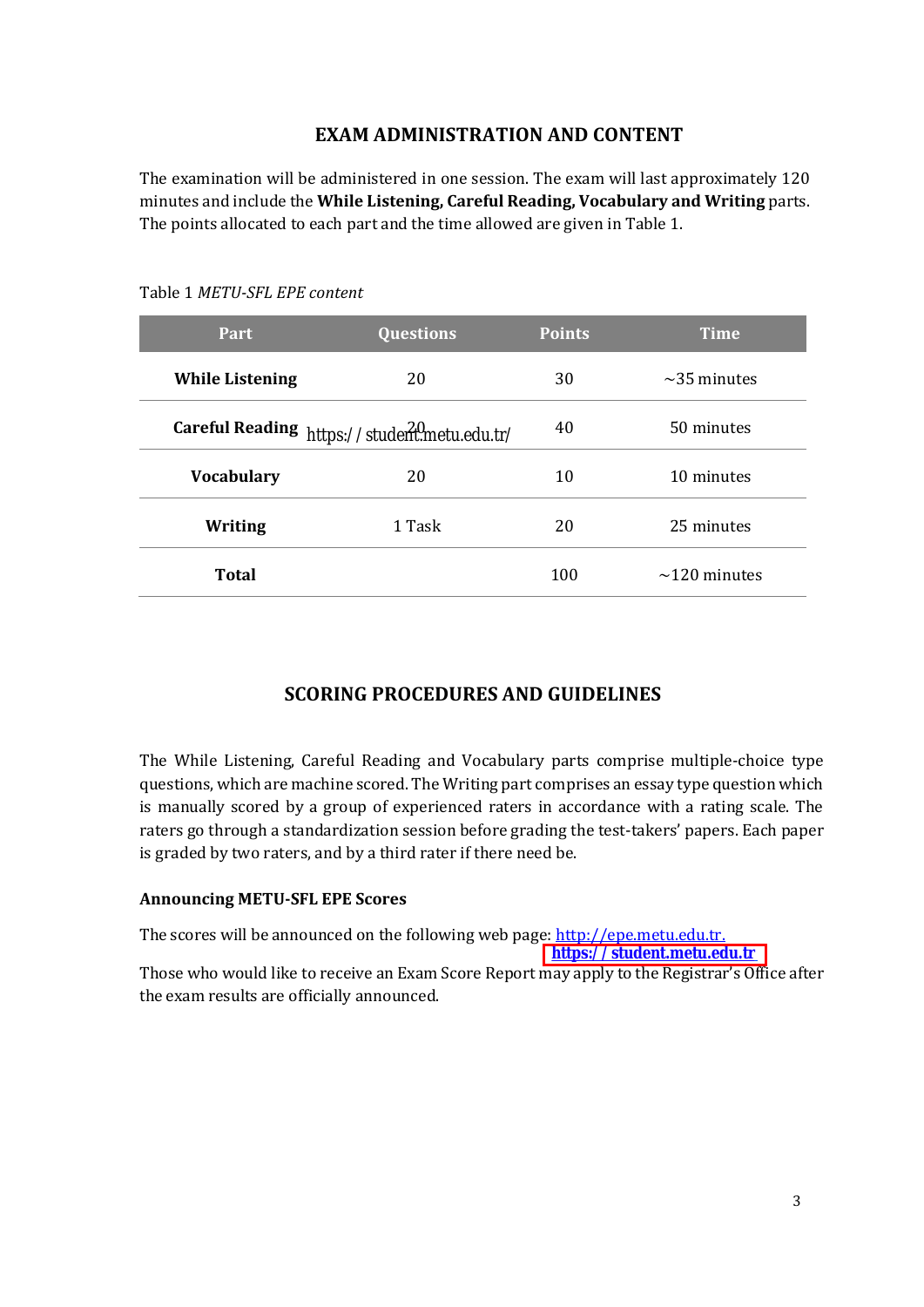# **LISTENING**

The listening section of the examination tests your ability to understand slightly to moderately complex, neutral-to-formal communication, and ideas spoken at a slow-to-normal speech rate.

In this section of the examination, you are expected to demonstrate your ability to

- understand spoken language on both familiar and unfamiliar topics from social, academic or vocational life,
- understand main ideas, supporting details, and implied meanings in texts on both concrete and abstract topics, spoken in standard English,
- understand extended speech and complex lines of argument clearly signposted by discourse markers,
- identify attitude, mood, tone, or viewpoints,
- understand paraphrasing, and
- understand meaning based on rhythm, intonation, and stress.

| <b>Listening Summary: 8-9 Talks; 20 Questions</b> |                       |                               |               |
|---------------------------------------------------|-----------------------|-------------------------------|---------------|
| <b>Types of talks</b>                             | Duration              | Number of<br><b>Questions</b> | <b>Points</b> |
| <b>Brief Talks</b>                                | $\sim$ 1 minute each  | 4                             |               |
| Conversations                                     | $\sim$ 4 minutes      | 4                             | 30            |
| Lectures                                          | $\sim$ 5 minutes each | 12                            |               |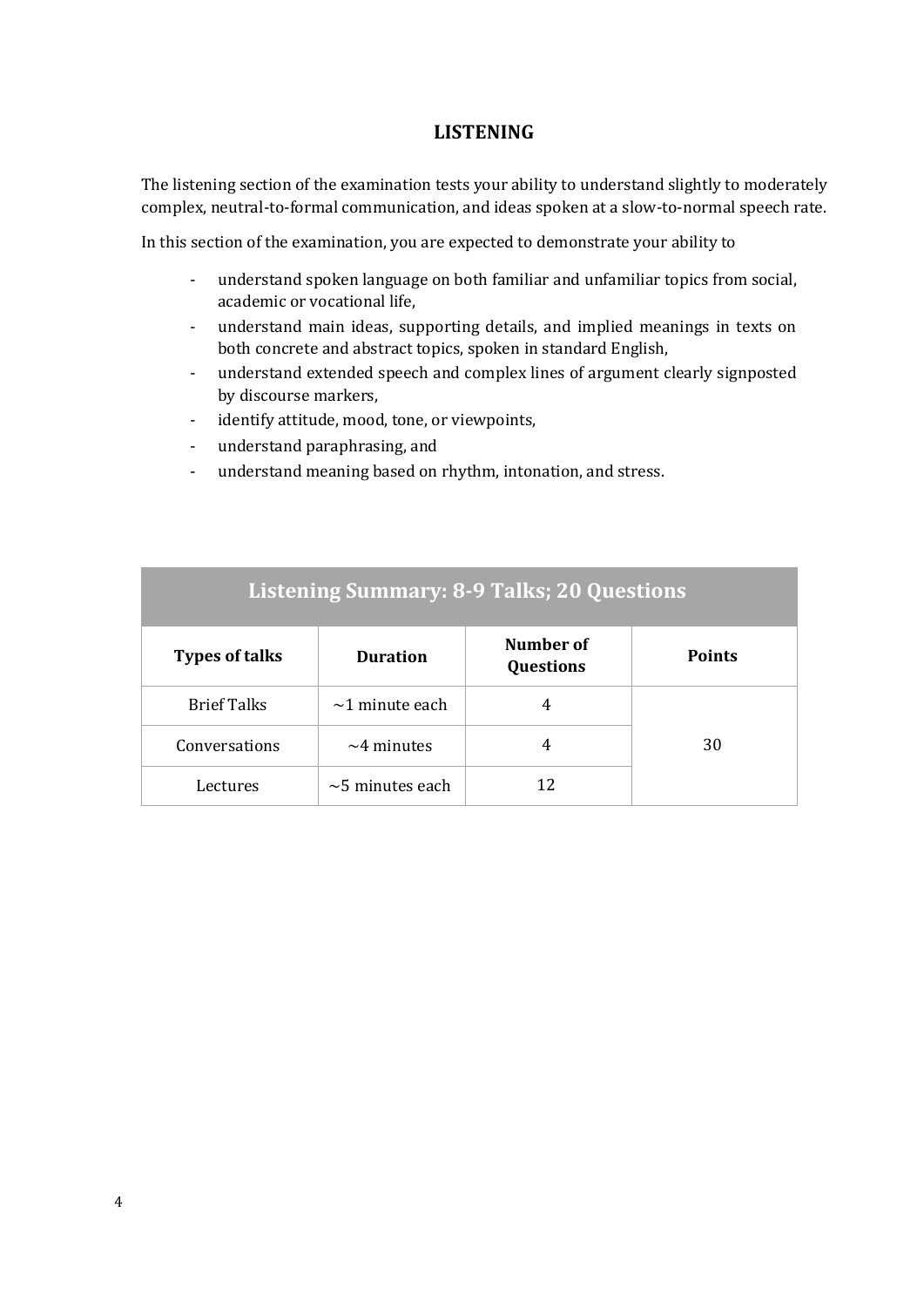| <b>Brief Talks</b>                     |                                                                                                                                                                                          |  |  |
|----------------------------------------|------------------------------------------------------------------------------------------------------------------------------------------------------------------------------------------|--|--|
| Task                                   | Brief talk is an audio recording.<br>You will listen to a monologue and answer a question.                                                                                               |  |  |
| Purpose                                | To assess the test taker's ability to<br>understand the topic / the main idea of a talk<br>٠<br>understand the purpose of a talk<br>п<br>predict the content of a talk<br>$\blacksquare$ |  |  |
| Length of each episode                 | $\sim$ 1 minute                                                                                                                                                                          |  |  |
| Number of episodes                     | 4                                                                                                                                                                                        |  |  |
| Number of questions in<br>each episode | $\mathbf{1}$                                                                                                                                                                             |  |  |
| Question type                          | Multiple choice with three options                                                                                                                                                       |  |  |
| Weighting                              | 1.5 points for each correct response                                                                                                                                                     |  |  |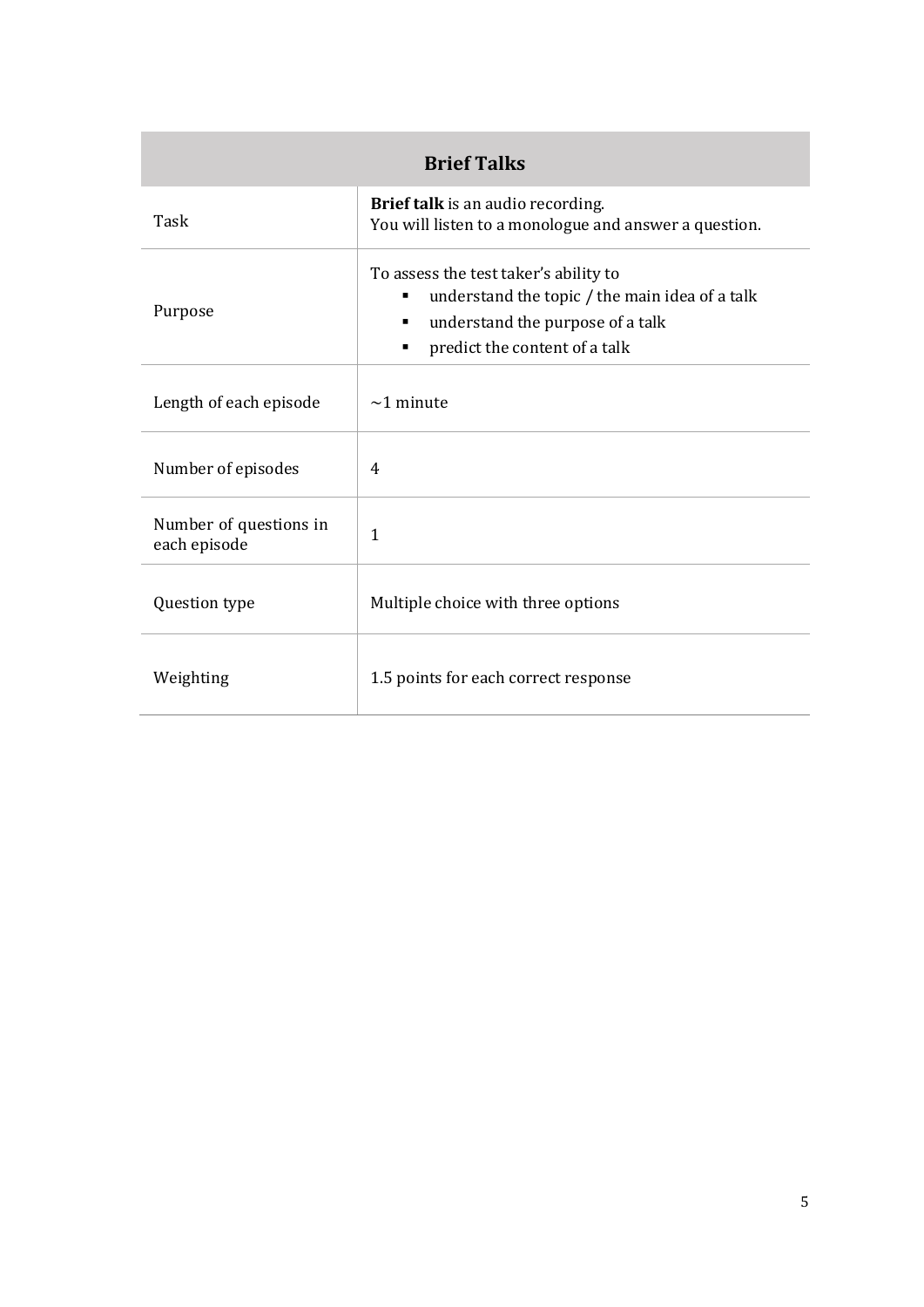#### **Brief Talk**

#### **Sample script 1:**

We've seen it all in documentaries and dramas. The Viking Age begins as groups of Vikings leap ashore from their long-ships, in a lightening raid against defenseless people. And they leave the foreign lands as quickly as they arrive, loaded up with slaves and booty, whatever valuables they could find in the small settlements on the shores of the British Isles. These hit-and-run attacks continued for decades. But at one point in history, those visitors from Scandinavia began to trade and negotiate on English soil. They even founded settlements there. Viking attacks were violent for sure. But stories about their contact with English towns seem oversimplified. Contemporary evidence shows that Viking involvement in social life on these islands was more significant than that depicted on the screen.

#### **Sample question 1:**

#### **What is the topic of the talk?**

- a) Vikings' motivation to attack the British Isles
- b) The relations between the Vikings and the British
- c) Britain's reaction to violent attacks by the Vikings

- a) The text mentions the outcomes of the attacks –slaves and booty– which may be taken as sources of motivation. However, as one listens, the story evolves and it becomes clear that there is more in the text than just the attacks. (X)
- b) The text starts with descriptions of Viking attacks, then talks about how Vikings become involved in social life in England. This option gives a general statement which is the topic of the talk.  $(\sqrt{})$
- c) There is no mention of how Britain reacted to Viking attacks in the text. (X)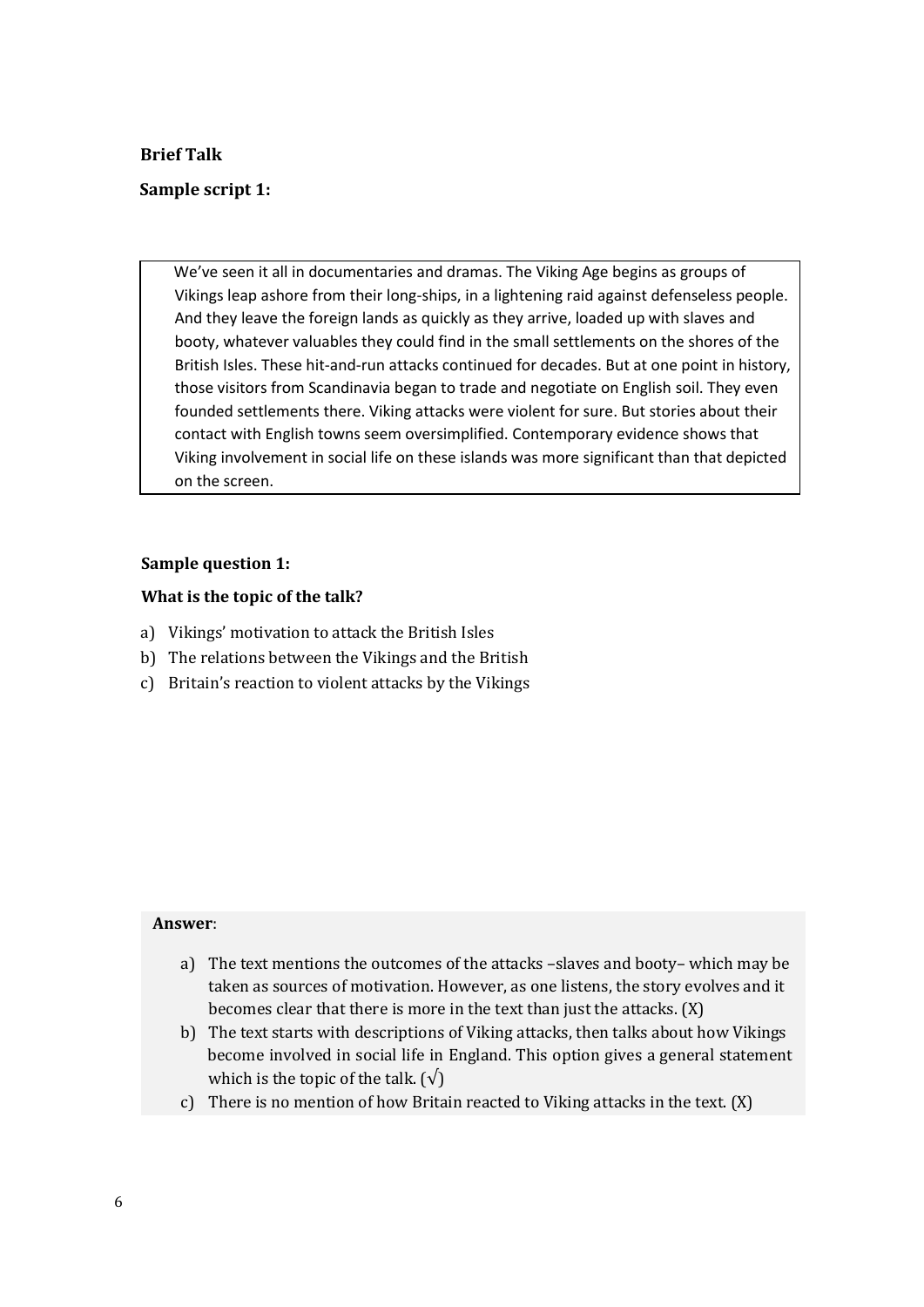# **Brief Talk**

# **Sample script 2:**

Asteroids are our oldest and most numerous cosmic neighbours. Teams of scientists across the globe are searching for these objects, discovering new ones every day, steadily mapping near-Earth space. And the paths of some asteroids can now be predicted with incredible precision. Now, it has only been within my lifetime that asteroids have been considered a credible threat to our planet. And since then, there's been a focused effort underway to discover and catalogue these objects. In 2010, a historic milestone was reached. Astronomers discovered over 90 percent of asteroids bigger than one kilometre across objects capable of massive destruction to Earth. But the job's not done yet. An object of 140 meters or bigger could decimate a medium-sized country. So far, we've only found 25 percent of those. So we must keep searching the sky for near-Earth asteroids. If we found a hazardous asteroid with significant early warning, we could nudge it out of the way. Unlike earthquakes, hurricanes, or volcanic eruptions, an asteroid impact can be precisely predicted and prevented. What we need to do now is map near-Earth space. We must keep searching the sky.

#### **Sample question 2:**

#### **What is the purpose of the talk?**

- a) To warn against the danger of an approaching asteroid
- b) To explain the recent advances in predicting the paths of asteroids
- c) To highlight the need to track and divert hazardous asteroids

- a) The text mentions asteroids in general, it does not concentrate on one asteroid only. Moreover, there is more information in the text than just informing about a danger. (X)
- b) The text merely states that the paths of the asteroids can be predicted; it does not explain how. (X)
- c) The text makes warnings about the possible effect of a collision of an asteroid with the Earth and that we should act to prevent such a collision.  $(\sqrt{)}$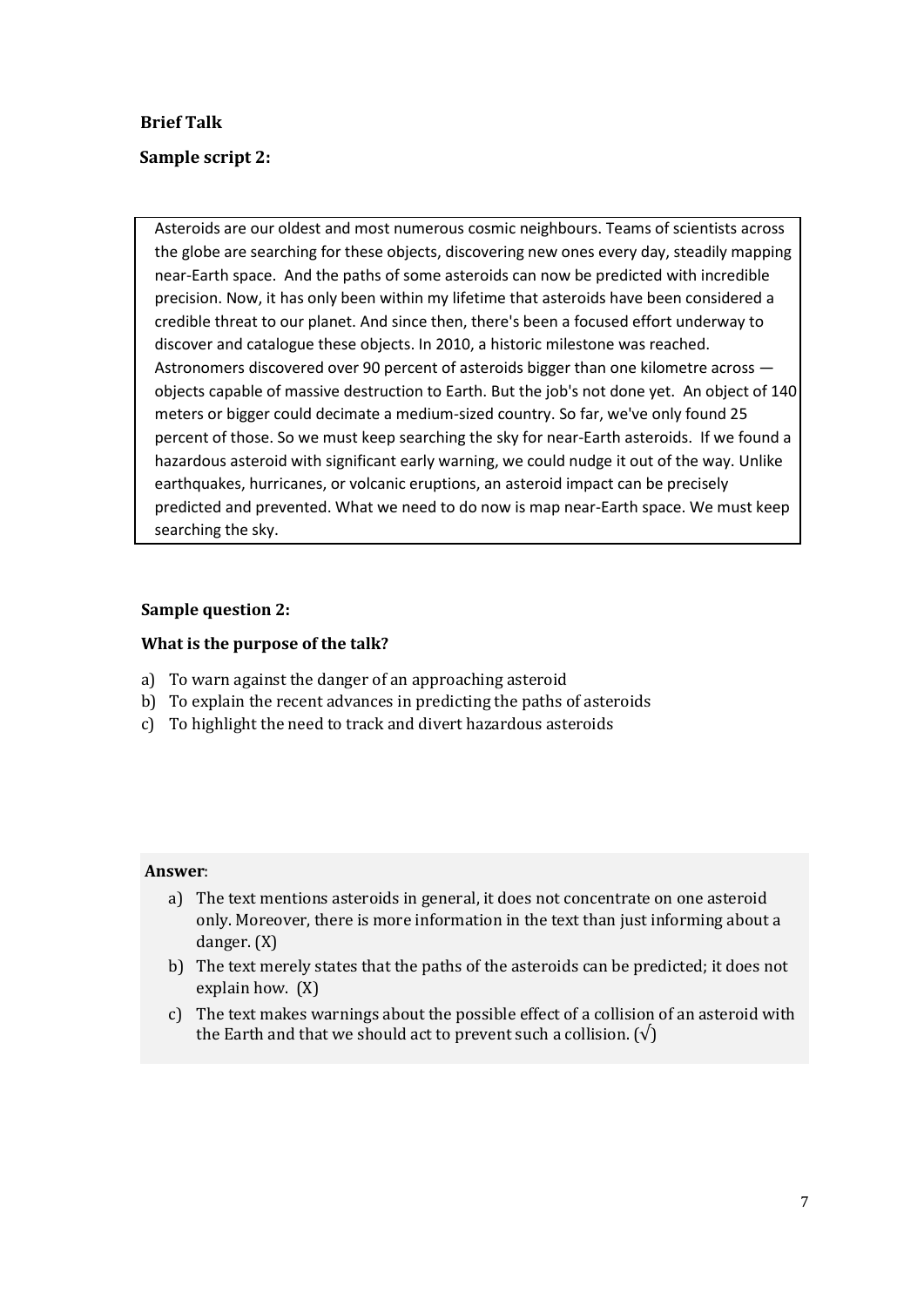|                                        | <b>Conversations</b>                                                                                                                                                                                                           |    |                                                                                                                                                                                                                                                                                                         |
|----------------------------------------|--------------------------------------------------------------------------------------------------------------------------------------------------------------------------------------------------------------------------------|----|---------------------------------------------------------------------------------------------------------------------------------------------------------------------------------------------------------------------------------------------------------------------------------------------------------|
| Task                                   | <b>Conversation</b> is an audio recording.<br>You will listen to a dialogue between two people and<br>answer questions.                                                                                                        |    |                                                                                                                                                                                                                                                                                                         |
| Purpose                                | To assess the test taker's ability to<br>follow lines of argument<br>٠<br>٠<br>٠<br>٠<br>٠<br>understand advice and instructions<br>٠<br>relationships<br>٠<br>distinguish between fact and opinion<br>٠<br>identify bias<br>п |    | understand why someone says something<br>understand a speaker's attitude / point of view<br>understand meaning that is not explicitly stated<br>understand the main reasons for and against an idea<br>understand problem-solution and cause-effect<br>recognize emphasis through intonation and stress |
| Length of each episode                 | $~1$ <sup>4</sup> minutes                                                                                                                                                                                                      |    | $\sim$ 2 minutes                                                                                                                                                                                                                                                                                        |
| Number of episodes                     | $\mathbf{1}$                                                                                                                                                                                                                   | or | $\overline{2}$                                                                                                                                                                                                                                                                                          |
| Number of questions in<br>each episode | 4                                                                                                                                                                                                                              |    | $\overline{2}$                                                                                                                                                                                                                                                                                          |
| Question type                          | Multiple choice with three options                                                                                                                                                                                             |    |                                                                                                                                                                                                                                                                                                         |
| Weighting                              | 1.5 points for each correct response                                                                                                                                                                                           |    |                                                                                                                                                                                                                                                                                                         |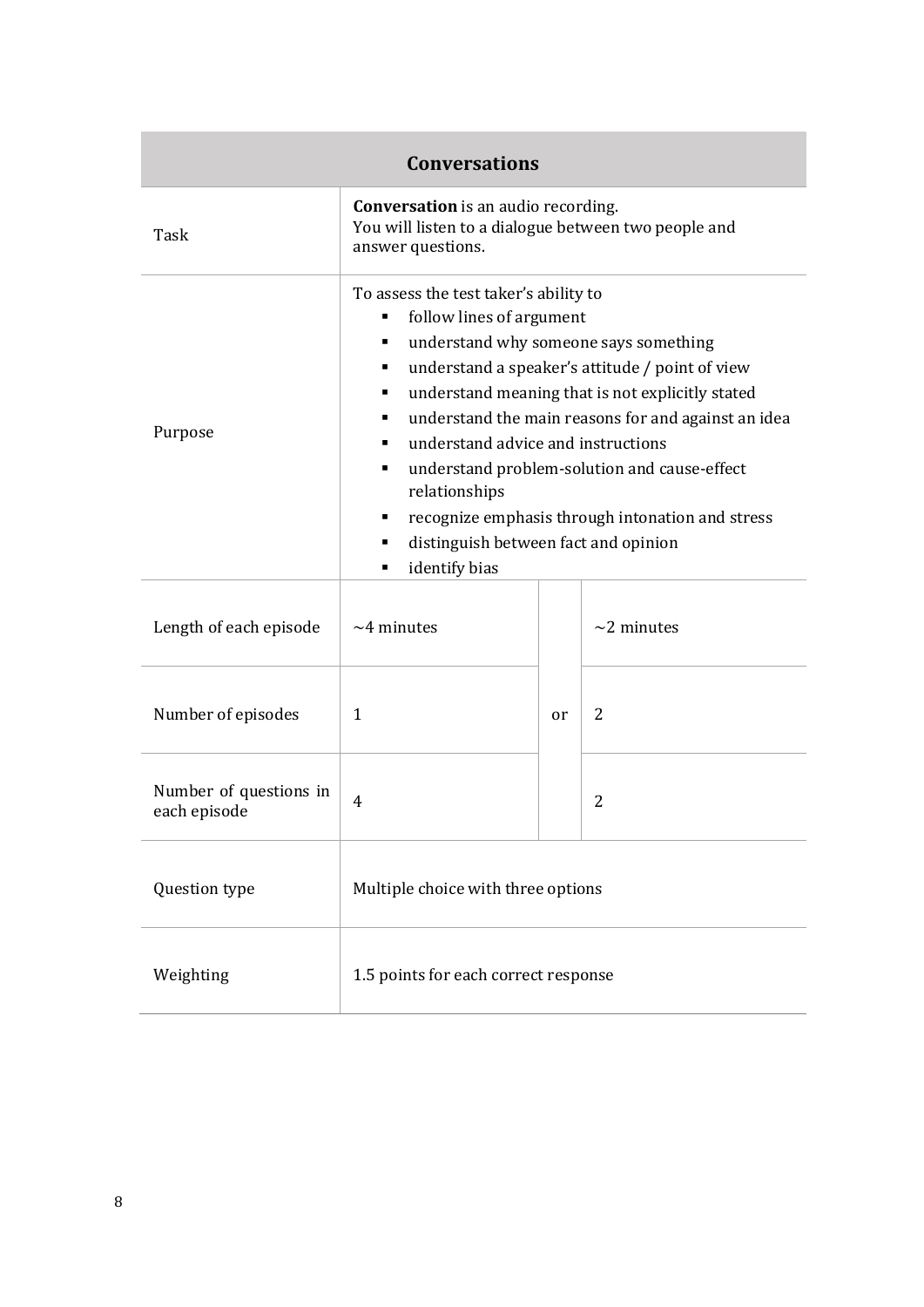# **Conversation**

# **Sample script 3:**

| 1  | Jason: Hey Karen.                                                                      |
|----|----------------------------------------------------------------------------------------|
| 2  | Karen: Hey Jason You look upset. What happened?                                        |
| 3  | Jason: Oh, Professor Higgs announced the grades yesterday.                             |
| 4  | Karen: And?                                                                            |
| 5  | Jason: I got a C minus.                                                                |
| 6  | Karen: Um. Sorry to hear that. But C minus isn't so bad, is it?                        |
| 7  | Jason: I guess. But you know, I think I deserved a better grade. I studied really hard |
| 8  | and fulfilled every course requirement as he wanted. You know  I did all the           |
| 9  | weekly readings and wrote my reflections. My mid-term grades were off-the-charts.      |
| 10 | I got over 80 on both exams. We completed the final group project, and it was          |
| 11 | terrific. We prepared this amazing report on the geological features of the Lycian     |
| 12 | canyon. I even did the stupid bonus mini-project. It is completely unfair; you know    |
| 13 | Karen: Umm. What are you going to do about this?                                       |
| 14 | Jason: I am planning to call him and make an appointment. Do you think that will       |
| 15 | work?                                                                                  |
| 16 | Karen: Umm, but Professor Higgs prefers to receive queries via email. He made a        |
| 17 | specific note about this on the course syllabus and it says "all questions and         |
| 18 | requests via email!"                                                                   |
| 19 | Jason: Email? What if I have questions that I cannot ask in an email?                  |
| 20 | Karen: Then, we need to go to his assistant's office. But I think this can only be     |
| 21 | solved by Professor Higgs himself.                                                     |
| 22 | Jason: Yeah. I guess you're right.                                                     |
| 23 | Karen: I think you should stick to the suggestion given on the course syllabus.        |
| 24 | Jason: Yeah that would be the best way.                                                |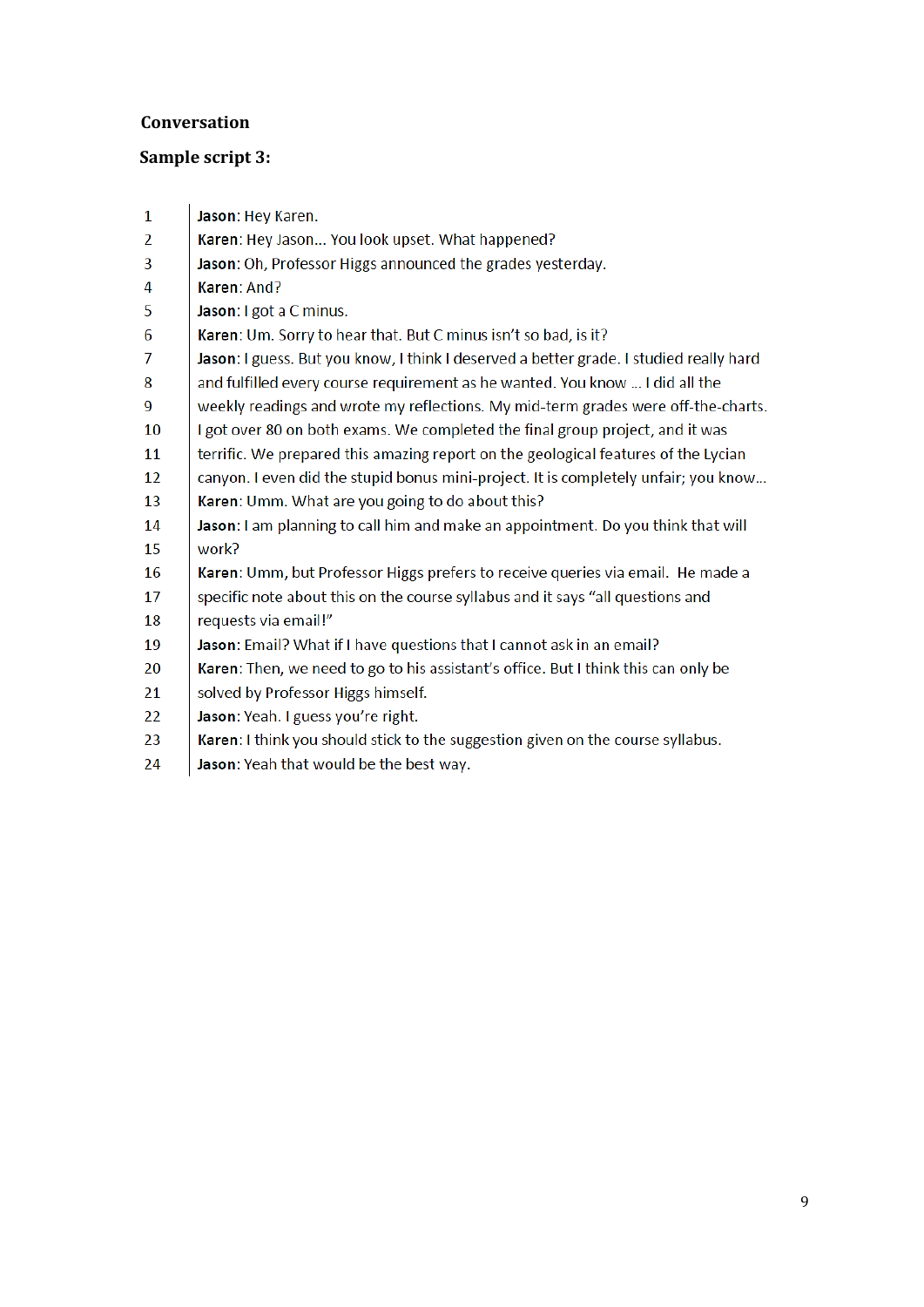## **Conversation**

## **Sample questions 3-4:**

## **3. Why does Jason mention the course requirements?**

- a) To complain that he could barely fulfill them
- b) To show that his performance was very good
- c) To tell that the workload was doable

## **4. What advice does Karen give to Jason?**

- a) To e-mail the professor
- b) To call the professor
- c) To go to his assistant's office

#### **Answers:**

#### **3.**

- a) Starting from line 7, Jason states that he studied hard and managed to fulfill the course requirements. (X)
- b) Starting from line 9, Jason tells Karen how successful his studies were.  $(\sqrt)$
- c) There is nothing in Jason's speech that implies the work was either easy or difficult. (X)

**4.** 

- a) In line 16, Karen mentions the professor's note about contact preference on the syllabus, which is e-mail. In line 23, she recommends Jason to follow what is written in the course syllabus.  $(\sqrt{)}$
- b) In line 16, Karen mentions the professor's note about contact preference on the syllabus, which is e-mail. (X)
- c) Starting from line 20, Karen says that Jason's problem can only be solved by the professor himself, which again takes us back to contact by e-mail. (X)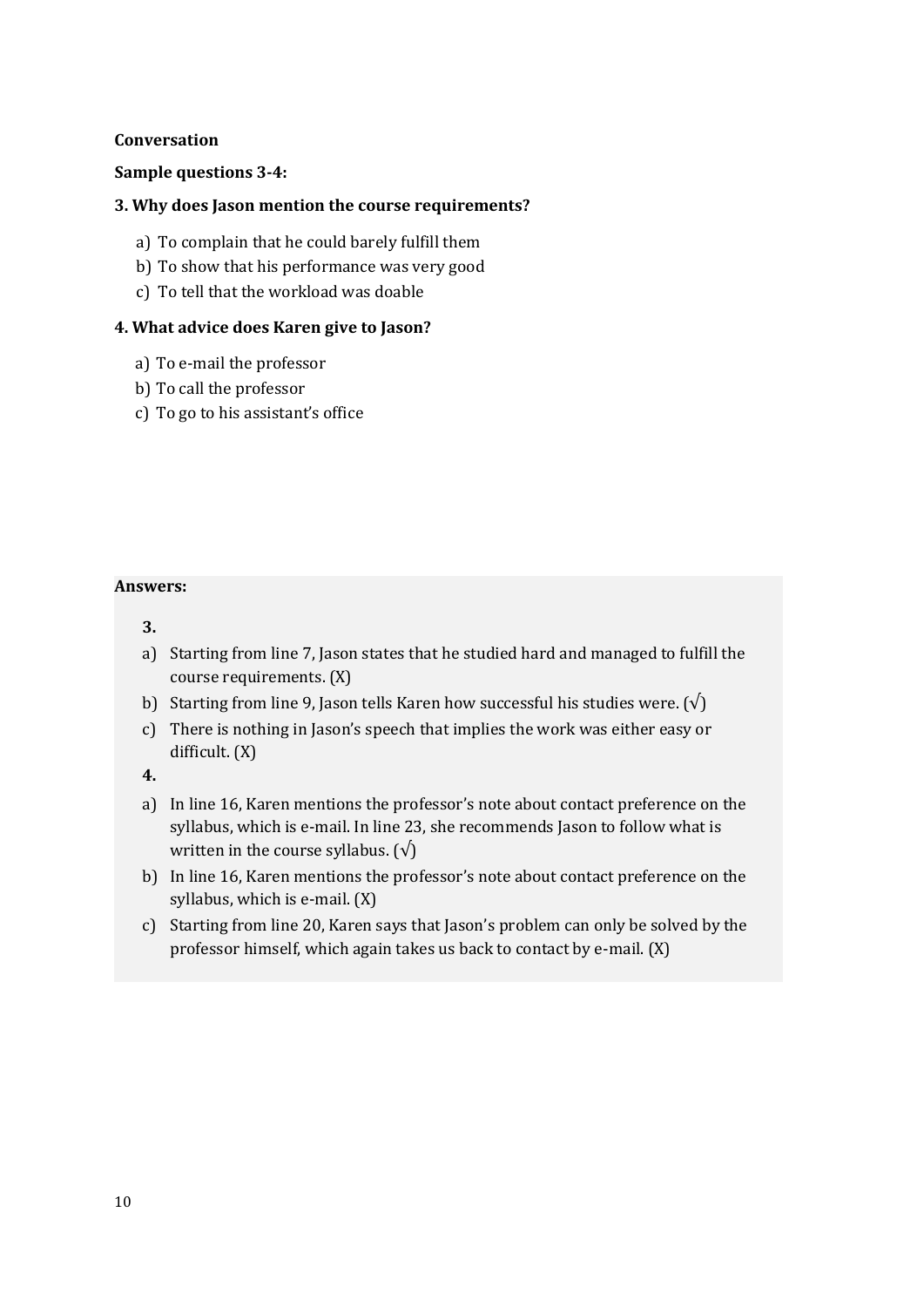| <b>Lectures</b>                        |                                                                                                                                                                                                                                                                                                                                                                                                                                                                                                                                                                                                                                    |  |
|----------------------------------------|------------------------------------------------------------------------------------------------------------------------------------------------------------------------------------------------------------------------------------------------------------------------------------------------------------------------------------------------------------------------------------------------------------------------------------------------------------------------------------------------------------------------------------------------------------------------------------------------------------------------------------|--|
| Task                                   | Lecture is an audio recording.<br>You will listen to a monologue and answer questions.                                                                                                                                                                                                                                                                                                                                                                                                                                                                                                                                             |  |
| Purpose                                | To assess the test taker's ability to<br>follow topic development<br>understand the main points / details of a talk<br>٠<br>distinguish between main and specific ideas in a<br>٠<br>talk<br>understand why someone says something<br>٠<br>understand a speaker's attitude / point of view<br>٠<br>understand meaning that is not explicitly stated<br>understand main reasons for and against an idea<br>٠<br>recognize emphasis through intonation and stress<br>recognize that a speaker is clarifying points,<br>٠<br>paraphrasing, summarizing, or repeating ideas<br>recognize generalizations and their supporting<br>ideas |  |
| Length of each episode                 | $\sim$ 5 minutes                                                                                                                                                                                                                                                                                                                                                                                                                                                                                                                                                                                                                   |  |
| Number of episodes                     | 3                                                                                                                                                                                                                                                                                                                                                                                                                                                                                                                                                                                                                                  |  |
| Number of questions in<br>each episode | 4                                                                                                                                                                                                                                                                                                                                                                                                                                                                                                                                                                                                                                  |  |
| Question type                          | Multiple choice with three options                                                                                                                                                                                                                                                                                                                                                                                                                                                                                                                                                                                                 |  |
| Weighting                              | 1.5 points for each correct response                                                                                                                                                                                                                                                                                                                                                                                                                                                                                                                                                                                               |  |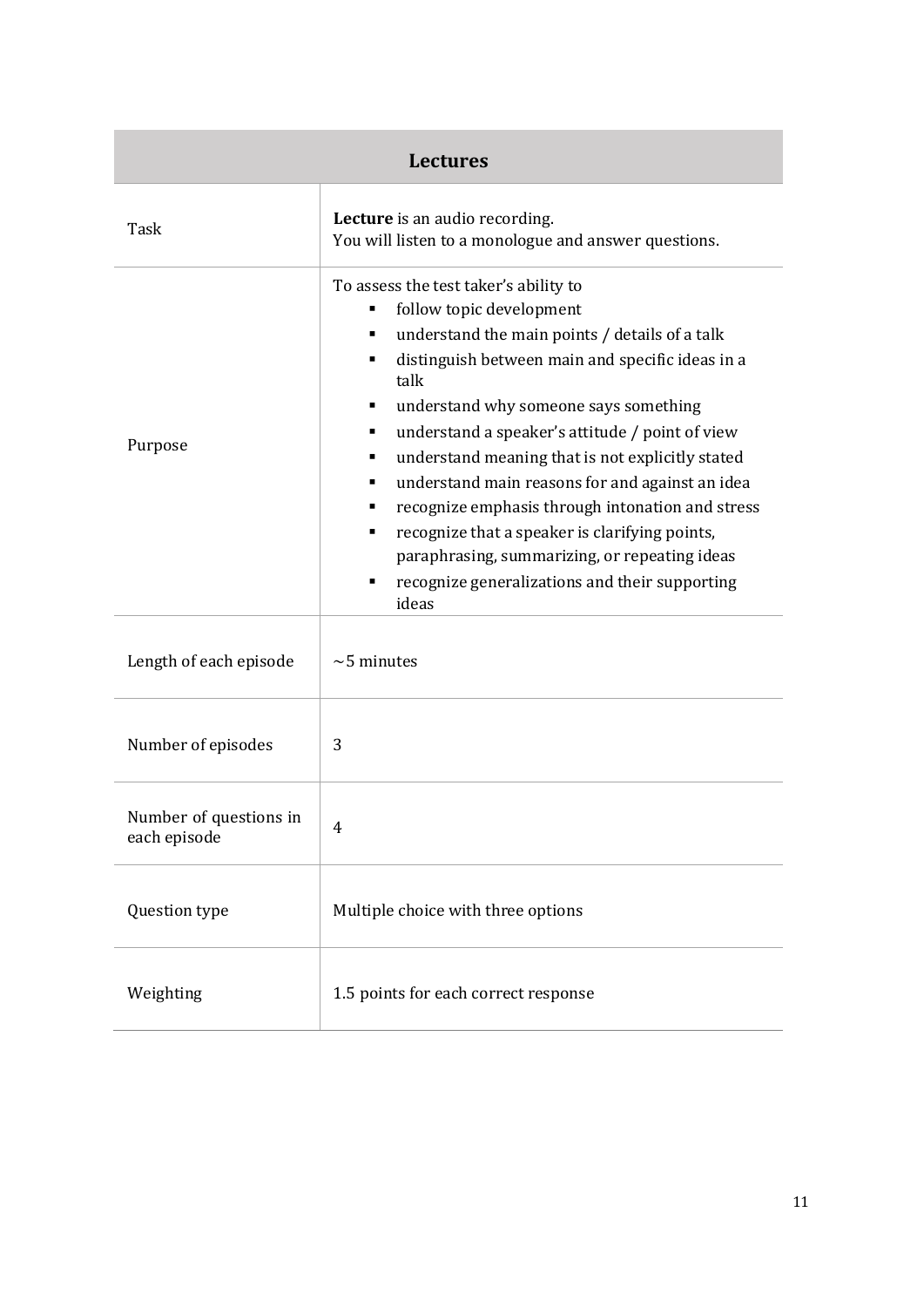# **Lecture**

# **Sample script 4**

| 1  | In 1845, Ireland's vast potato fields were struck by an invasive fungal disease that rapidly   |
|----|------------------------------------------------------------------------------------------------|
| 2  | infested this staple crop. The effect was devastating. One million people died of famine,      |
| з  | and over a million more were forced to leave Ireland. Nowadays, we avoid such                  |
| 4  | agricultural catastrophes with the help of pesticides. These are a range of manmade            |
| 5  | chemicals that control insects, unwanted weeds, funguses, rodents, and bacteria that           |
| 6  | may threaten our food supply. They've become an essential part of our food system.             |
| 7  | As populations have grown, monoculture, I mean, single crop farming, has helped us feed        |
| 8  | people very efficiently. But it has also left our food vulnerable to extensive attack by       |
| 9  | pests. In turn, we've become more dependent on pesticides. Today, we annually shower           |
| 10 | over 5 billion pounds of pesticides across the Earth to control these unwanted visitors.       |
| 11 | The battle against pests, especially insects, has marked agriculture's long history.           |
| 12 | Records from thousands of years ago suggest that humans actively burned some of their          |
| 13 | crops after harvest to rid them of pests. There's even evidence from ancient times that        |
| 14 | we recruited other insects to help. In 300 A.D., Chinese farmers specially bred ferocious      |
| 15 | predatory ants in orange orchards to protect the trees from other bugs. Later, as large-       |
| 16 | scale farming spread, we began sprinkling arsenic, lead, and copper treatments on crops.       |
| 17 | But these were incredibly toxic to humans as well.                                             |
| 18 | As our demand for more, safer produce increased, so did the need for effective chemicals       |
| 19 | that could control pests on a grander scale. This ushered in the era of chemical pesticides.   |
| 20 | In 1948, a Swiss chemist named Paul Hermann Müller was awarded a Nobel Prize for his           |
| 21 | discovery of dichlorodiphenyltrichloroethane, also known as DDT. This new molecule had         |
| 22 | unparalleled power to control many insect species until the 1950s, when insects became         |
| 23 | resistant to it. Worse, the chemical actually drove dramatic declines in bird populations,     |
| 24 | poisoned water sources, and was eventually found to cause long-term health problems in         |
| 25 | humans.                                                                                        |
| 26 | By 1972, DDT had been banned in the United States, and yet traces still linger in the          |
| 27 | environment today. Since then, chemists have been searching for alternatives. With each        |
| 28 | new wave of inventions, they've encountered the same obstacle - rapid species evolution.       |
| 29 | As pesticides destroy the pest populations, they leave behind only the most resistant          |
| 30 | individuals. These then pass on their pesticide-resisting genes to the next generation.        |
| 31 | That's led to the rise of super bugs, such as the Colorado potato beetle, which is resistant   |
| 32 | to over 50 different insecticides. Another downside is that other bugs get caught in the       |
| 33 | crossfire. Some of these are helpful predators of plant pests or vital pollinators, so erasing |
| 34 | them from agriculture wipes out their benefits, too.                                           |
|    |                                                                                                |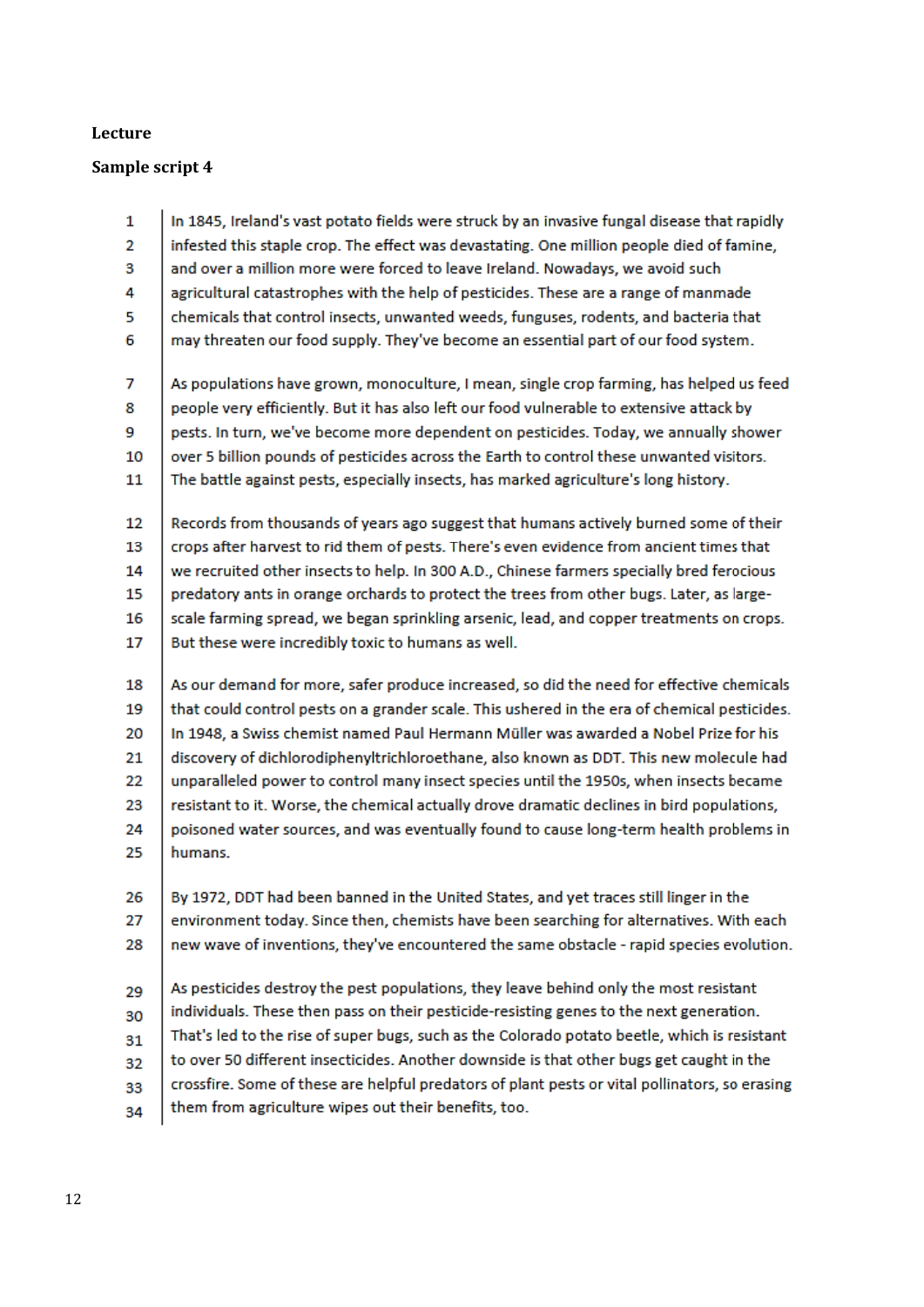#### **Lecture**

#### **Sample questions 5-8:**

#### **5. What led to the loss of the main food source in Ireland in 1845?**

- a) A harsh winter
- b) A disease
- c) An increase in pest population

# **6. Which of the methods was used in the battle against pests after large scale farming began?**

- a) Breeding predatory ants
- b) Burning wide areas of croplands
- c) Sprinkling arsenic on crops

#### **7. What was Paul Müller awarded the Nobel Prize for?**

- a) His classification of harmful insect species
- b) His description of rapid species evolution
- c) His discovery of a very effective pesticide

#### **8. Why does the speaker mention the Colorado Potato Beetle?**

- a) To exemplify a species unaffected by a wide range of insecticides
- b) To explain how a certain species population decreased over time
- c) To name one of the 50 different superbugs

#### **Answers:**

**5.** b (lines 1-2) **6.** c (lines 15-16) **7.** c (lines 20-21) **8.** a (lines 32-33)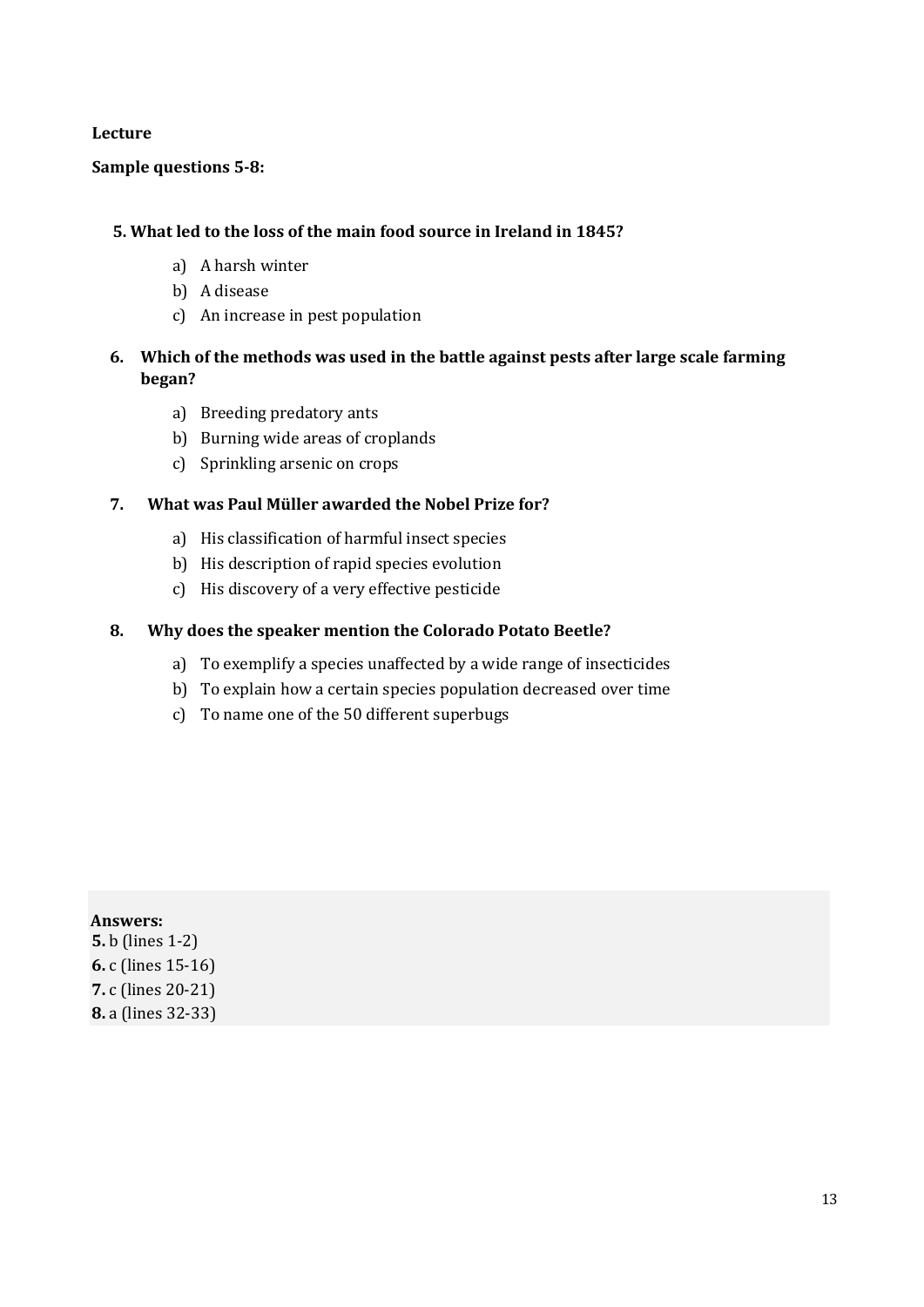## **LISTENING PRACTICE**

#### **To access the audio file, click on this link:**

#### <https://epe.metu.edu.tr/docs/listening-practice-audio.mp3>

#### **Brief Talks**

For items 1-3, you will listen to three one-minute talks and a question related to each. As you listen, mark the alternative that answers the question or completes the statement. Before you listen to each talk, you will be given 15 seconds to look at the three alternatives.

#### **1. What is the main point of the talk?**

- a) English will continue to be a global language.
- b) We cannot know definitely which language we will speak in the future.
- c) Fluency in Latin used to be a common standard long ago but not now.

#### **2. What is the purpose of the talk?**

- a) To compare graphene with other materials
- b) To give instructions on how to make graphene
- c) To explain the general features of graphene

#### **3. What is the main point of the talk?**

- a) Chimpanzees are not social learners.
- b) Chimpanzees imitate others' behaviors.
- c) Chimpanzees cannot use advanced instruments.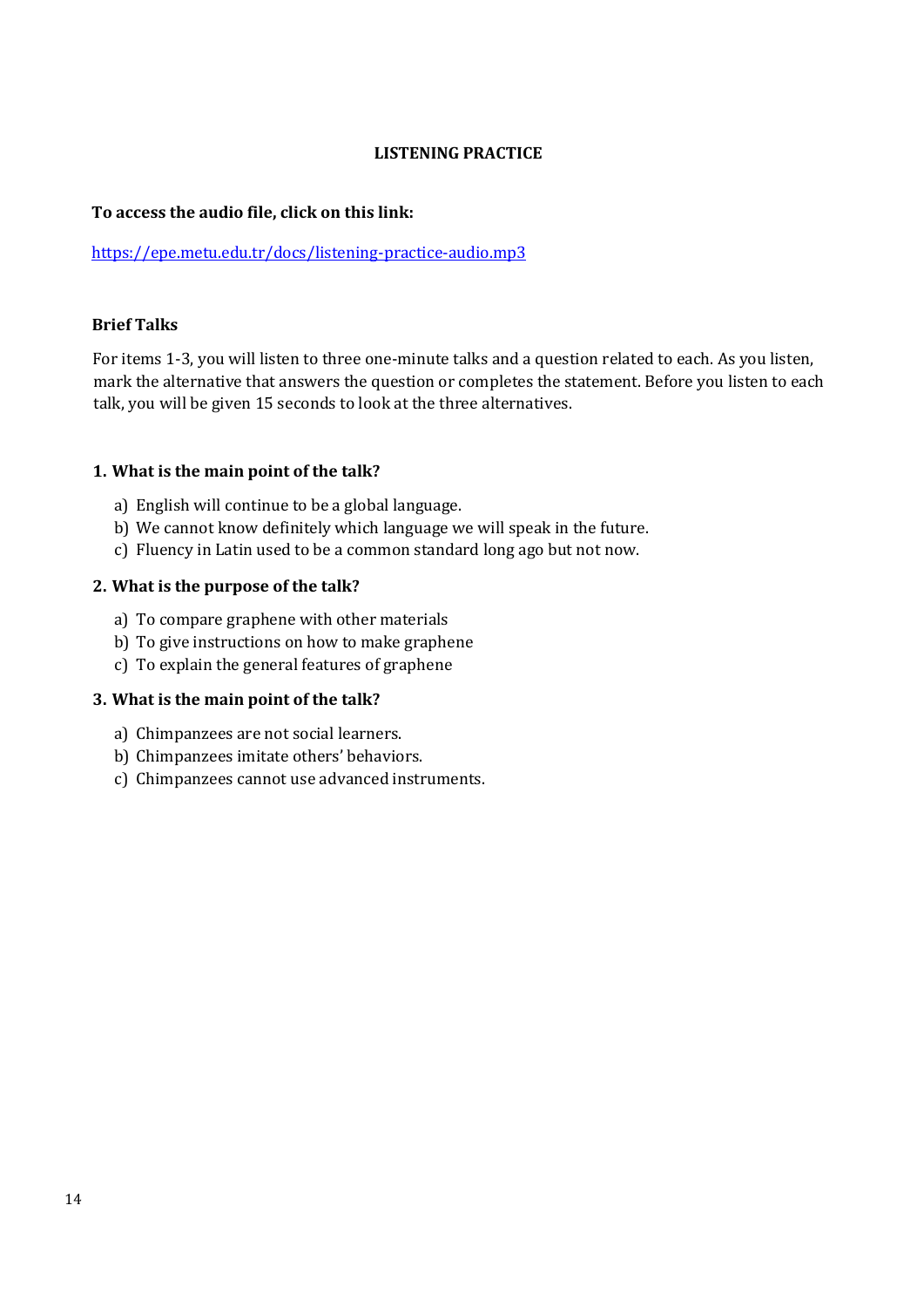# **Conversation**

For items 4-7, you will listen to a conversation between two students. As you listen, mark the alternatives that answer the questions or complete the statements. Now, you have one minute to look at the questions and the alternatives.

## **4. How are Tom and Janet going to reserve a time slot at the lab?**

- a) By using the department website
- b) By talking to the lab assistants face to face
- c) By filling in the time table at the lab door

# **5. How do they decide to manage the background reading materials?**

- a) They share the workload equally.
- b) Tom reads one book; Janet reads the rest.
- c) Each one reads all materials.

# **6. Why does Janet mention Kimberly?**

- a) To emphasize that they should not copy and paste from original texts
- b) To criticize Kimberly for not properly paraphrasing the texts
- c) To remind Tom that anyone may fail the course whatever they do

# **7. What is Tom's attitude towards the project?**

- a) Cautious
- b) Sarcastic
- c) Unenthusiastic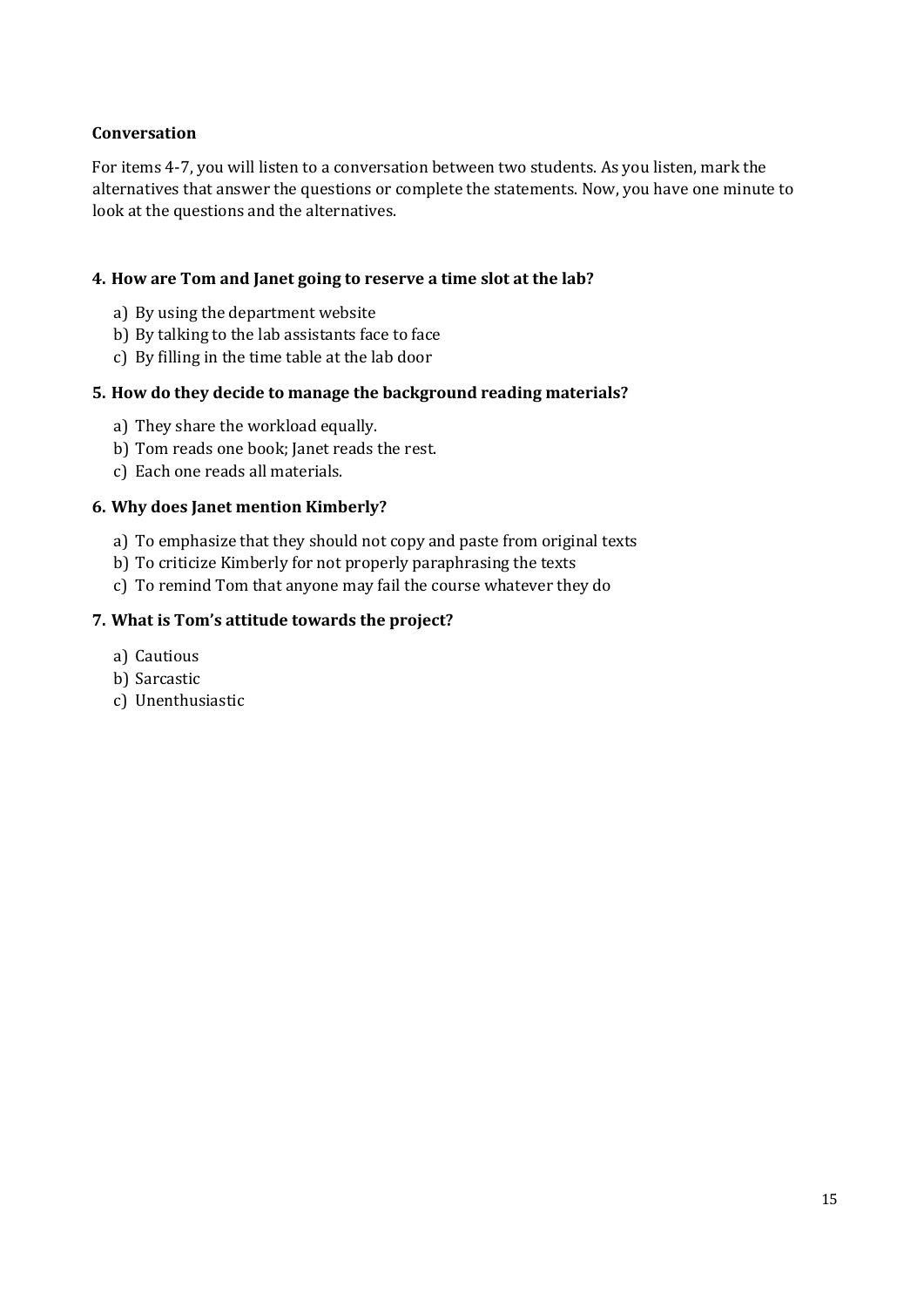# **Lecture**

For items 8-11, you will listen to part of a lecture on externalities, a concept in economics. As you listen, mark the alternatives that answer the questions or complete the statements. Now, you have one minute to look at the questions and the alternatives.

#### **8. The factory example shows that negative externalities occur when \_\_\_\_\_\_\_\_\_.**

- a) production has adverse effects on the whole society
- b) consumers have to bear the extra cost of production
- c) environmental laws lead to a decrease in production

#### **9. As a solution to the negative externality in the example, the speaker proposes \_\_\_\_\_\_\_\_\_.**

- a) decreasing the prices of products by 20%
- b) lowering the taxes on factory products
- c) making the manufacturers pay the extra cost

#### **10. As a positive externality generated by education, the speaker mentions \_\_\_\_\_\_\_\_\_.**

- a) better decision-making in voting
- b) higher living standards in the society
- c) higher productivity in manufacturing

#### **11. The speaker talks about 'the neighbor's dog' in order to \_\_\_\_\_\_\_\_\_.**

- a) suggest a new perspective to define the concept of externality
- b) show how an externality changes based on the situation
- c) evaluate the positive effects of an externality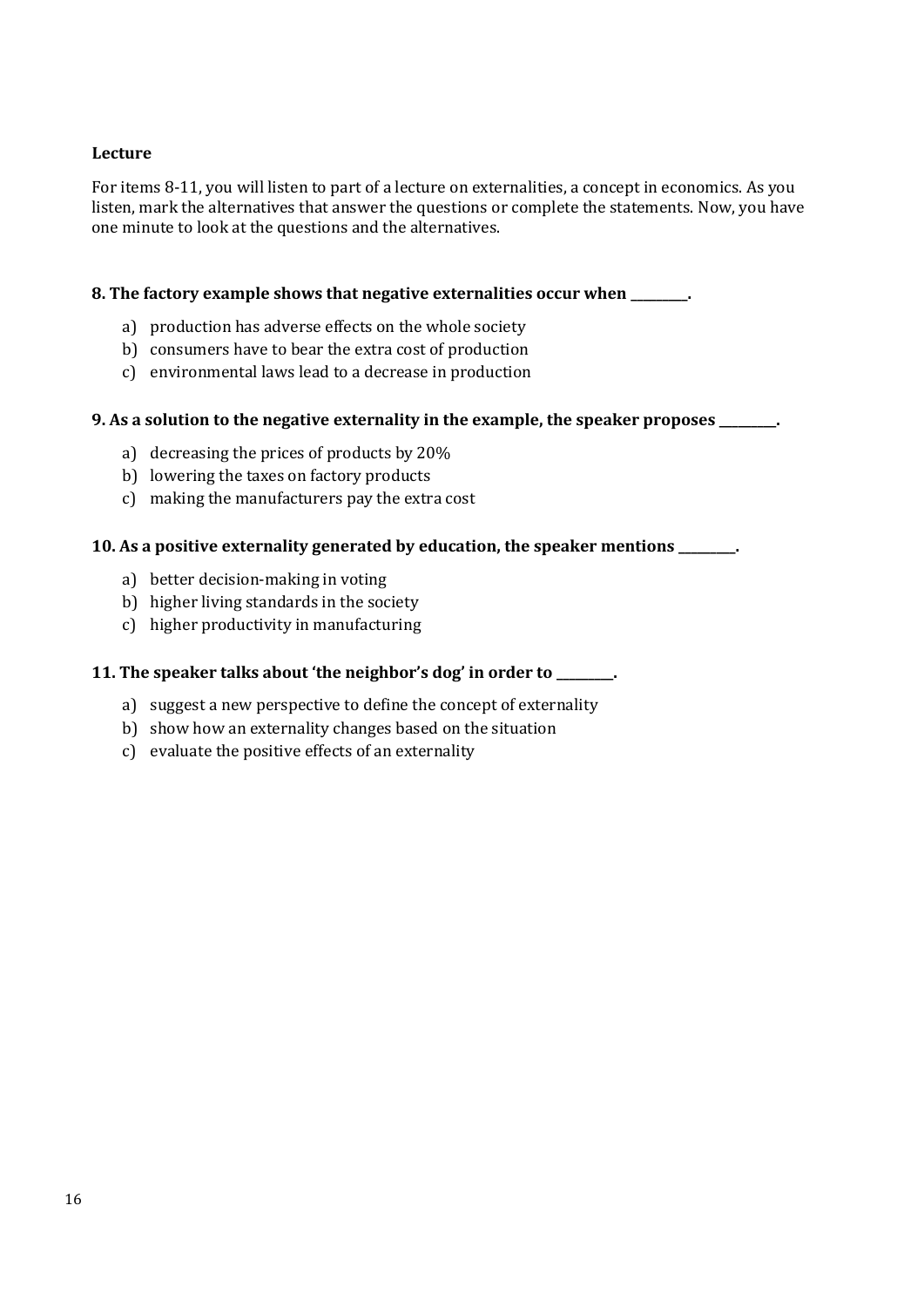# **Listening Practice Answers**

| 1.               | B              |
|------------------|----------------|
| 2.               | C              |
| 3.               | $\overline{A}$ |
| 4.               | B              |
| $\overline{5}$ . | C              |
| 6.               | $\overline{A}$ |
| 7.               | Ċ              |
| 8.               | $\overline{A}$ |
| 9.               | C              |
| 10.              | A              |
| 11.              | B              |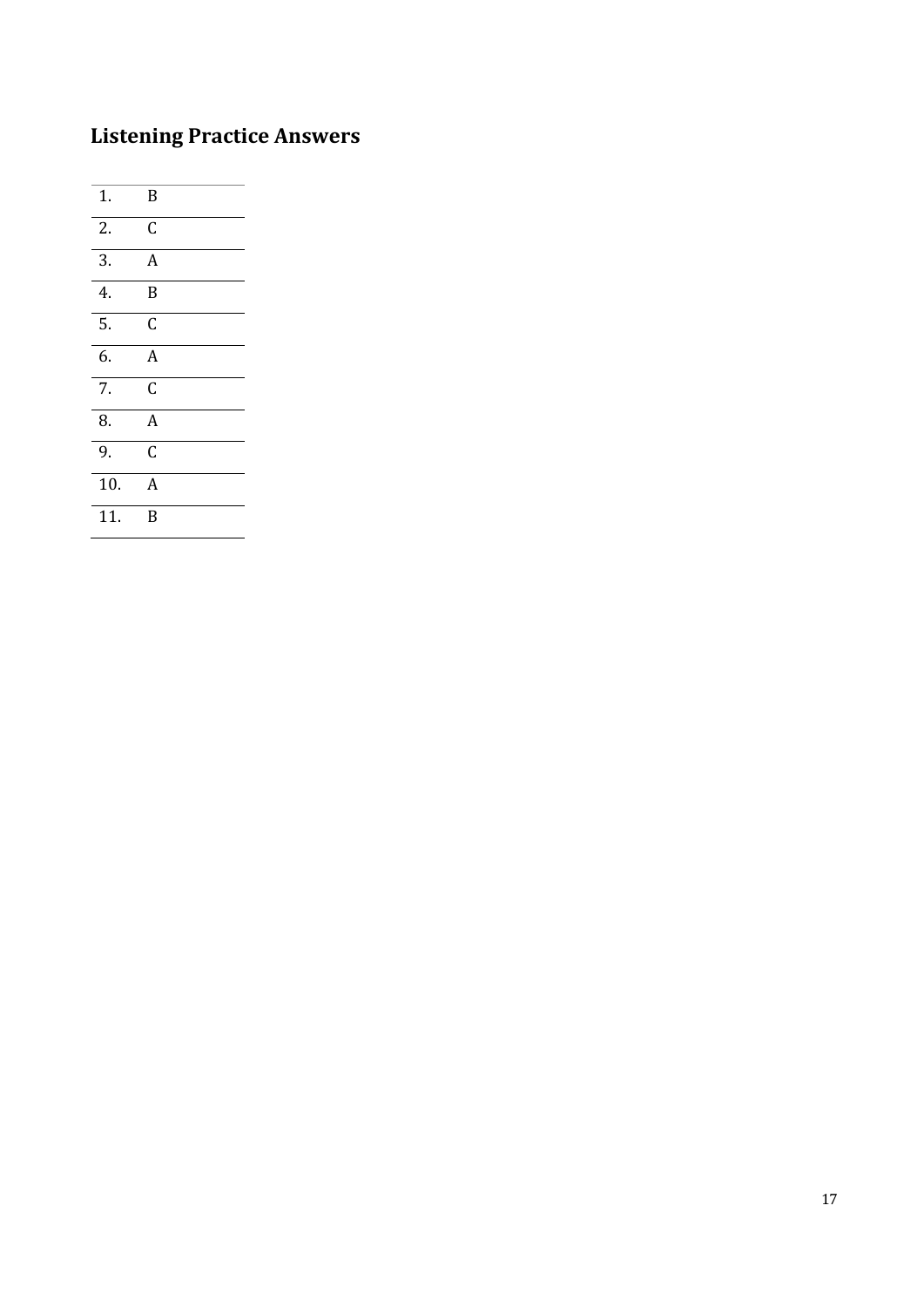# **CAREFUL READING**

The reading section of the examination tests your ability to understand written texts that are commonly encountered in academic contexts.

In this section of the examination, you are expected to demonstrate your ability to

- read with a large degree of independence, adapting style and speed of reading to different texts and purposes,
- scan quickly through long and complex texts, locating relevant details,
- quickly identify the relevance of information in texts on a wide range of topics, deciding whether a close study is worthwhile,
- understand articles and reports concerned with contemporary problems in which the writers adopt particular stances or viewpoints,
- understand a wide range of vocabulary.

| <b>Careful Reading</b> |                 |  |
|------------------------|-----------------|--|
| Reading passages       | 4 long passages |  |
| Purposes of reading    | Careful Reading |  |
| Number of questions    | 20 in total     |  |
| Total points           | 40              |  |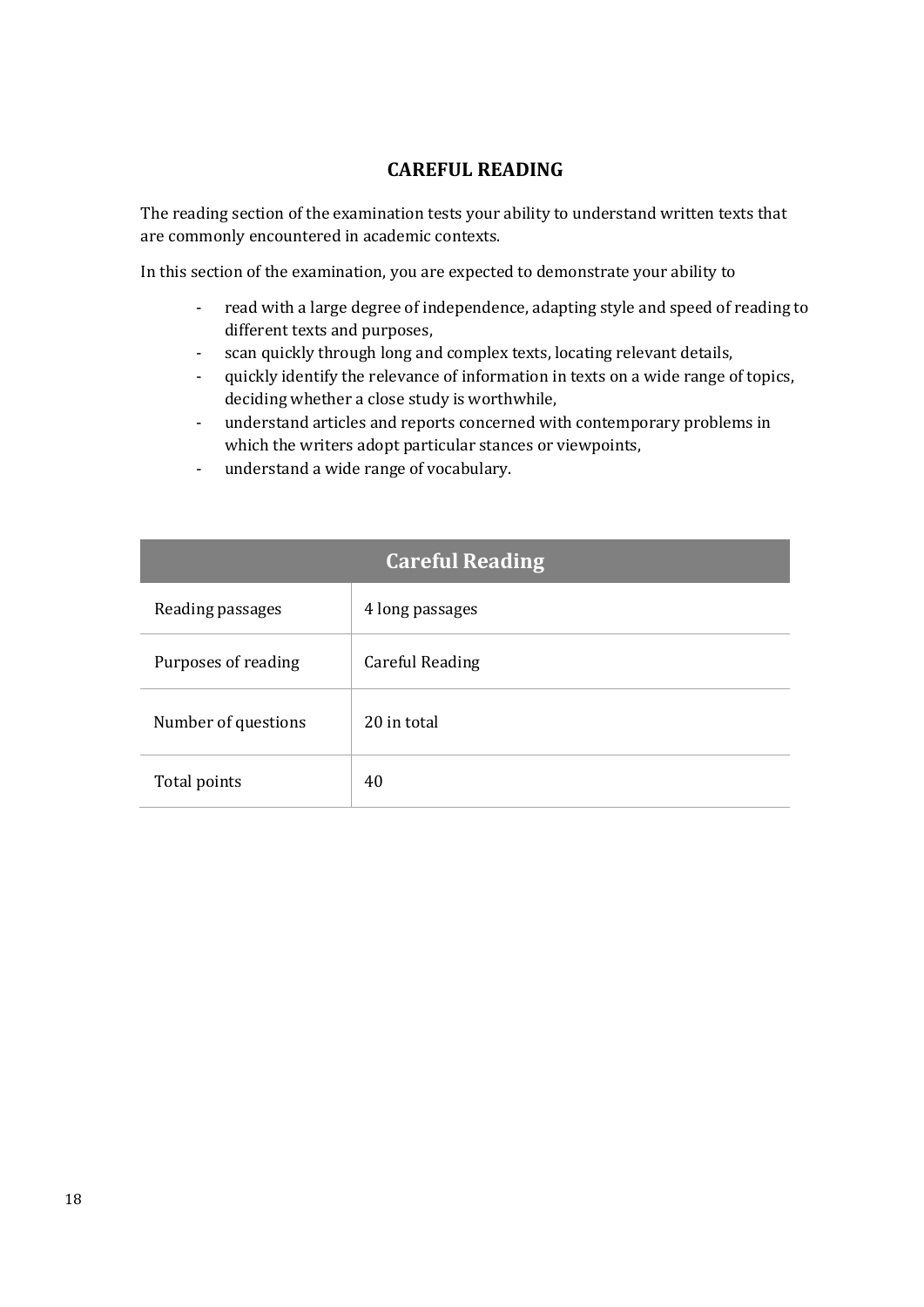|                                     | <b>Careful Reading</b>                                                                                                                                                                                                                                                                                                                                                                                                                                                                                                                                                                                                                                                                                   |
|-------------------------------------|----------------------------------------------------------------------------------------------------------------------------------------------------------------------------------------------------------------------------------------------------------------------------------------------------------------------------------------------------------------------------------------------------------------------------------------------------------------------------------------------------------------------------------------------------------------------------------------------------------------------------------------------------------------------------------------------------------|
| Task                                | The reading texts are taken from journals, books, magazines and<br>newspapers usually dealing with academic/semi-academic<br>topics, written for non-specialist audience. You will read 4 long<br>texts and answer 5 questions for each text.                                                                                                                                                                                                                                                                                                                                                                                                                                                            |
| Reading<br>skills &<br>strategies   | Understanding main / specific ideas in a text<br>٠<br>Understanding text organization<br>Recognizing significant points and arguments<br>п<br>Understanding problem and solution relationships<br>п<br>Understanding cause and effect relationships<br>п<br>Understanding differences and similarities<br>п<br>between different points of view<br>Recognizing emphasis<br>п<br>Understanding the writer's reasons for saying<br>something<br>п<br>Recognizing repetition, paraphrasing and<br>п<br>parallelism between ideas<br>Understanding inferred meaning<br>п<br>Recognizing the writer's point of view<br>п<br>Guessing vocabulary in context<br>Understanding information given in visuals<br>п |
| Length of texts                     | 800 - 1100 words for long passages                                                                                                                                                                                                                                                                                                                                                                                                                                                                                                                                                                                                                                                                       |
| Number of texts                     | $\overline{4}$                                                                                                                                                                                                                                                                                                                                                                                                                                                                                                                                                                                                                                                                                           |
| Number of questions<br>in each text | 5 items                                                                                                                                                                                                                                                                                                                                                                                                                                                                                                                                                                                                                                                                                                  |
| Total number of<br>questions        | 20                                                                                                                                                                                                                                                                                                                                                                                                                                                                                                                                                                                                                                                                                                       |
| Question types                      | Main / Specific idea questions<br>п<br>Text organization questions<br>$\blacksquare$<br>Text function questions<br>■<br>Critical reading questions<br>٠<br>Writer's tone / attitude questions<br>٠<br>Vocabulary questions<br>$\blacksquare$                                                                                                                                                                                                                                                                                                                                                                                                                                                             |
| Question formats                    | <b>Multiple Choice</b><br>٠<br>Matching<br>٠<br><b>Multiple Matching</b><br>$\blacksquare$<br><b>Text Insertion</b><br>$\blacksquare$                                                                                                                                                                                                                                                                                                                                                                                                                                                                                                                                                                    |
| Weighting                           | 2 points for each correct response<br>٠                                                                                                                                                                                                                                                                                                                                                                                                                                                                                                                                                                                                                                                                  |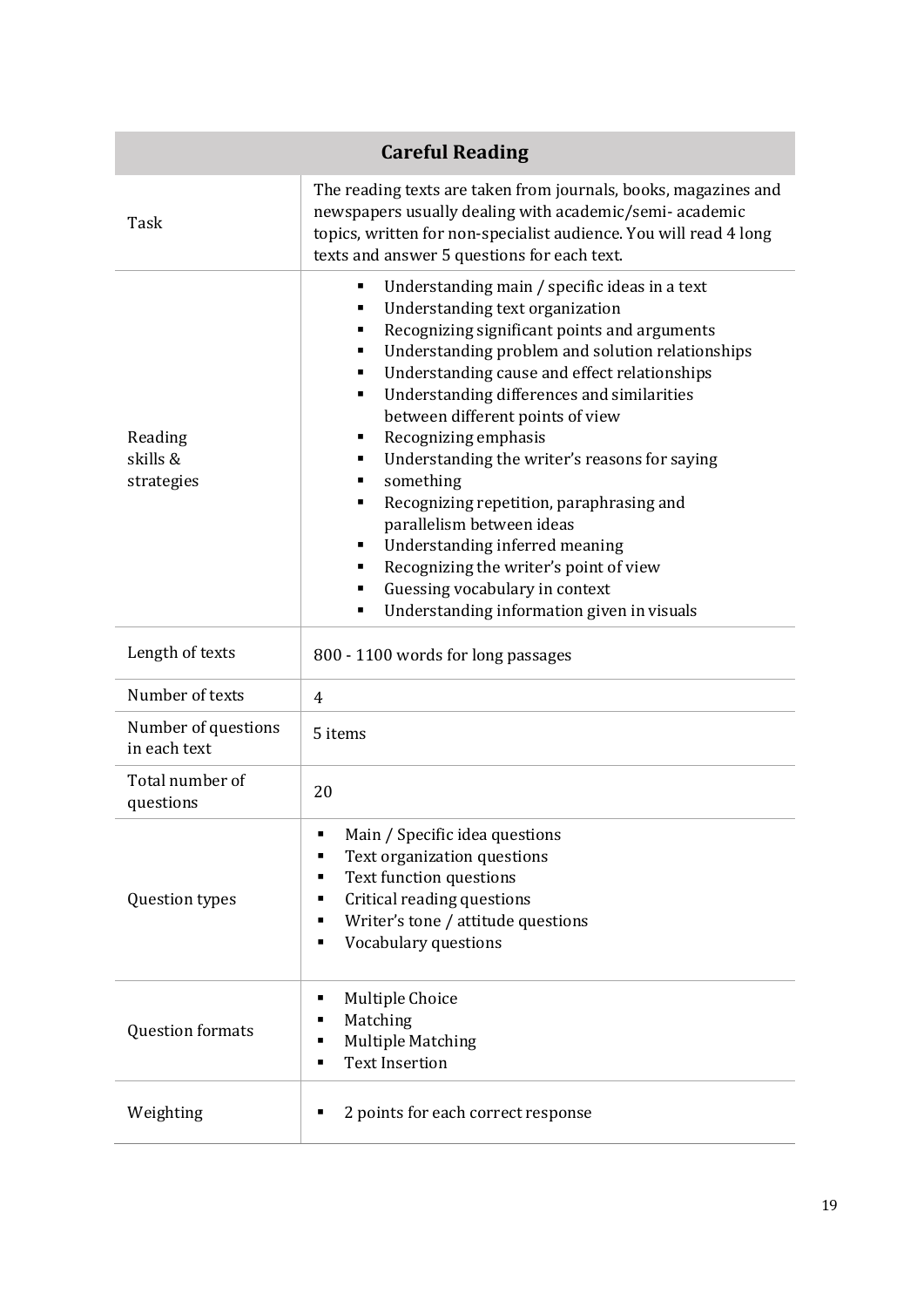#### **Note that the samples given here are parts of larger texts.**

#### **Main Idea / Specific Idea**

#### **Sample 1:**

Science has learned a good deal in recent years about the habits and requirements of introverts. It has even learned, by means of brain scans, that introverts process information differently from other people. If you are behind the curve on this important matter, be reassured that you are not alone. Introverts may be common, but they are also among the most misunderstood and aggrieved groups possibly all around the world…I know. My name is Jonathan, and I am an introvert.

#### **Sample question 1:**

#### **Choose the statement that best summarizes the paragraph.**

- a) Their brain scans show us that introverts handle information in a manner peculiar to themselves.
- b) Although there is plenty of scientific data about introverts, the misconceptions about them make them suffer.
- c) Being an introvert is so common that introverts do not need to feel alone and should be able to fit into their social environments.

- a) The idea given in this option is correct, but it is not the summary ofthe paragraph. The following lines in the paragraph provide more crucial information. (X)
- b) This option provides the most important information in a brief manner. ( $\sqrt{}$ )
- c) That introverts are common is mentioned in the text, but the second part ofthe sentence is not correct according to the paragraph.(X)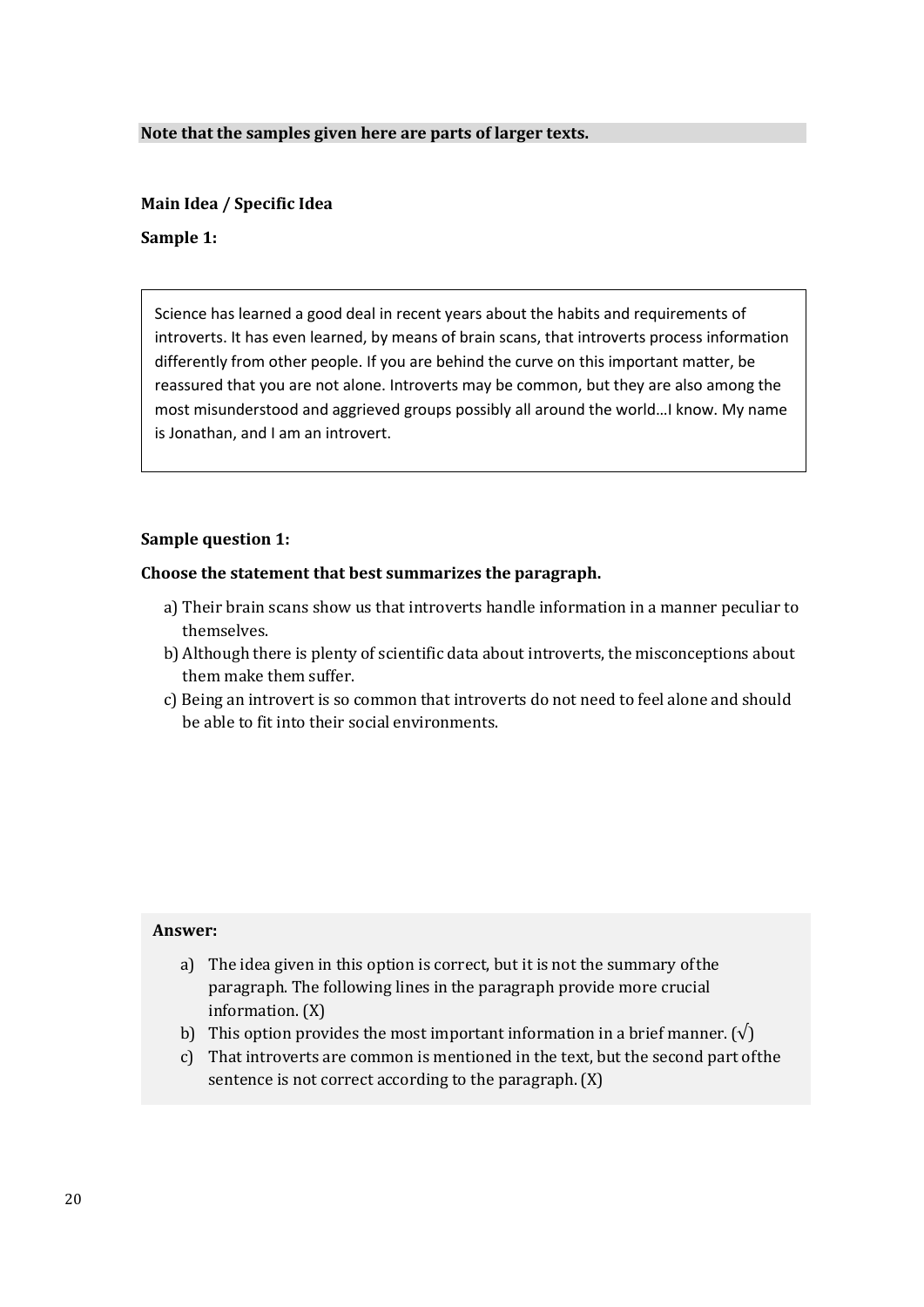## **Main Idea / Specific Idea**

## **Sample 2:**

Mass migration has produced a giant worldwide economy all its own, which has accelerated so fast during the past few years that the figures have astounded the experts. This year, remittances – the cash that migrants send home – through banks is set to exceed \$232 billion, nearly 60% higher than the number just four years ago. Of that, about \$166.9 billion goes to poor countries. In many of those countries, the money from migrants has now overshot exports, and exceeds direct foreign aid from other governments since there are many people sending 40% of their income in remittances. Indeed, many experts believe that the true figure for remittances this year is probably closer to \$350 billion, since migrants are estimated to send one-third of their money using unofficial methods, including taking it home by hand. That money is never reported to tax officials, and appears on no records.

#### **Sample question 2:**

#### **Choose the most suitable heading for the paragraph.**

- a) The negative effects of remittances on the receiving countries
- b) The reason for the difficulty in estimating the true figures of remittances
- c) Ways of making the most of remittances for receiving countries

- a) There is no mention of any effect of the money sent home.(X)
- b) Whole paragraph is about the amount of money sent home, and the last two sentences make it clear why it is difficult to estimate the correct amount of remittances.  $(\sqrt{})$
- c) Making the most of remittances refers to how that money is spent in receiving countries. There is no mention of that in the text. (X)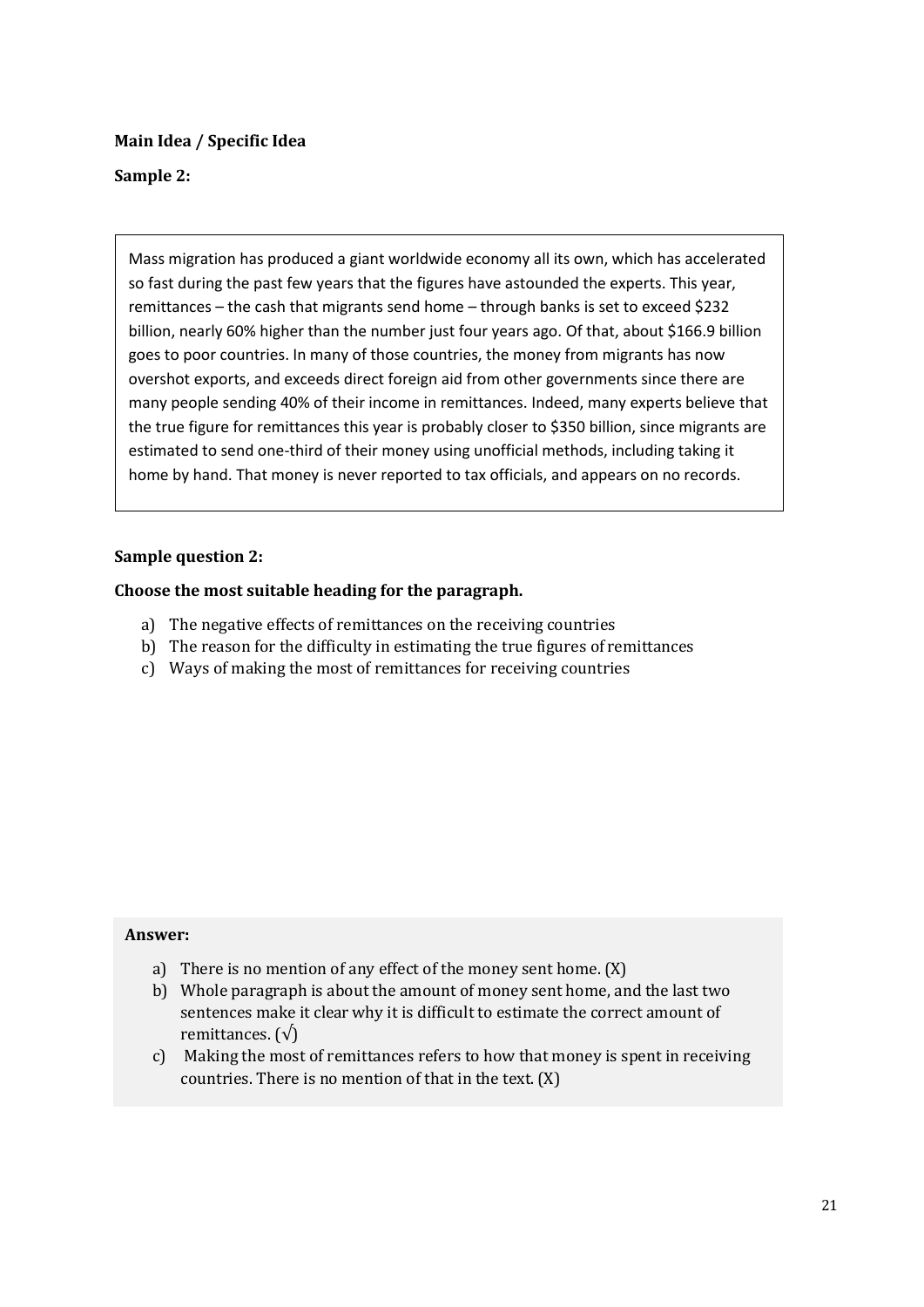**Main Idea / Specific Idea** 

#### **Sample 3:**

What is introversion? In its modern sense, the concept goes back to the 1920s and the psychologist Carl Jung. Today it is a mainstay of personality tests. Introverts are not necessarily shy. Shy people are anxious or frightened or self-criticizing in social settings; introverts generally are not. Rather, introverts are people who find other people tiring. Extroverts, on the other hand, are energized by people, and they often seem bored by themselves, in both senses of the expression. Leave an extrovert alone for two minutes and he will reach for his cell phone. In contrast, after an hour or two of being socially "on," we introverts need to turn off and recharge. It isn't a sign of depression. For introverts, to be left with our thoughts is as restorative as sleeping, as nourishing as eating. Our motto is "I'm okay, you're okay–in small doses."

#### **Sample question 3:**

**From the passage we understand that after socializing for some time, introverts \_\_\_\_\_\_.**

- a) feel depressed and need sleep
- b) feel that they make people tired
- c) want to remain by themselves

- a) Towards the end of the passage, the writer says "it isn't a sign of depression". (X)
- b) In the fourth line, the writer says that introverts find other people tiring.(X)
- c) Towards the end of the passage, the writer says that introverts need sometime alone to refresh themselves.  $(\sqrt{})$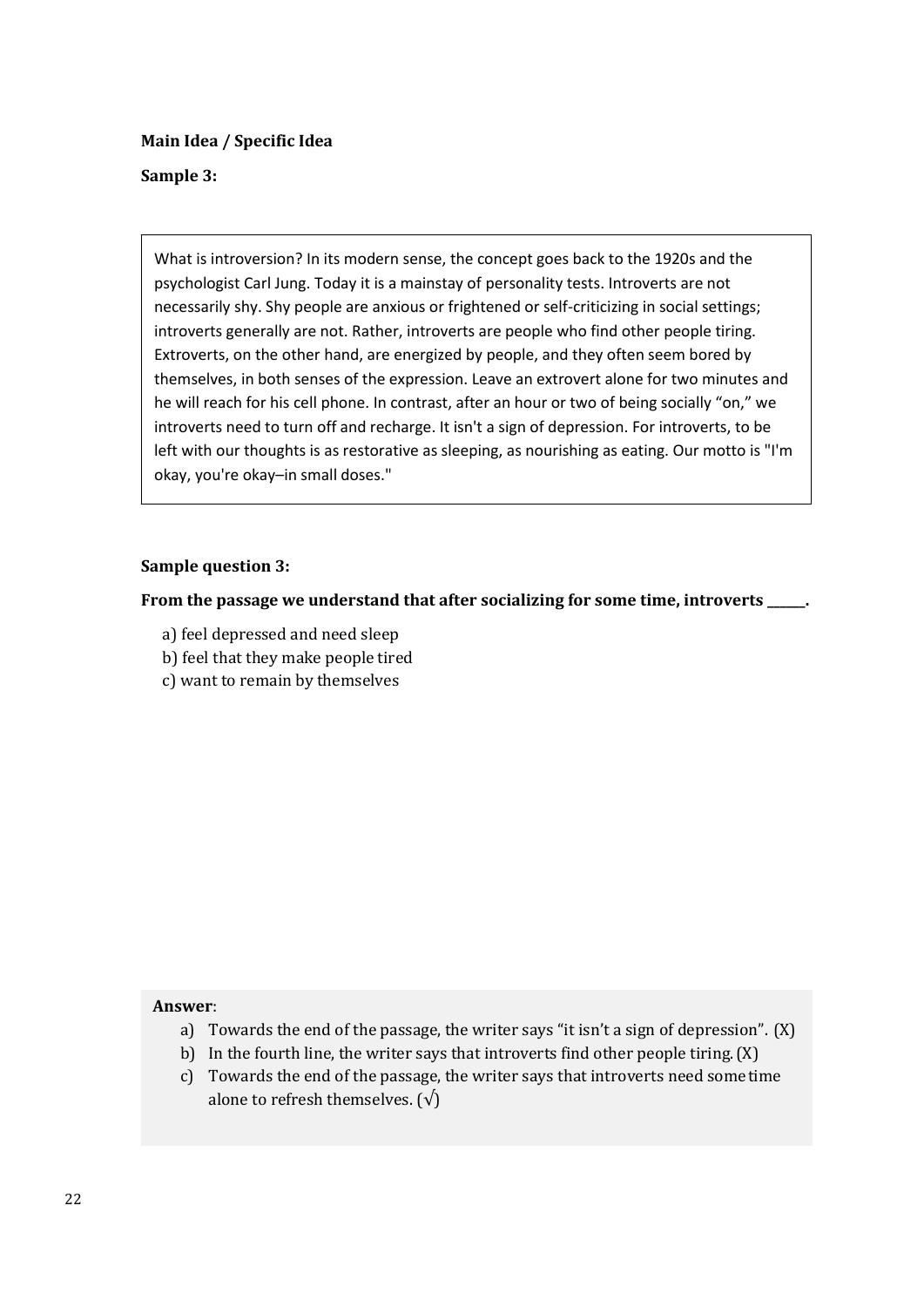# **Text Organization**

# **Sample 4:**

The Renaissance was an important time for artists. They developed new techniques and skills. Soon people began to admire their artistry as well as the subject of the artwork.

. A master artist could become a highly respected member of the community. He could dictate his own terms in his work and enjoy a much higher social status than a mere craftsman. And superstar artists like Michelangelo and Leonardo became famous throughout Europe, helping create the modern image of the artist as an independent creative genius.

# **Sample question 4:**

#### **Which of the below fits best into the blank in the paragraph?**

- a) Much of the art produced during the Renaissance was commissioned by wealthy families
- b) Art historians still wonder whether the Renaissance was a cultural 'advance' from the Middle Ages
- c) By the late Renaissance, artists were no longer thought of as tradesmen

- a) The previous sentence is about the Renaissance artists (*their artistry*) and *their*  artwork. In this option, the focus point is wealthy families; therefore, it does not fit the context. (X)
- b) The content preceding and following the blank is definitely about artists and art; therefore, this option does not fit the context. (X)
- c) The sentences preceding the blank express that there was a change in people's attitudes towards artists and their art.  $(\sqrt)$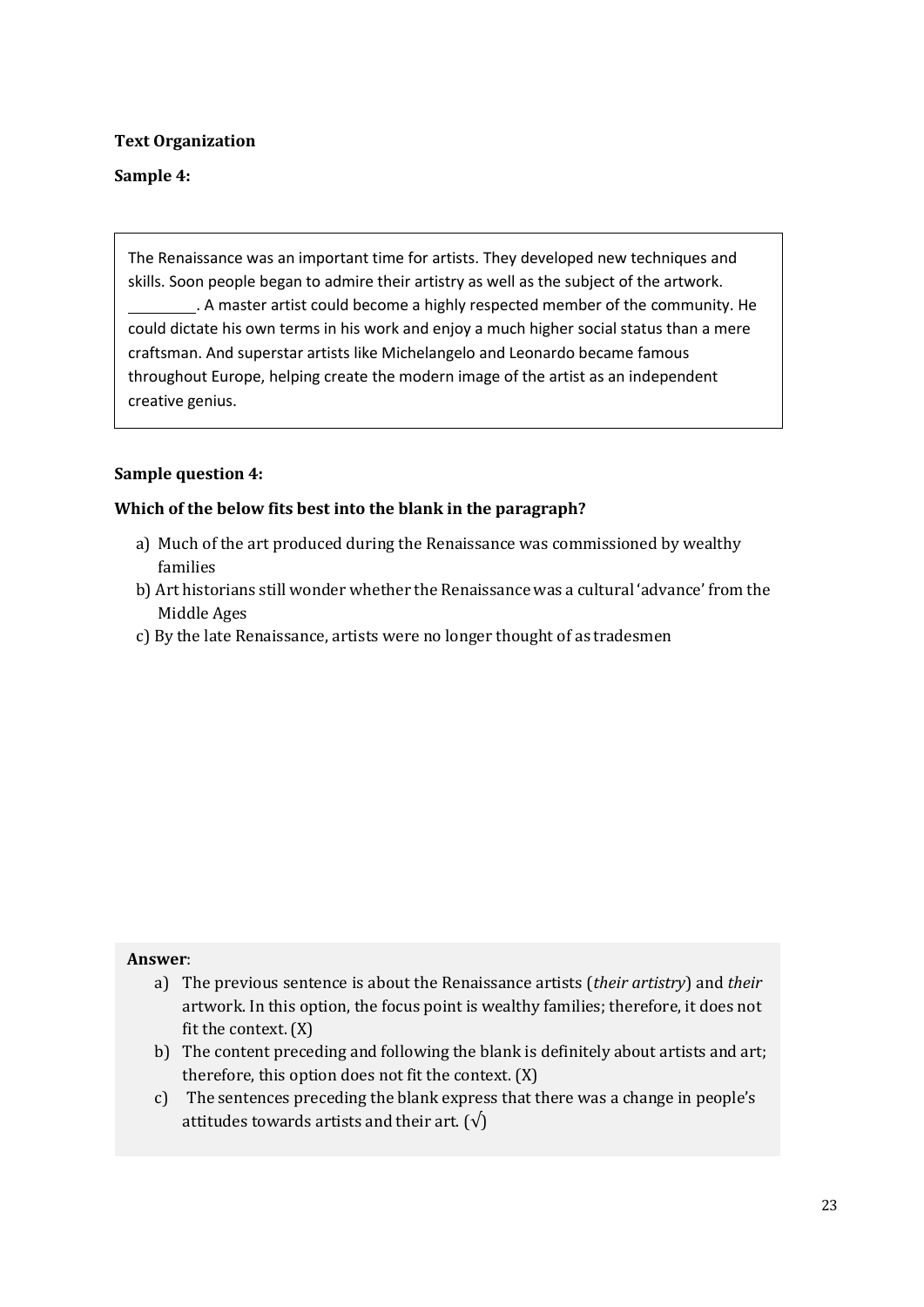# **Text Function**

## **Sample 5:**

- A In 2015, Doreetha Daniels received her associate degree in social sciences from College of the Canyon in Santa Clarita, California. But Daniels was not a typical student: She was 99 years old. In the COC press release about her graduation, Daniels indicated that she wanted to get her degree simply to better herself; her six years of school during that pursuit were a testament to her will, determination, and commitment to learning.
- B Few people pursue college degrees at such an old age, or even as mid-career professionals (though statistics indicate that increasing numbers of people are pursuing college degrees at advanced ages). Some people never really liked school in the first place, sitting still at a desk for hours on end or suffering through what seemed to be impractical courses. And almost all of us have limits on our time and finances – due to kids, social organizations, work, and more – that make additional formal education impractical or impossible.

#### **Sample question 5:**

#### **How does paragraph B relate to paragraph A?**

- a) It questions the motives behind Daniels' accomplishment.
- b) It justifies why people like Daniels pursue education at an advanced age.
- c) It explains why Daniels' case is hardly a mainstream practice.

- a) Rather than questioning Daniels' motives, paragraph B gives reasons why people do not pursue degrees at an advanced age. (X)
- b) There is no justification offered in paragraph B as to why people at an advanced age do pursue education.(X)
- c) Paragraph B explains the reasons why most people, unlike Daniels, donot pursue education later in life.  $(\sqrt{})$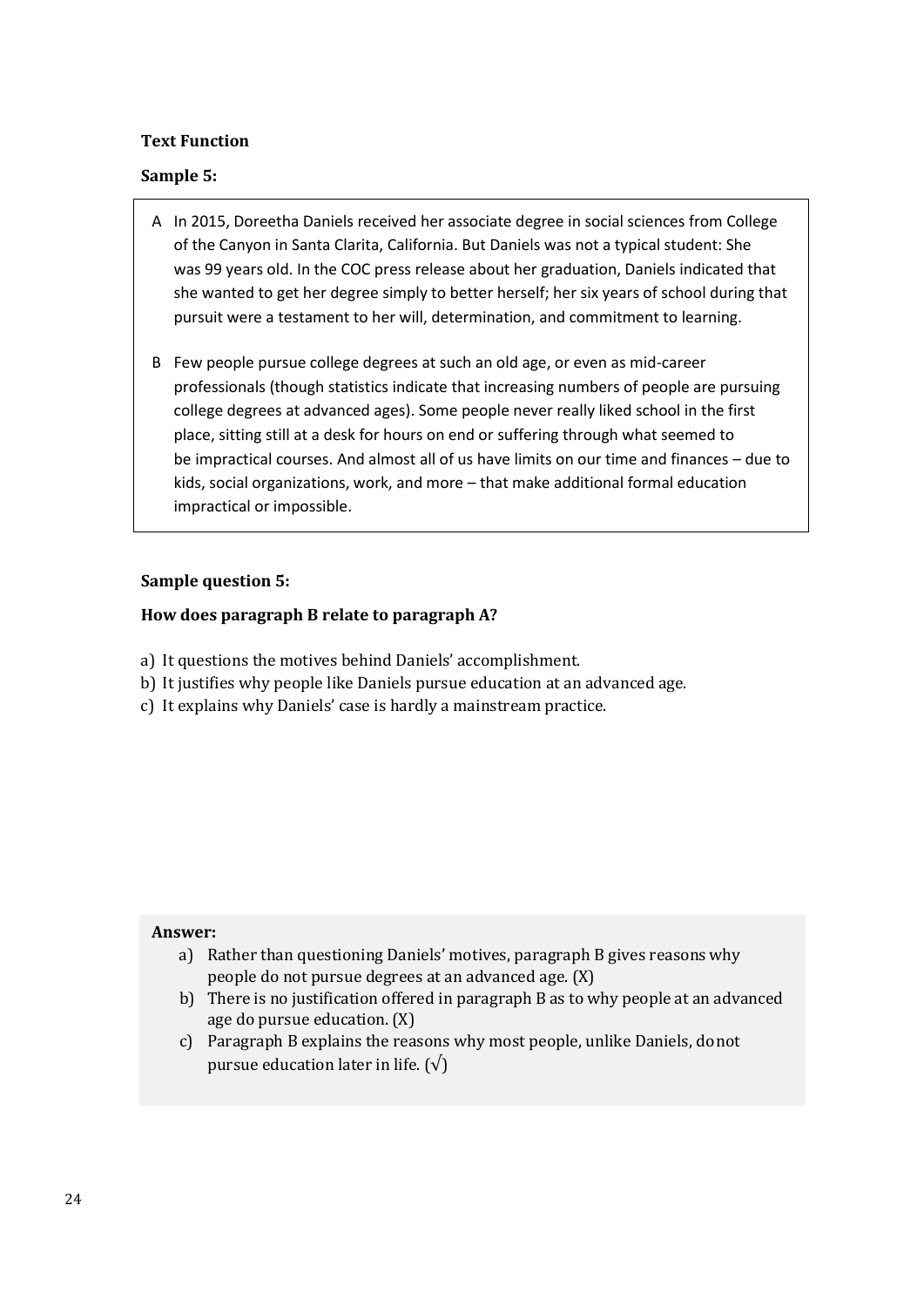# **Text organization**

# **Sample 6:**

One challenge in developing drugs to fight brain tumors is that agents must be able to cross the blood-brain barrier, a filtering mechanism that only allows certain types of substances to enter the brain. (I) It is not yet clear whether coibamide A would be able to cross the bloodbrain barrier, an aspect the team plans to investigate in the future. (II) Marine bacteria have a potential to provide therapeutic leads with their unique chemical structures and biological activities, as illustrated by compounds such as coibamide A. (III) Ishmael said even if coibamide A itself cannot enter the brain or turns out to have adverse side effects, knowing its structure and mechanism of action can help researchers develop new drugs that mimic coibamide A's effects.

#### **Sample question 6:**

#### **Which underlined sentence does not fit in the paragraph?**

- a) (I)
- b) (II)
- c) (III)

- a) This sentence follows up on the previous one, explaining how the research team plan to proceed. (X)
- b) Although the sentence includes a reference to Coibamide A at the end, the subject of the sentence is off-topic (marine bacteria).  $(\sqrt)$
- c) This sentence carried on the topic of crossing the blood-brain barrier and further explains how the researchers will proceed in case things gosideways. (X)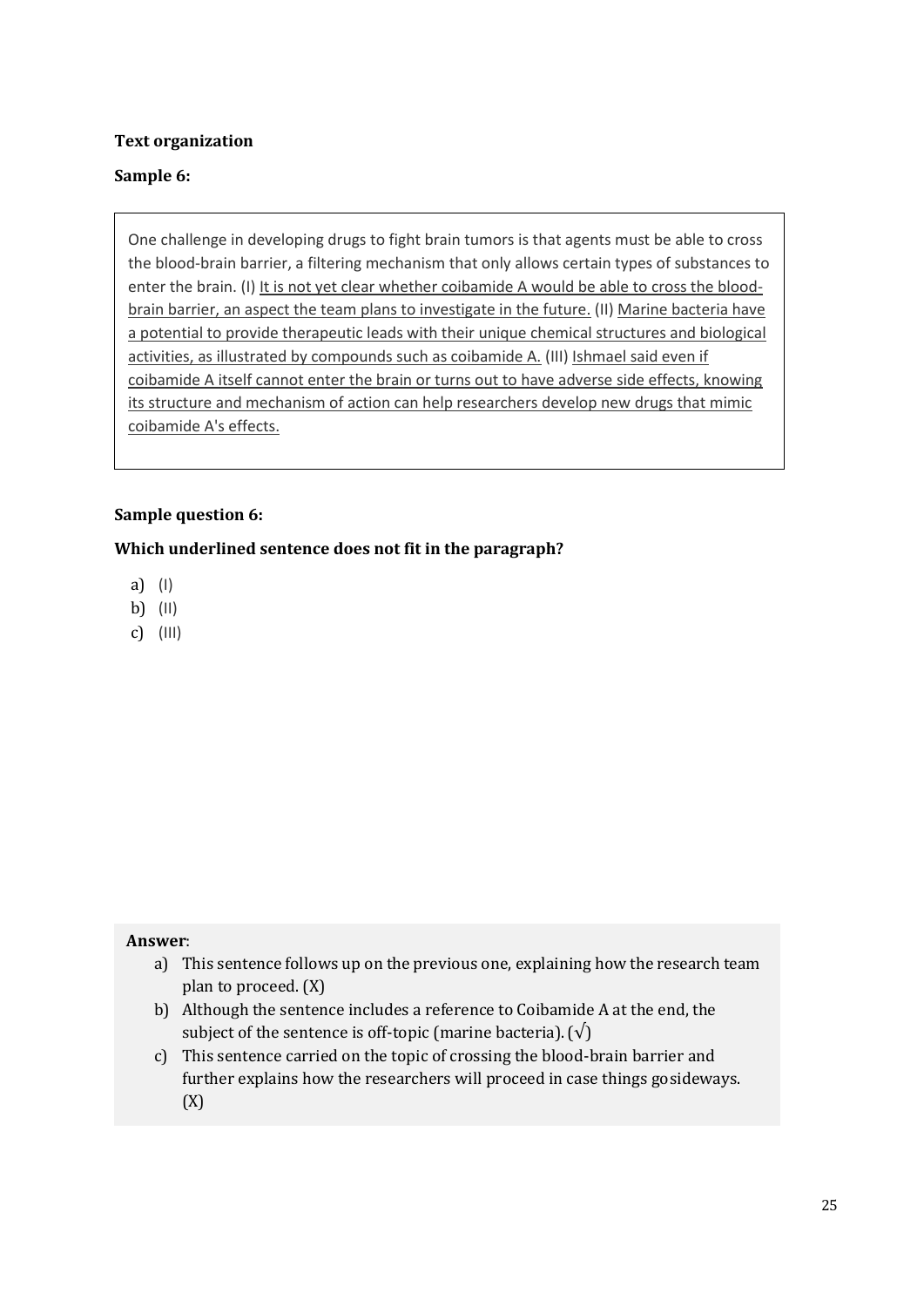## **Sample 7:**

Persuasion highlights the irrationality of human thinking. We may be living in a data-driven world, but that does not make people more logical. This is why the same people may regard an idea as absurd one day, and amazing the next. As Arthur Schopenhauer noted: "All truth passes through three stages. First, it is ridiculed. Second, it is violently opposed. Third, it is accepted as being self-evident."

#### **Sample question 7:**

# **Which of the following does the writer support by referring to Arthur Schopenhauer in the passage?**

- a) Persuasion has become easier in the data-driven world we live in.
- b) The inconsistency of human reasoning reveals itself in persuasion.
- c) What underlies persuasion is the tendency to think logically.

- a) There is reference to the data-driven world only to explain that it doesn't help to make people more rational. (X)
- b) The stages given in Schopenhauer's words reveal the inconsistency of human thinking.  $(\sqrt{)}$
- c) Just the contrary, the author says persuasion is irrational. (X)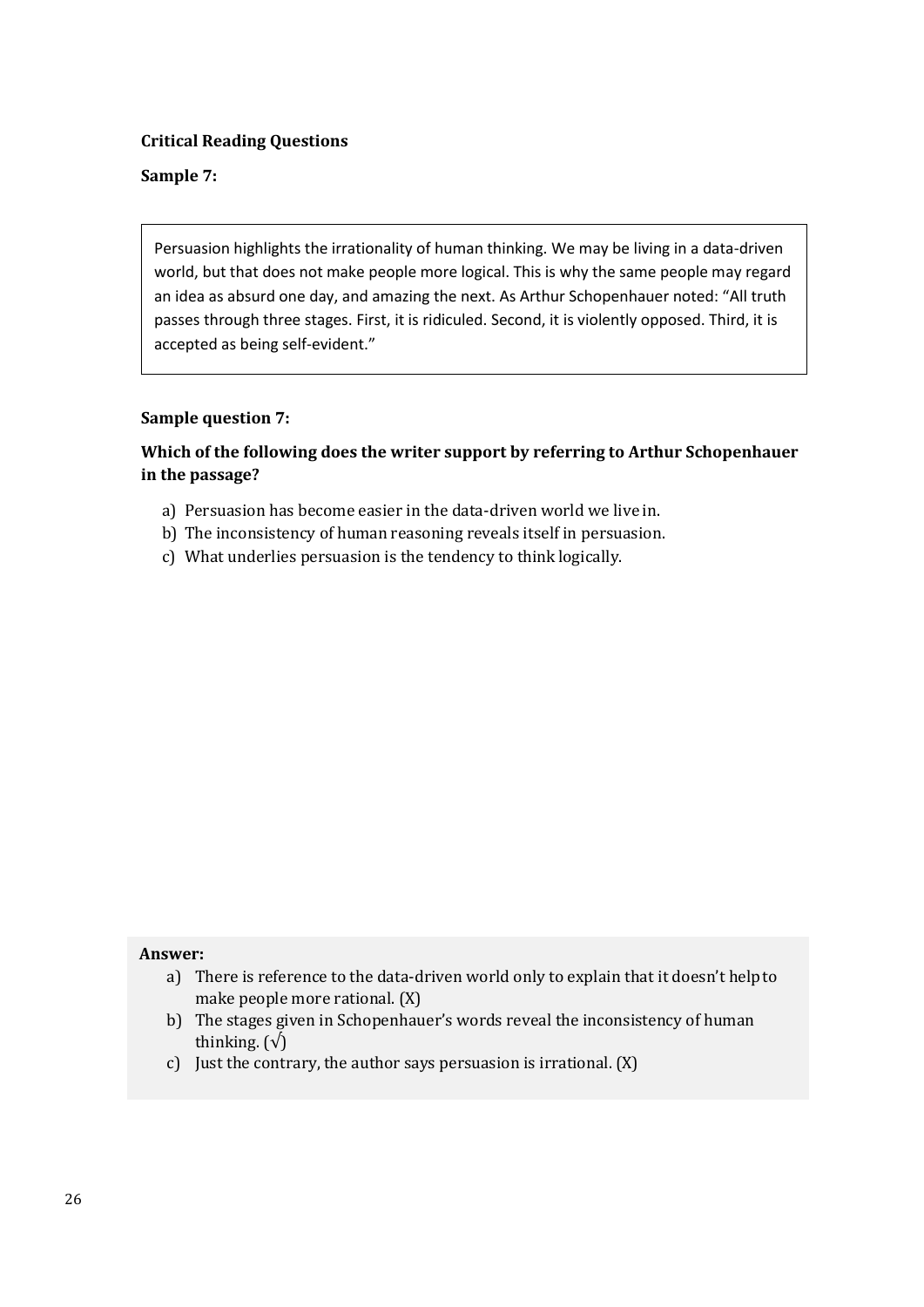# **Sample 8:**

Dale Carnegie once noted that the only way to get someone to do something is to get that person to want to do something. Thus, all persuasion is ultimately self-persuasion. Even if I put a gun to your head, you are still free to decide what to do, albeit admittedly somewhat constrained. Scientific studies show that we are more likely to be persuaded when requests are consistent with our values, self-image, and future goals. In other words, people are easily persuaded of that which they wanted to do in the first place. As the French philosopher Blaise Pascal noted: "People are generally better persuaded by the reasons which they have themselves discovered than by those which have come into the mind of others."

#### **Sample question 8:**

#### **Which statement is true according to the passage?**

- a) Outside influences play the most significant role in persuasion.
- b) People are easier to persuade if the offer is in line with their ideas.
- c) It is risky to try to persuade people to do things they avoid doing.

- a) This option conflicts with the ideas given in the first two lines of the passage.(X)
- b) The writer states in the second half of the passage that people have a tendency to accept an idea if it is line with their own values.  $(\sqrt{})$
- c) The statement might be true but there is no information about it in thepassage. (X)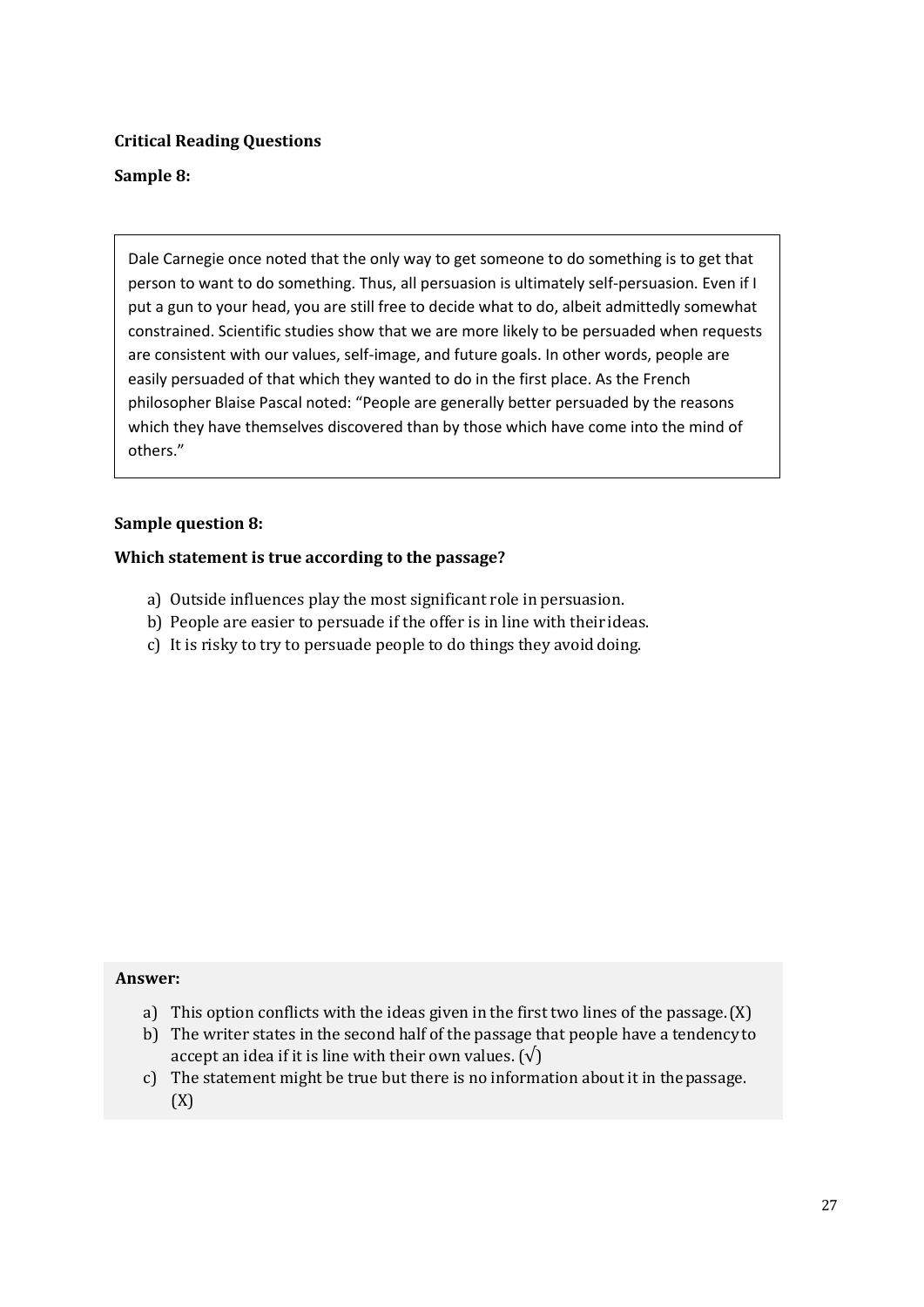## **Sample 9:**

Are introverts oppressed? I would have to say so. For one thing, extroverts are overrepresented in politics, a profession in which only the garrulous are really comfortable. Look at George W. Bush. Look at Bill Clinton. They seem to come fully to life only around other people. With the possible exception of Ronald Reagan, whose fabled aloofness and privateness were probably signs of a deep introverted streak, introverts are not considered "naturals" in politics. Extroverts therefore dominate public life. This is a pity. If we introverts ran the world, it would no doubt be a calmer, saner, more peaceful sort of place. As one introvert is supposed to have said, "Don't you know that four fifths of all our troubles in this life would disappear if we would just sit down and keep still?" And, "If you don't say anything, you won't be called on to repeat it." The only thing a true introvert dislikes more than talking about himself is repeating himself.

With their endless appetite for talk and attention, extroverts also dominate social life, so they tend to set expectations. In our extrovertist society, being outgoing is considered normal and therefore desirable, a mark of happiness, confidence, leadership. Extroverts are seen as bighearted, warm and empathic. "People person" is a compliment whereas introverts are described with words like "guarded," "loner," "reserved," "self-contained," or "private"—narrow, ungenerous words, words that suggest emotional parsimony and smallness of personality. Female introverts, I suspect, must suffer especially. In certain circles, a man can still sometimes get away with being what they used to call a strong and silent type; introverted women, lacking that alternative, are even more likely than men to be perceived as timid, withdrawn or egotistical.

#### **Sample question 9:**

**It can be inferred from the passage that introverts\_\_\_\_\_\_\_\_ .**

- a) are more likely to be seen among females with an egotistical personality
- b) may improve their social status despite others' opinions of them
- c) keep facing hardships due to the attitudes of the extroverts

- a) In the second half of the second paragraph, there is reference to female introverts only to claim that female introverts suffer more than male introverts.(X)
- b) On the contrary, the text says, for example in politics, extrovertsare overrepresented (lines 1-2). (X)
- c) In both paragraphs, there is reference to this idea, but mostly in paragraph 1, lines 6-7, paragraph 2, lines 1-6.  $(\sqrt)$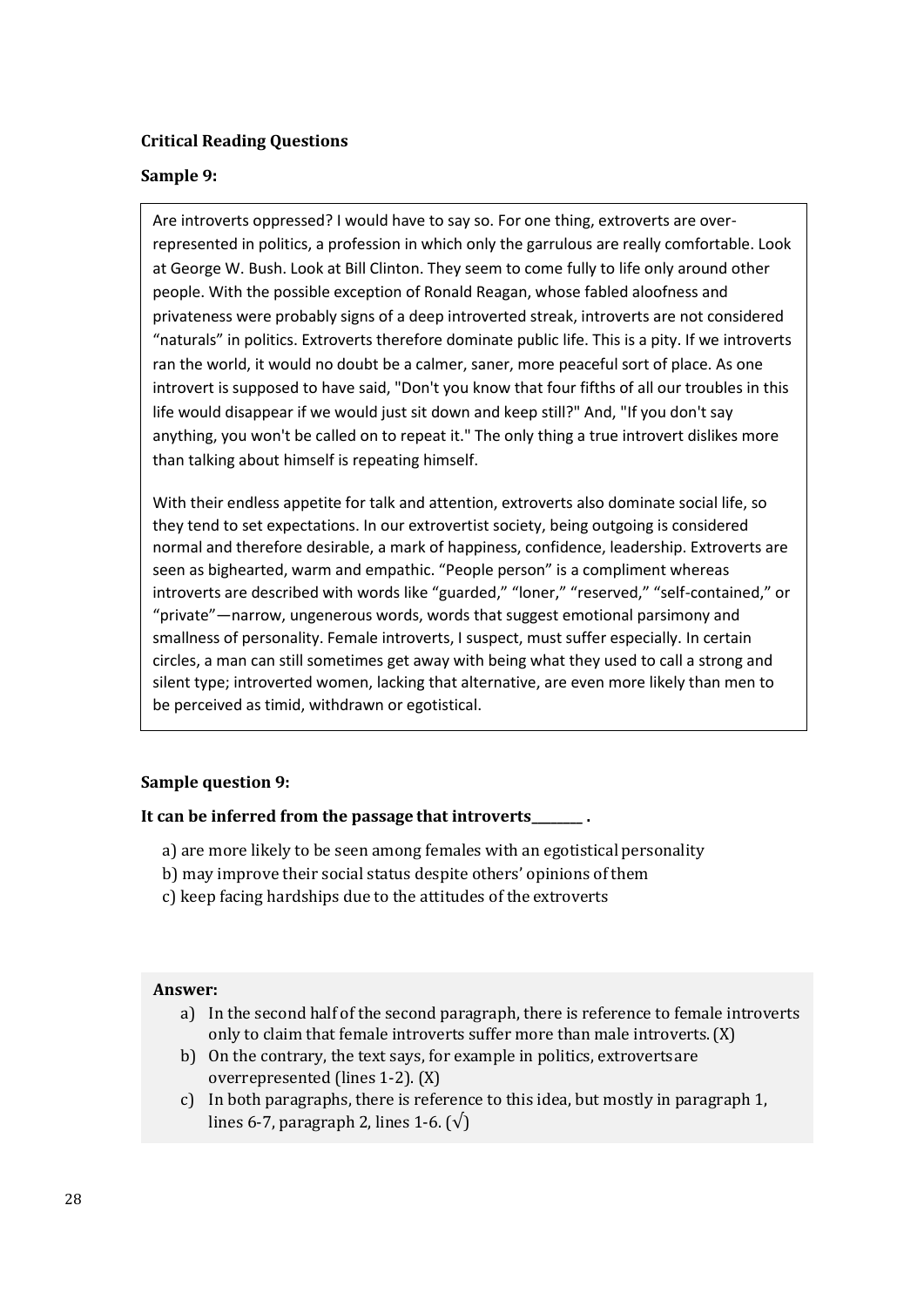#### **Sample 10:**

No creature has a reputation more fearsome than the great white shark. Despite all we have learned about them, including how they really do not have much interest at all i[n eating us,](http://www.theguardian.com/environment/2015/jul/20/sharks-dont-like-to-eat-people-attack-statistics-contradict-untested-theories) movies and documentaries still show them as "machines" that do little more than "swim, attack and eat." And that's not to mention the various video games where your goal as a great white is to bite everything in sight in as little time as possible.

But what do great white sharks really do all day? It is easy for the mythology of these predators to overshadow their real biology because it is difficult to spend an extended amount of time following and observing animals that live beneath the waves and can cross entire oceans. We mostly see these sharks when they're near the surface, and, while ingenious, strategies like fitting cameras on the animals have literally been limited in scope and what can be recorded.

Thanks to some documentaries, Guadalupe Island off the coast of Mexico has become known as a great white shark hotspot. Yet, despite the abundance of sharks and observers – including cage divers – in the area, no one has seen how these sharks go about getting their meals. We have seen in these documentaries that the great white sharks of Guadalupe Island feed on the fur seals, elephant seals, and sea lions that loll about in the shallow waters there. Sharks have been seen feasting on the mammals at the surface. But we have never seen their initial strikes. Given that the waters around Guadalupe Island rapidly drop off from the shoreline, researcher Gregory Skomal and his colleagues think that the sharks are attacking their prey at depth and follow the carcass up the water column as it bobs to the surface.

#### **Sample question 10:**

#### **It can be inferred from the passage that our knowledge of the great white sharks' behavior is limited because of \_\_\_\_\_\_\_\_\_\_\_.**

- a) the insufficient number of sharks
- b) our inability to fit cameras onto them
- c) the nature of their habitat

- a) From the third paragraph, line 2, we understand that there are quite a number of sharks around Guadeloupe island. (X)
- b) From the second paragraph, lines 5 and 6, we understand that it is possible tofit cameras onto the sharks, though limited in number. (X)
- c) From the second paragraph, lines 2 and 3, and third paragraph, lines 6 and 7,we understand that it is hard to observe sharks when they are in deep sea.  $(\sqrt{})$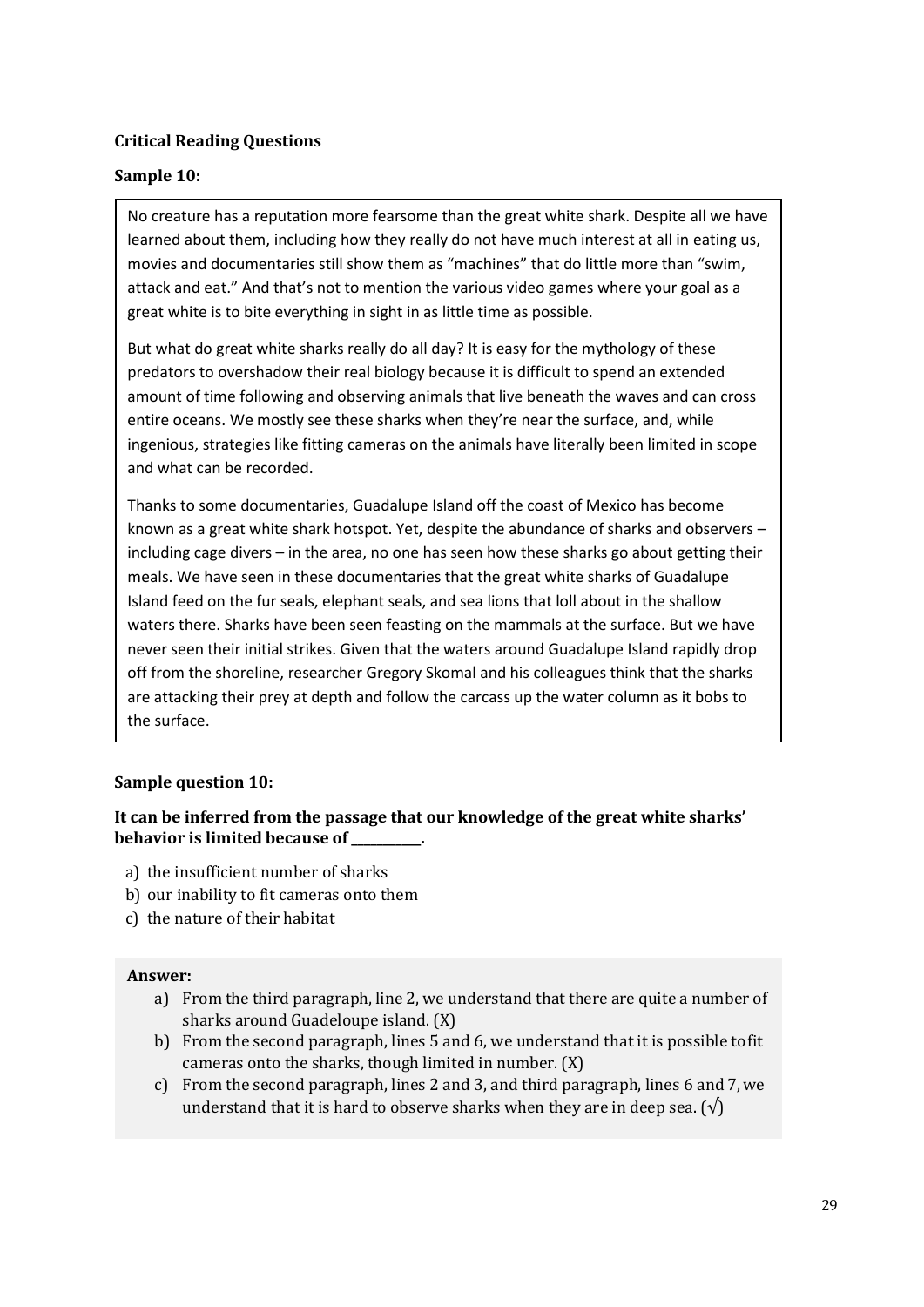# **READING PRACTICE: Careful Reading**

#### **Mark the alternatives that best answer the questions or complete the statements about the text.**

#### **Text I**

- A "Fail at life. Go bomb yourself." Comments like this one, found on a CNN article about how women perceive themselves, are prevalent today across the internet, whether it's Facebook, Reddit, or a news website. Such behavior can range from profanity and name-calling to personal attacks, sexual harassment, or hate speech. A recent Pew Internet Survey found that four out of 10 people online have been harassed online, with far more having witnessed such behavior. Trolling has become so rampant that several websites have even resorted to completely removing comments.
- B Many believe that trolling is done by a small, vocal minority of sociopathic individuals. This belief has been reinforced not only in the media, but also in past research on trolling, which focused on interviewing these individuals. Some studies even showed that trolls have predisposing personal and biological traits, such as sadism and a propensity to seek excessive stimulation.
- $\mathcal{C}$ But what if all trolls aren't born trolls? What if they are ordinary people like you and me? In our research, we found that people can be influenced to troll others under the right circumstances in an online community. By analyzing 16 million comments made on CNN.com and conducting an online controlled experiment, we identified two key factors that can lead ordinary people to troll.
- D We recruited 667 participants through an online crowdsourcing platform and asked them to first take a quiz, then read an article and engage in discussion. Every participant saw the same article, but some were given a discussion that had started with comments by trolls, whereas others saw neutral comments instead. Here, trolling was defined using standard community guidelines—for example, name-calling, profanity, racism, or harassment. The quiz given beforehand was also varied, to be either easy or difficult.
- E Our analysis of comments on CNN.com helped to verify and extend these experimental observations. The first factor that seems to influence trolling is a person's mood.In our experiment, people put into negative moods were much more likely to start trolling. We also discovered that trolling ebbs and flows with the time of day and day of the week, in sync with natural human mood patterns. Trolling is most frequent late at night, and least frequent in the morning. Trolling also peaks on Monday, at the beginning ofthe workweek. Moreover,we discovered that a negative mood can persist beyond the events that brought about those feelings. Suppose that a person participates in a discussion where other people wrote troll comments. If that person goes on to participate in an unrelated discussion, he or she is more likely to troll in that discussion too.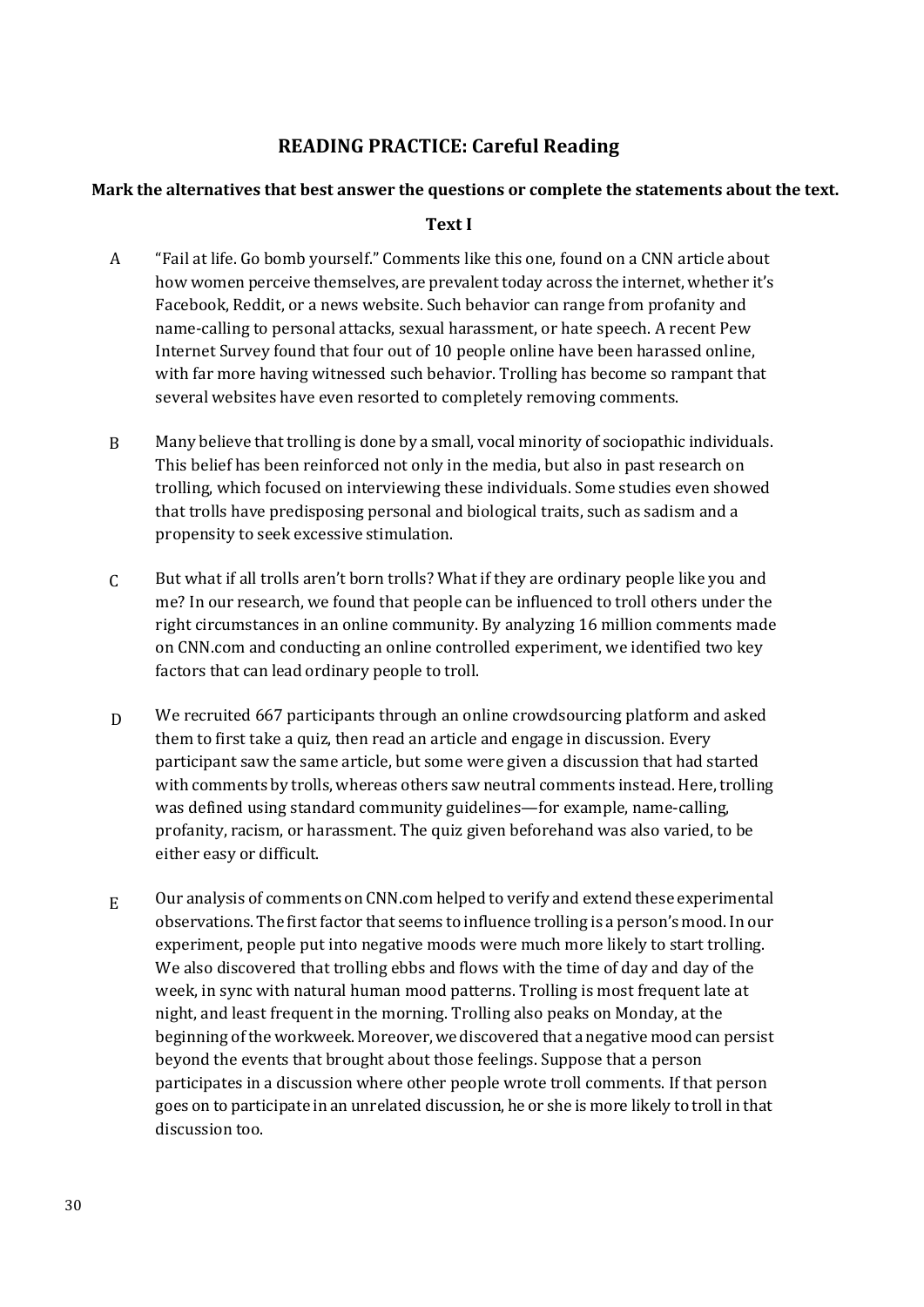- F The second factor is the context of a discussion. If a discussion begins with a "troll comment", then it is twice as likely to be trolled by other participants later on, compared to a discussion that does not start with a troll comment. In fact, these troll comments can add up. The more troll comments in a discussion, the more likely that future participants will also troll the discussion. Altogether, these results show how the initial comments in a discussion set a strong, lasting precedent for later trolling.
- G We wondered if, by using these two factors, we could predict when trolling would occur. Using machine-learning algorithms, wewere able to forecast about 80 percent of the time whether a person was going to troll or not. Interestingly, mood and discussion context were together a much stronger indicator of trolling than identifying specific individuals as trolls. In other words, trolling is caused more by the person's environment than any inherent trait. Since trolling is situational, and ordinary people can be influenced to troll, such behavior can end up spreading from person to person. A single troll comment in a discussion—perhaps written by a person who woke up on the wrong side of the bed—can lead to worse moods among other participants, and even more troll comments elsewhere. As this negative behavior continues to propagate, trolling can end up becoming the norm in communities if left unchecked.
- H Despite these sobering results, there are several ways this research can help us create better online spaces for public discussion. By understanding what leads to trolling, we can now better predict when trolling is likely to happen. This can let us identify potentially provocative discussions ahead of time and preemptively alert moderators, who can then intervene in these aggressive situations.
- I Social interventions can reduce trolling. **\_\_\_(1)\_\_\_** If we allow people to remove recently posted comments, then we may be able to minimize regret from posting in the heat of the moment. Altering the context of a discussion, by prioritizing constructive comments, can increase the perception of civility. **\_\_\_(2)\_\_\_** Nonetheless, there is lots more work to be done to address trolling. **\_\_\_(3)\_\_\_** It is also important to differentiate the impact of a troll comment from the author's intent: Did the troll mean to hurt others, or was he or she just trying to express a different viewpoint? This can help separate undesirable individuals from thosewho just need help communicating their ideas.
- $\mathbf{I}$ When online discussions break down, it is not just sociopaths who are to blame. We are also at fault. Many "trolls" are just people like ourselves who are having a bad day. Understanding that we are responsible for both the inspiring and depressing conversations we have online is key to having more productive online discussions.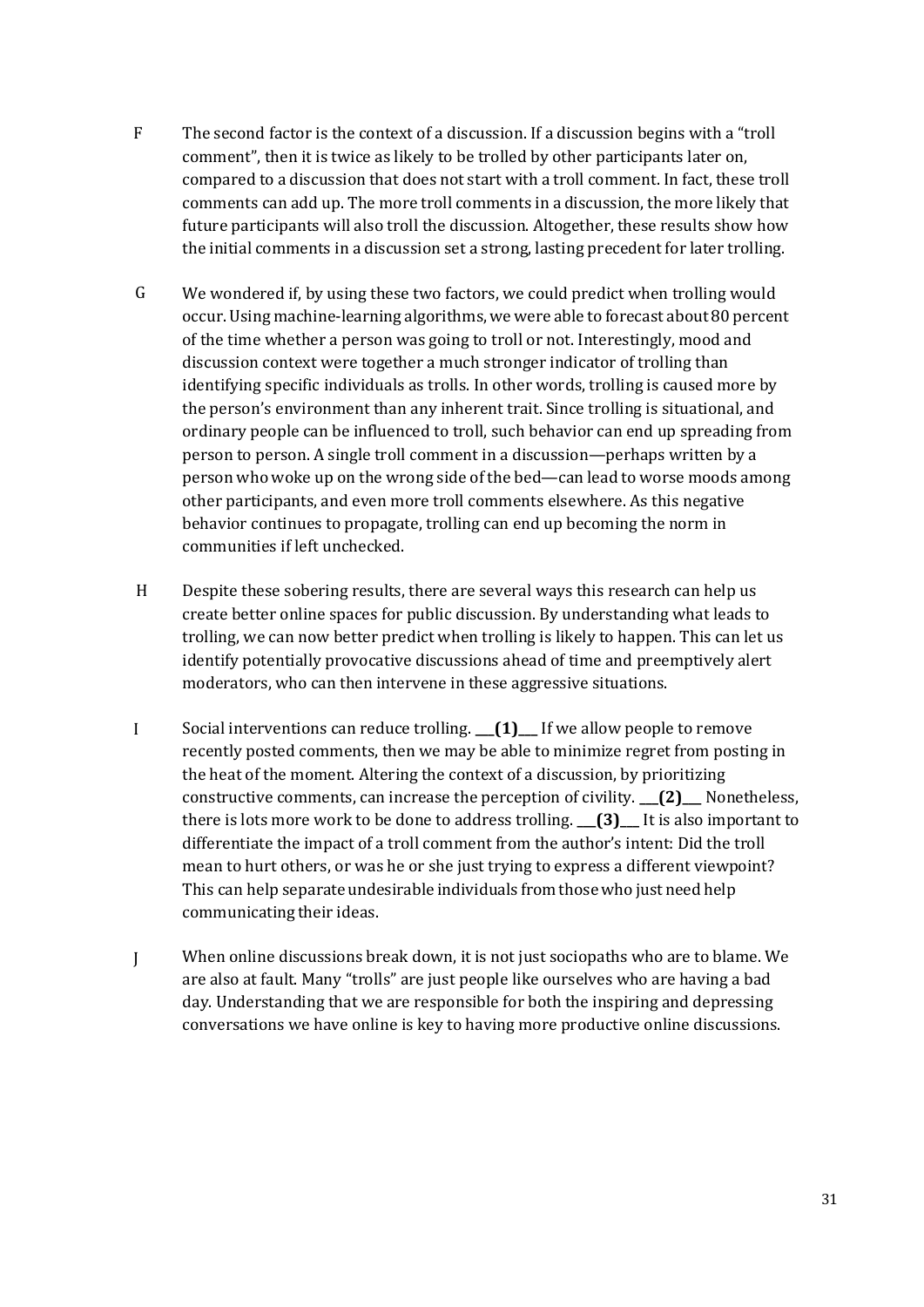# **1. How does the information in paragraph B relate to paragraph C?**

- a) Paragraph B defines trolls, and paragraph C provides evidence that is foundthrough text analysis on CNN.com.
- b) Paragraph B presents how trolls are generally characterized, and paragraph C opposes that view.
- c) Paragraph B presents research evidence on individual troll characteristics, and paragraph C supports it by presenting experiment results.

# **2. According to the author, which factors are believed to affect trollingbehavior?**

- a) Time and day, and the number of participants in a discussion
- b) People's feelings and familiarity with others they communicate with
- c) People's state of mind and interaction behavior

# **3. Which of the following CANNOT be concluded from paragraph G?**

- a) Online discussion boards need to be moderated.
- b) Specific conditions accelerate trollingbehavior.
- c) Computed algorithms reveal best who willtroll.

#### **4. Choose the best summary for paragraph H.**

- a) This research is useful in revealing the reasons for trolling and preparing to take action before trolling happens.
- b) The results of the research are disheartening; however, through open discussions, we may be able to prevent trolling in online spaces such as discussionboards.
- c) The research reveals that we should be more careful in online platforms and help moderators isolate those people who troll.

#### **5. Where in paragraph I does the following sentence belong?**

*Even just pinning a post about a community's rules to the top of discussion pages helps, as a recent experiment conducted on Reddit showed.*

- a) (1)
- b) (2)
- c) (3)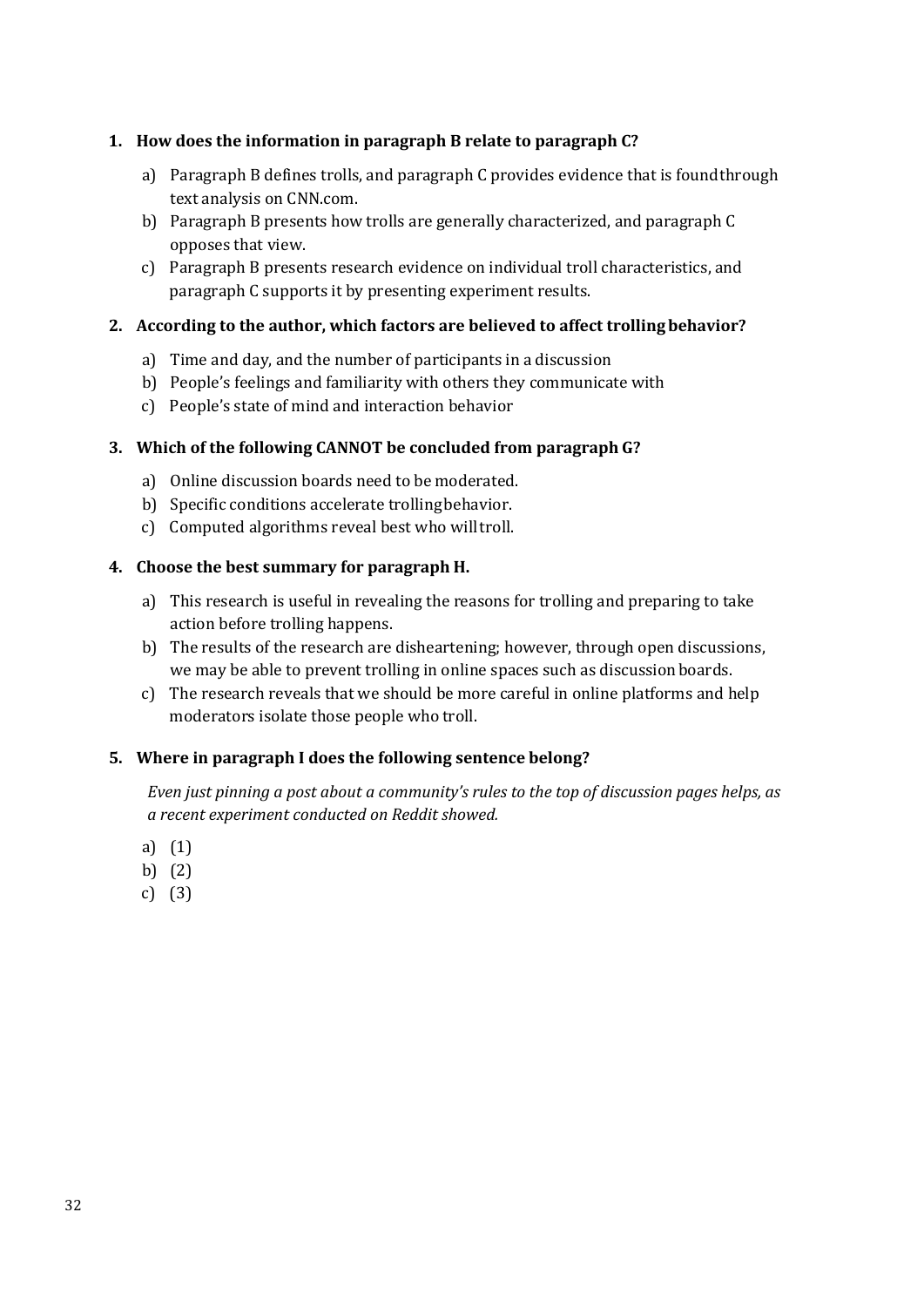#### **Text II**

- A Global consumers' love affair with online shopping is never more apparent than on trash day, when packages once filled with new shoes or meal preparation kits start to overflow the recycling bins. Proof? The influx of corrugated boxes and other packaging materials was so great in San Francisco last year that the city had to raise its collection fee by 14 percent. But despite headlines bemoaning e-commerce's grave "cardboard consequences" and "packaging problems," has online shopping actually created more waste? Not necessarily. Big players in the packaging industry are innovating and finding solutions to actually reduce their global footprint.
- B Online shopping is quickly overtaking brick-and-mortar sales. The sector grew three times faster than the entire U.S. retail industry last year, and it reached \$4.87 trillion worldwide in 2021. This phenomenon has dramatically shifted the way the industry is looking at cardboard box production. According to T. Rowe Price equity research analyst Jon Hussey, "With ecommerce making up about 10 to 15 percent of retail demand in the U.S., it makes sense that we have seen an increase in box industry demand." But despite the general assumption that more corrugated boxes lead directly to more waste, Packaging Digest executive editor Lisa McTigue Pierce said that's not the case.
- C "The thing that is clear is that the waste is more visible now because the disposal has now shifted from the retail stores to the consumer," she said. That means customers now are responsible for the end of a box's life, rather than the retailer, who historically would have recycled the package in a back room. According to Pierce, the visibility of cardboard boxes filling neighborhood recycling bins has contributed to the public outcry to limit waste. And retailers have responded to these consumer demands with innovative packaging, creating custom sizes, reusable boxes and using other technologies that not only reduce waste, but improve online retail efficiency as well.
- D The shift in retail from brick-and-mortar to e-commerce has inspired the packaging industry to rethink its role, particularly where size is concerned. Industry veteran Brent Nelson used to develop in-store packaging for major food, drink and home goods brands. "My whole job and my team's job was designing packaging innovation for brick and mortar retail environments that stood out on shelves," he said. "The priority in package design was to stand out from the competition and capture the customer's attention. The role of packaging in e-commerce is quite different." These days, the objective of packaging design for e-commerce is primarily to get the product safely from points A to B vs. helping to sell it, and Nelson has seen first-hand how that priority shift has led to less waste across the board. As senior manager of Customer Packaging Experience at Amazon, Nelson now focuses on the company's "Frustration-Free Packaging Program," a sustainable initiative that has eliminated more than 244,000 tons of packaging materials, meaning 500 million fewer shipping boxes to date. Like other big retailers, Amazon also optimizes package sizes to make them as small and dense as possible.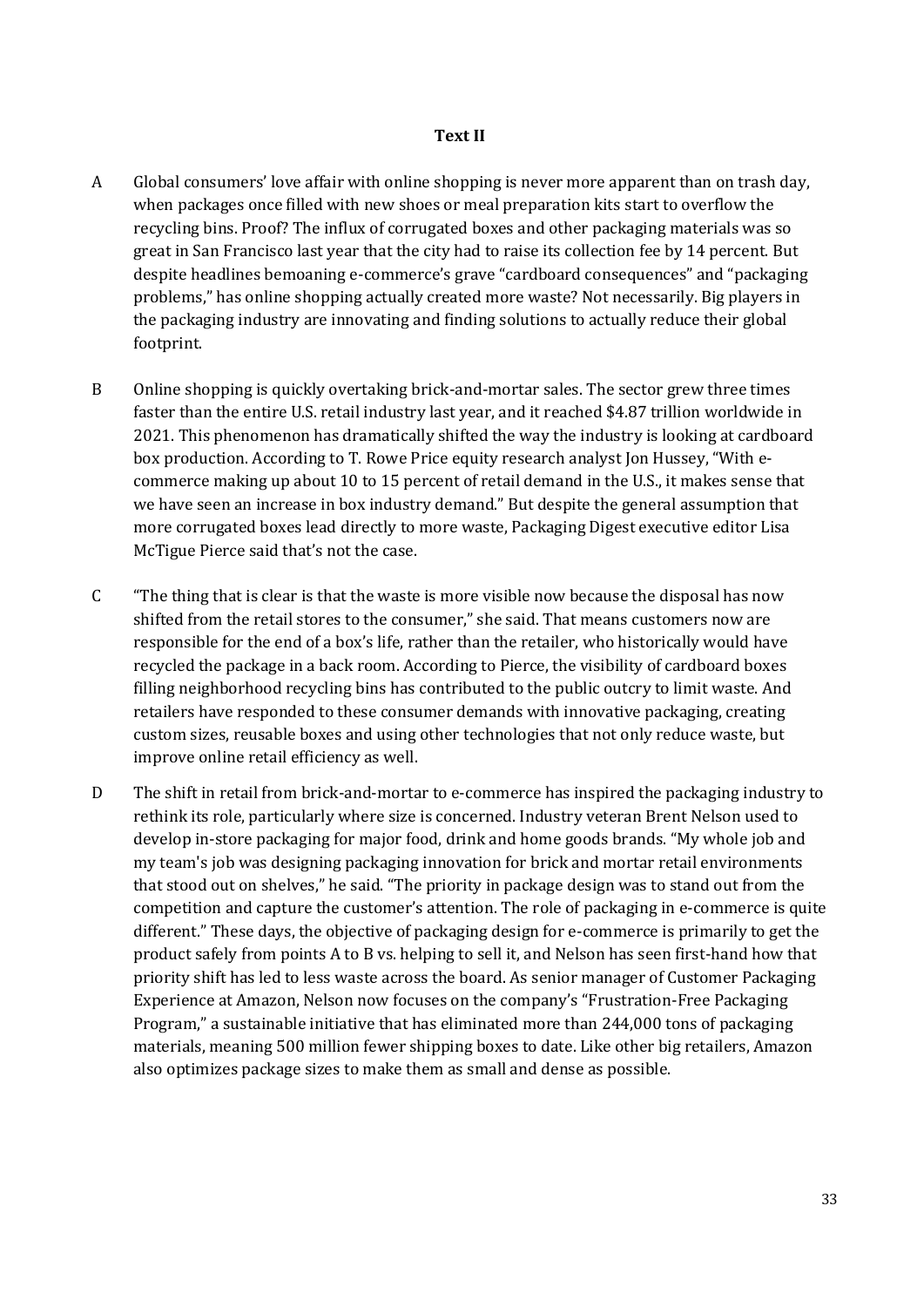E If corrugated boxes are to have a sustainable future, everyone from manufacturers to retailers to consumers will have to do their part. Packaging manufacturers are already dedicated to creating a "circular economy" where packages will be recycled and/or reused. A box's life can be extended by sending it back to its retailer for recycling, or it can be completely repurposed. Innovative packaging is more than just a way to cut down on waste; it can also help brands stand out among competitors and elevate the consumer experience. While out in the field talking to corrugated box manufacturers, Hussey has observed a huge opportunity for packaging companies to differentiate how they are presenting their boxes and paper materials. **\_\_\_\_\_\_\_\_\_\_\_\_**. "You're seeing all sorts of neat things going on with printing and people are trying to do more with corrugated to make it more than just a box," said Mike Richmond, co-founder of Packaging & Technology Integrated Solutions, LLC. "You can create talking packages with QR

codes, you can do about anything with the internet of packaging or the internet of things." These things excite consumers, but do not create more waste, making for a win-win situation. According to Nelson, Amazon recently experimented with packaging by turning boxes "into a play activity that encouraged customers to cut out parts of the box and turn them into costumes or toys."

F A sustainable future only works if consumers participate as well, according to Nina Goodrich, director of the Sustainable Packaging Coalition and executive director at GreenBlue. Goodrich explained how efforts like her company's "How2Recycle" label will fuel progress on this end. "It's a label that is designed to help a consumer understand what to do with the package at the point of discard," she said. Currently, Americans only recycle 34 percent of waste. As ecommerce continues to proliferate, packaging engineers will keep developing ways to deliver products as efficiently and sustainably as possible. Although still in early stages, Nelson said artificial intelligence and machine learning could eventually be implemented more widely to reduce waste and simplify the packaging process. "We're absolutely talking about leveraging those technologies," he said. "We're researching how machine learning or AI would provide smarter, more real time information about which package format would best serve individual products."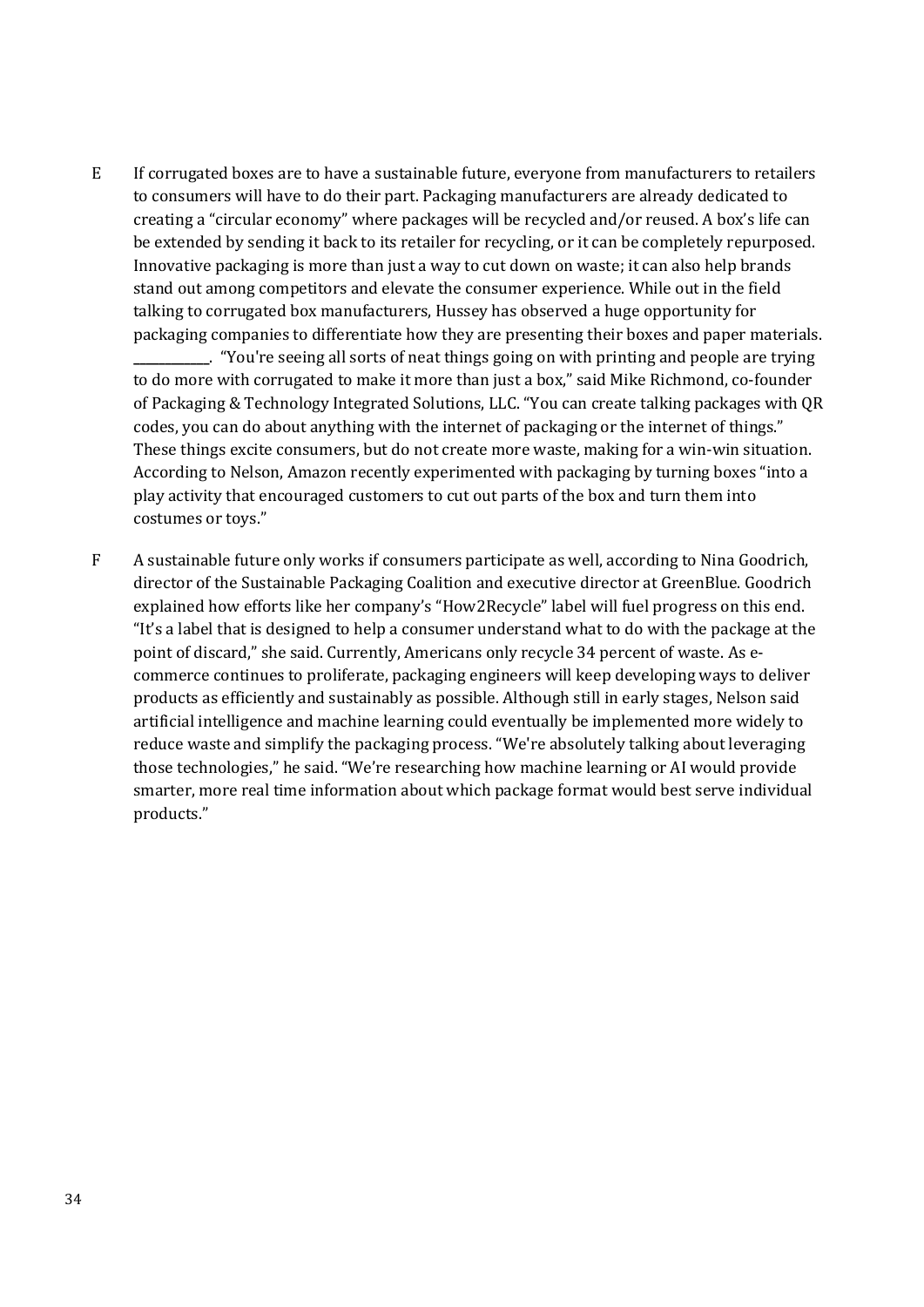# **6. Which point about e-commerce is mentioned in both paragraphs A and B?**

- a) A misjudgment of the amount of waste it creates
- b) An increase in garbage collection fees due to it
- c) An improvement in economy thanks to it

## **7. Which is NOT given as a result of online retail in paragraph C?**

- a) Waste becoming more observable
- b) Designing alternative packaging
- c) An increase in packaging costs

#### **8. Which one best summarizes paragraph D?**

- a) With e-commerce, the role of packaging has changed from competing for attention to transporting products safely.
- b) E-commerce companies have started to opt for standardized packaging in order to decrease shipping costs.
- c) E-commerce has brought about the need to revolutionize packaging design, which ultimately led to less waste.

#### **9. Which of the following sentences could be inserted in the space provided in paragraph E?**

- a) A few companies are taking advantage, dreaming up ways to ensure packages are not aesthetically boring.
- b) Packaging manufacturers are creating quality products for various industries such as electronic, automotive, food and retail.
- c) There is increasing demand for packaging due to a shift in consumption behavior across the globe.

# **10. Which one would be the best heading for paragraph F?**

- a) Cost-effective Packaging Technologies
- b) Ecological Packaging Solutions
- c) Alternative Resources for Packaging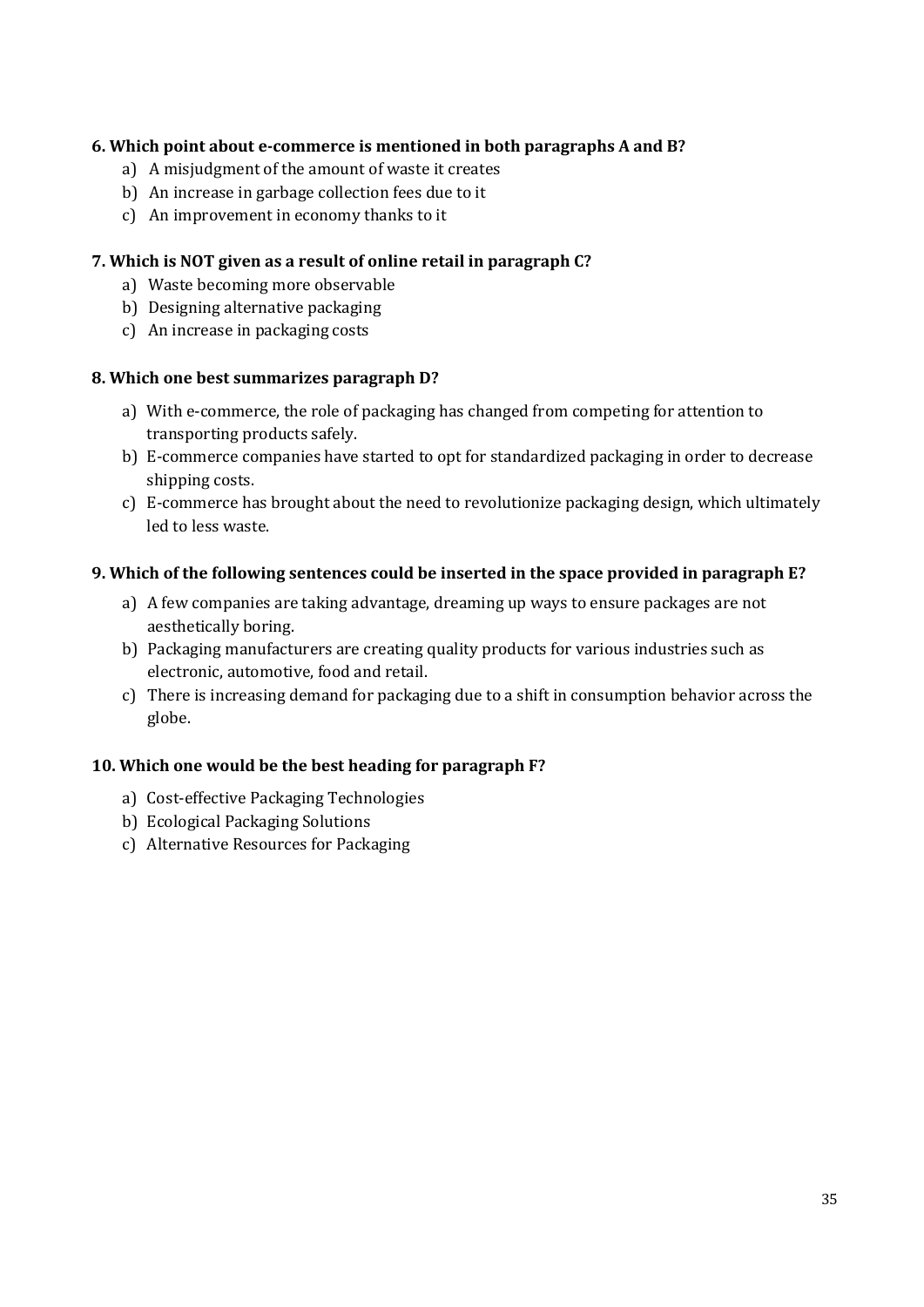# **Reading Practice Answers:**

| 1. B |
|------|
| 2. C |
| 3. C |
| 4. A |
| 5. B |
| 6. A |
| 7. C |
| 8. C |
| 9. A |
| 10.B |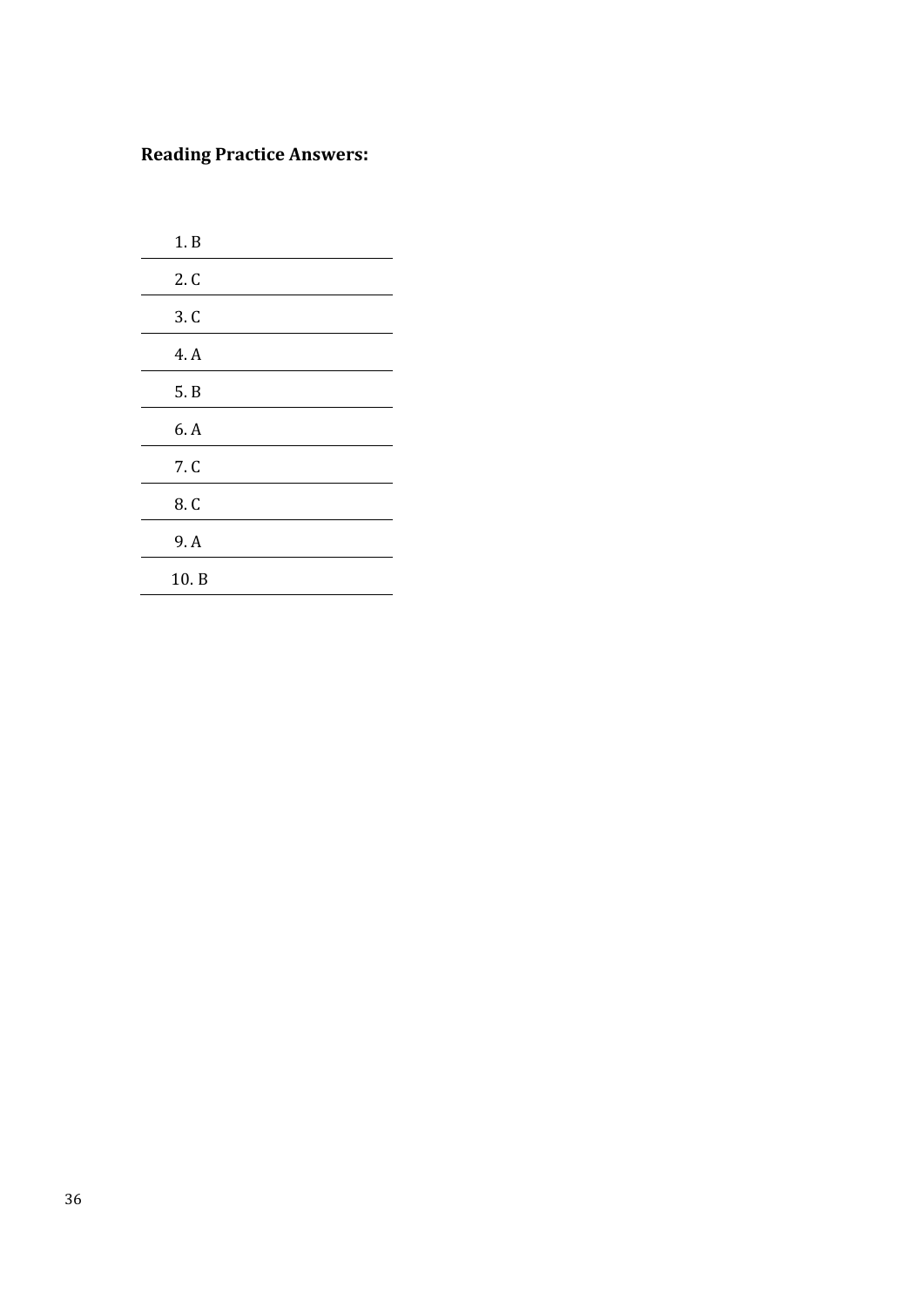# **VOCABULARY**

This section of the examination tests your ability to recognize words that are commonly used in texts for general audience and entry-level academic texts. Each question requires you to select the best alternative that is closest in meaning to, or provides the correct definition of the given word. There are 20 questions in this section, worth a total of 10 points (0.5 points for each item).

#### **How to prepare for the Vocabulary Section**

#### *What Vocabulary?*

In academic studies, for adequate comprehension of texts, you need to understand between 95% and 98% of the words in the text (Laufer, 1989<sup>1</sup>; Nation, 2006<sup>2</sup>; Schmitt et al., 2011<sup>3</sup>). This would require knowledge of 8,000 – 9,000 word families (Nation, 2006[2](#page-36-0)). The knowledge of the 2,800 Core General English Words listed in the *New General Service List*  (NGSL) and 960 Academic Words listed in the *New Academic Word List* (NAWL), both of which are available online, helps you understand about 92% of the texts. This implies that the more you expand your vocabulary knowledge, the more easily you will be able to understand written and spoken texts used in academic studies.

#### *How to Study?*

A language user should bear in mind that vocabulary learning is incremental, i.e., it happens gradually and in time. Also, it is well-established that learning words requires several exposures, that is, words "need to be met many times in order to be learned" (Schmitt, 2010: 20-214). Paying special attention to the unknown words in the texts you read or listen to and keeping a record of those words could help improve your vocabulary knowledge.

Moreover, knowledge of derivations of words could help expand your vocabulary knowledge. To illustrate, when you learn the word *nation*, you can note down its derivations (*national*, *nationally*, *nationalism*, *international* etc.). Knowledge of polysemous words (words with more than one meaning) could also help improve your vocabulary knowledge. To illustrate, when you learn the word *chip*, you can note down that it could mean a *chip* of wood, a computer *chip* or a potato *chip* (Schmitt, 20104).

<span id="page-36-0"></span><sup>1</sup> Laufer, B. (1989). What percentage of text-lexis is essential for comprehension? In C. Lauren & M. Nordman (Eds.), *Special language: From humans to thinking machines* (pp. 316–323). Clevedon: Multilingual Matters. 2 Nation, I. S. P. (2006). How large a vocabulary is needed for reading and listening? *The Canadian Modern Language Review*, *63*, 59–82.

<sup>3</sup> Schmitt, N. Jiang, X. & Grabe, W. (2011). The percentage of words known in a text and reading comprehension. *The Modern Language Journal*, *95*, 26-43.

<sup>4</sup> Schmitt, N. (2010). *Researching vocabulary: A vocabulary research manual*. Hampshire: Palgrave Macmillan.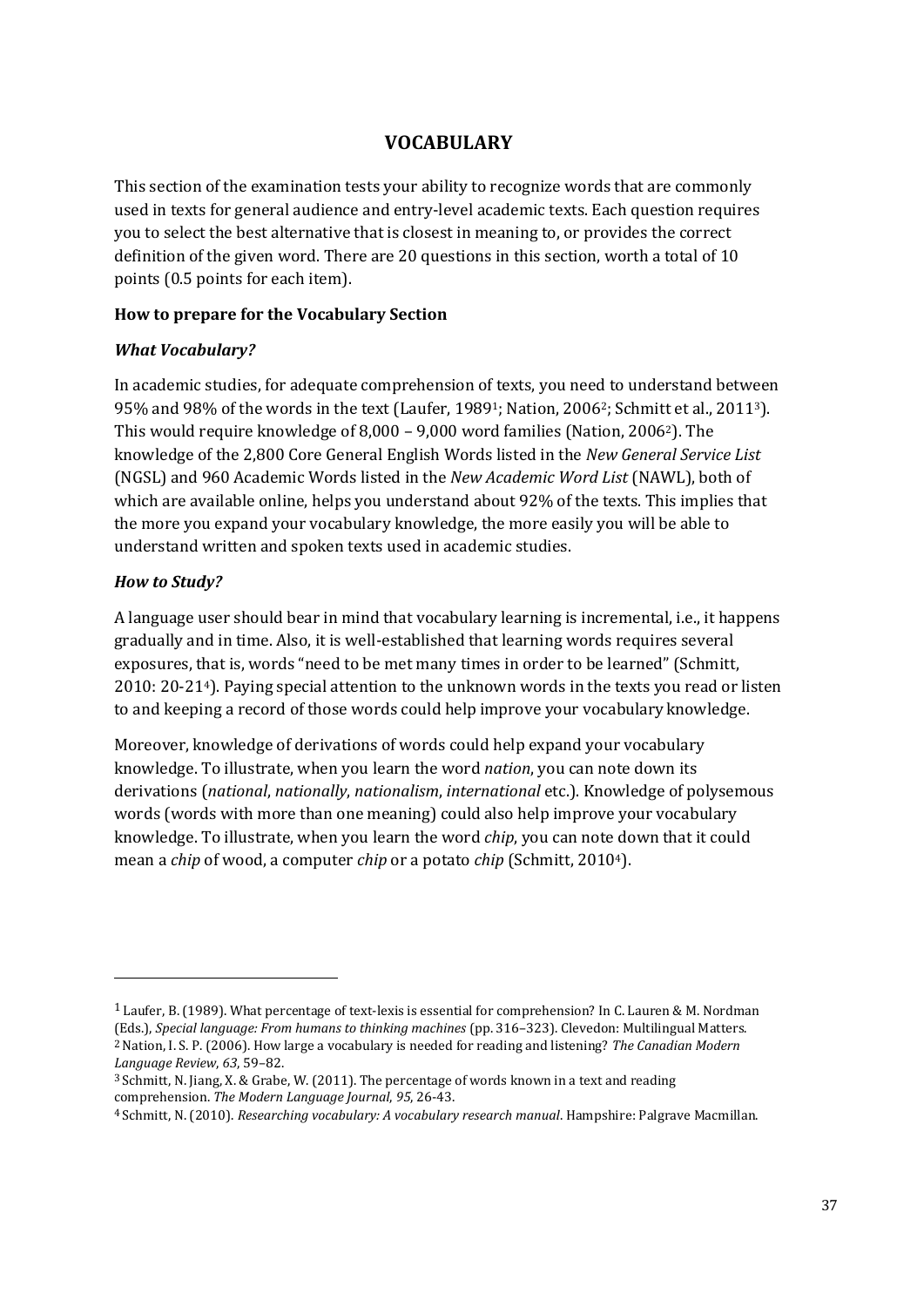You can refer to the following lists<sup>1</sup> to improve your word knowledge:

- K1 first thousand words [\(https://epe.metu.edu.tr/docs/k1.pdf\)](https://epe.metu.edu.tr/docs/k1.pdf)
- K2 second thousand words [\(https://epe.metu.edu.tr/docs/k2.pdf\)](https://epe.metu.edu.tr/docs/k2.pdf)
- K3 third thousand words [\(https://epe.metu.edu.tr/docs/k3.pdf\)](https://epe.metu.edu.tr/docs/k3.pdf)
- K4 fourth thousand words [\(https://epe.metu.edu.tr/docs/k4.pdf\)](https://epe.metu.edu.tr/docs/k4.pdf)
- K5 fifth thousand words [\(https://epe.metu.edu.tr/docs/k5.pdf\)](https://epe.metu.edu.tr/docs/k5.pdf)
- K6 sixth thousand words [\(https://epe.metu.edu.tr/docs/k6.pdf\)](https://epe.metu.edu.tr/docs/k6.pdf)

New Academic Word List [\(https://epe.metu.edu.tr/docs/new-academic-word-list.pdf\)](https://epe.metu.edu.tr/docs/new-academic-word-list.pdf).

l

<sup>1</sup> Nation, I.S.P. (2017). The BNC/COCA word family lists. Retrieved from <https://www.wgtn.ac.nz/lals/resources/vocabulary-lists>

Browne, C., Culligan, B. & Phillips, J. (2013). The New Academic Word List. Retrieved from <http://www.newgeneralservicelist.org/nawl-new-academic-word-list>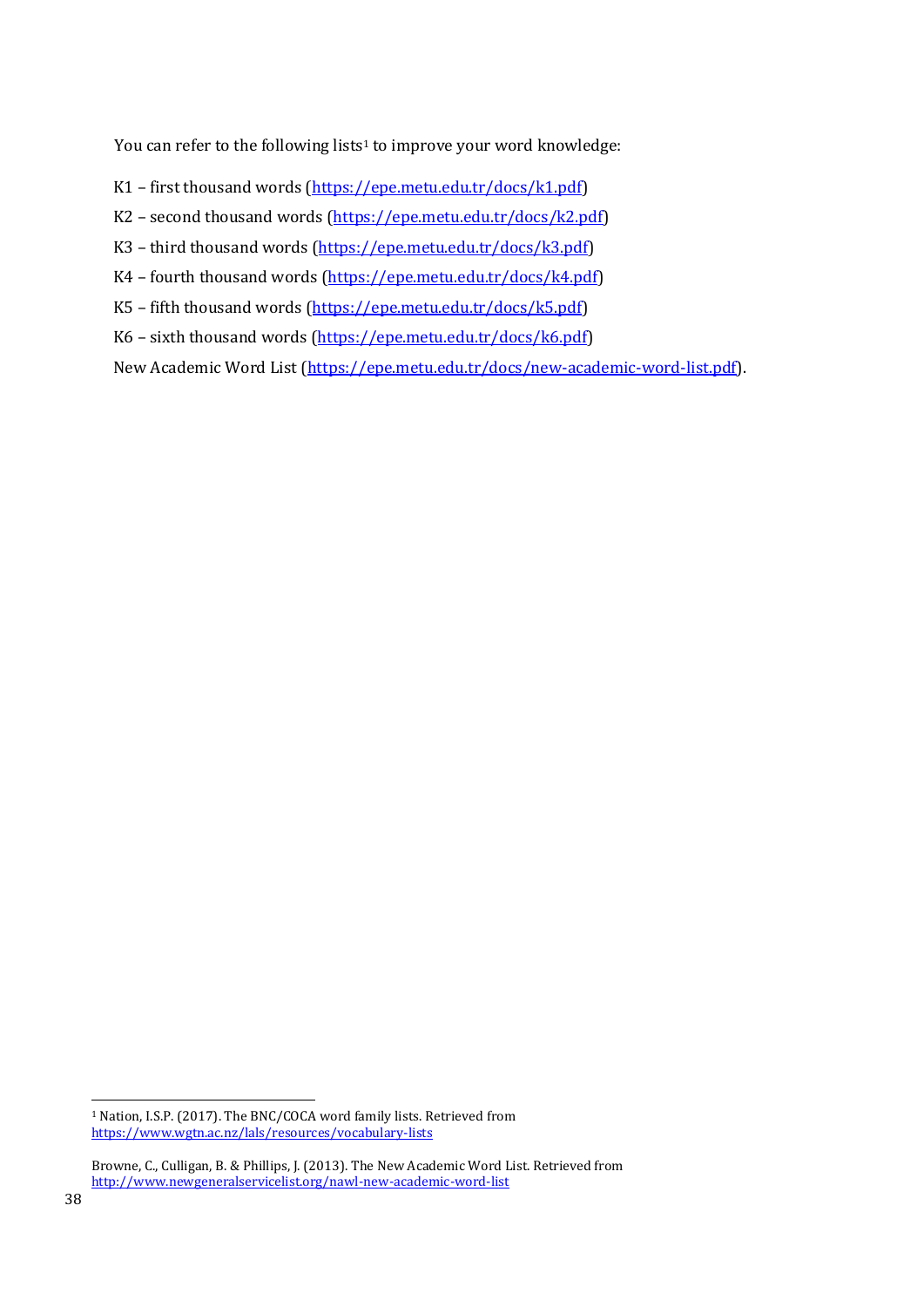# **VOCABULARY PRACTICE**

**For each item, mark the alternative that is closest in meaning to, or gives the correct definition of the given word.**

| 1. | <b>PHENOMENON</b>    | a.<br>b.<br>$c_{\cdot}$<br>d.<br>e. | complication<br>summary<br>standard<br>occurrence<br>function                                                                                                                                                                                                                                   |
|----|----------------------|-------------------------------------|-------------------------------------------------------------------------------------------------------------------------------------------------------------------------------------------------------------------------------------------------------------------------------------------------|
| 2. | <b>INNOVATION</b>    | а.<br>b.<br>c.<br>d.<br>e.          | a new idea, method or device<br>the act of giving out<br>the beginning of something<br>a sudden or violent increase in activity<br>the act of entering a building illegally and by force                                                                                                        |
| 3. | <b>DETERMINATION</b> | a.<br>b.<br>c.<br>d.<br>е.          | the act of taking part in an activity or event<br>the ability to keep increasing, or developing<br>the act of delaying something that must be done<br>the quality of trying to do something even when it is<br>difficult<br>the feeling of having a positive opinion of someone or<br>something |
| 4. | <b>OFFENSE</b>       | a.<br>b.<br>c.<br>d.<br>е.          | prospect<br>secret<br>status<br>insurance<br>crime                                                                                                                                                                                                                                              |
| 5. | <b>WELFARE</b>       | a.<br>b.<br>c.<br>d.<br>е.          | a long metal weapon<br>a public notice or advertisement<br>health and happiness<br>rank or level in society<br>an area of land that is controlled by a government                                                                                                                               |
| 6. | <b>BRING ABOUT</b>   | a.<br>b.<br>c.<br>d.<br>е.          | prove<br>determine<br>stop<br>understand<br>cause                                                                                                                                                                                                                                               |
| 7. | <b>PUT OFF</b>       | a.<br>b.<br>c.<br>d.<br>e.          | try to find more information about something<br>prevent someone from reaching their full potential<br>drop something on the ground<br>arrange to do something at a later time<br>return something to its original owner                                                                         |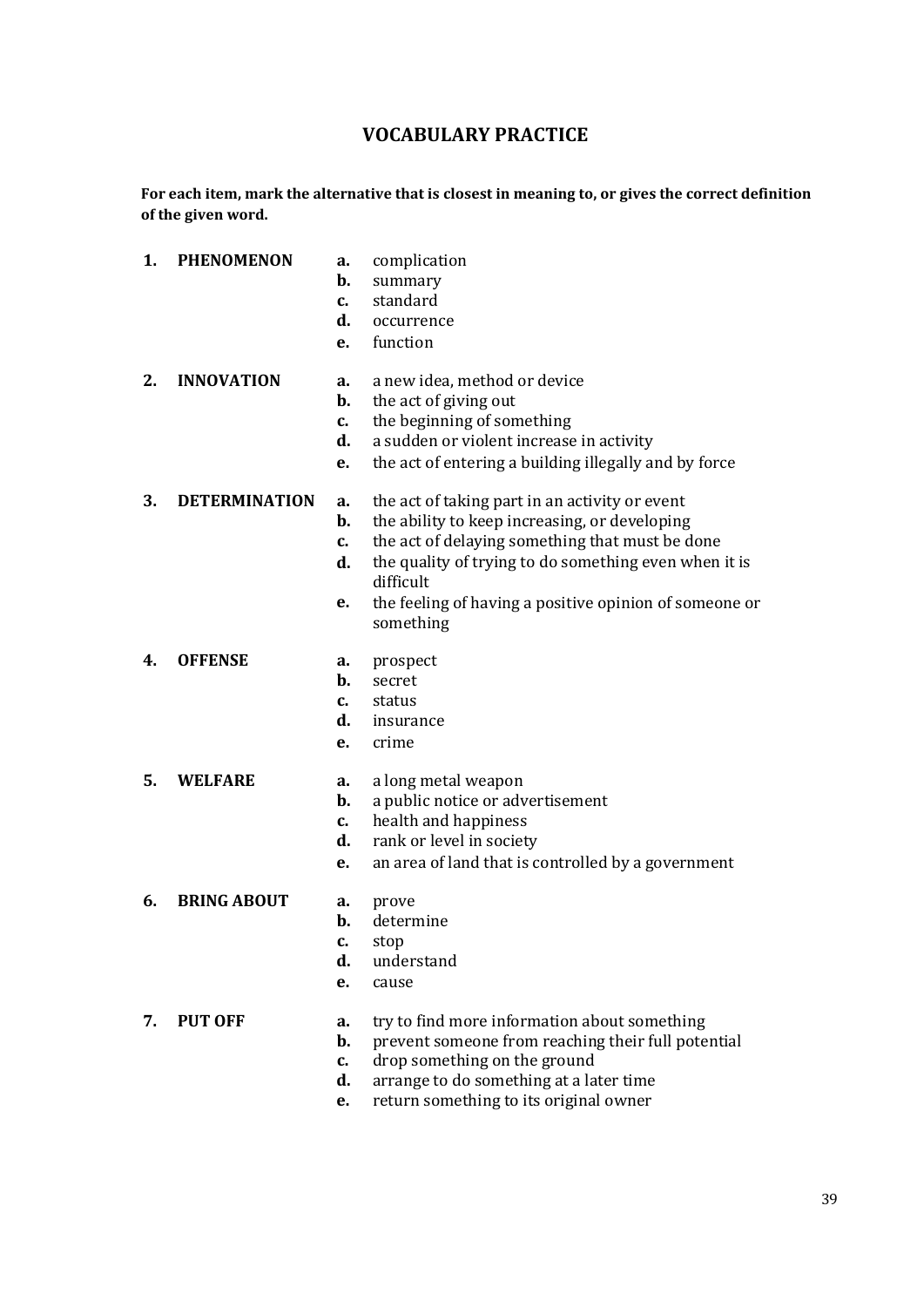- **8. SPECIMEN a.** construction
	- **b.** sample
	- **c.** requirement
	- **d.** institution
	- **e.** characteristic

# **9. INFERIOR a.** different from anyone or anything else

- **b.** lower in rank, status, or quality
- **c.** lacking one or more parts
- **d.** not happening very often
- **e.** difficult to believe

## **10. GRADUALLY a.** regularly

- **b.** actively
- **c.** highly
- **d.** slowly
- **e.** quietly

# **Vocabulary Practice Answers**

| 1. D |
|------|
| 2.A  |
| 3.D  |
| 4. E |
| 5. C |
| 6. E |
| 7. D |
| 8. B |
| 9. B |
| 10.D |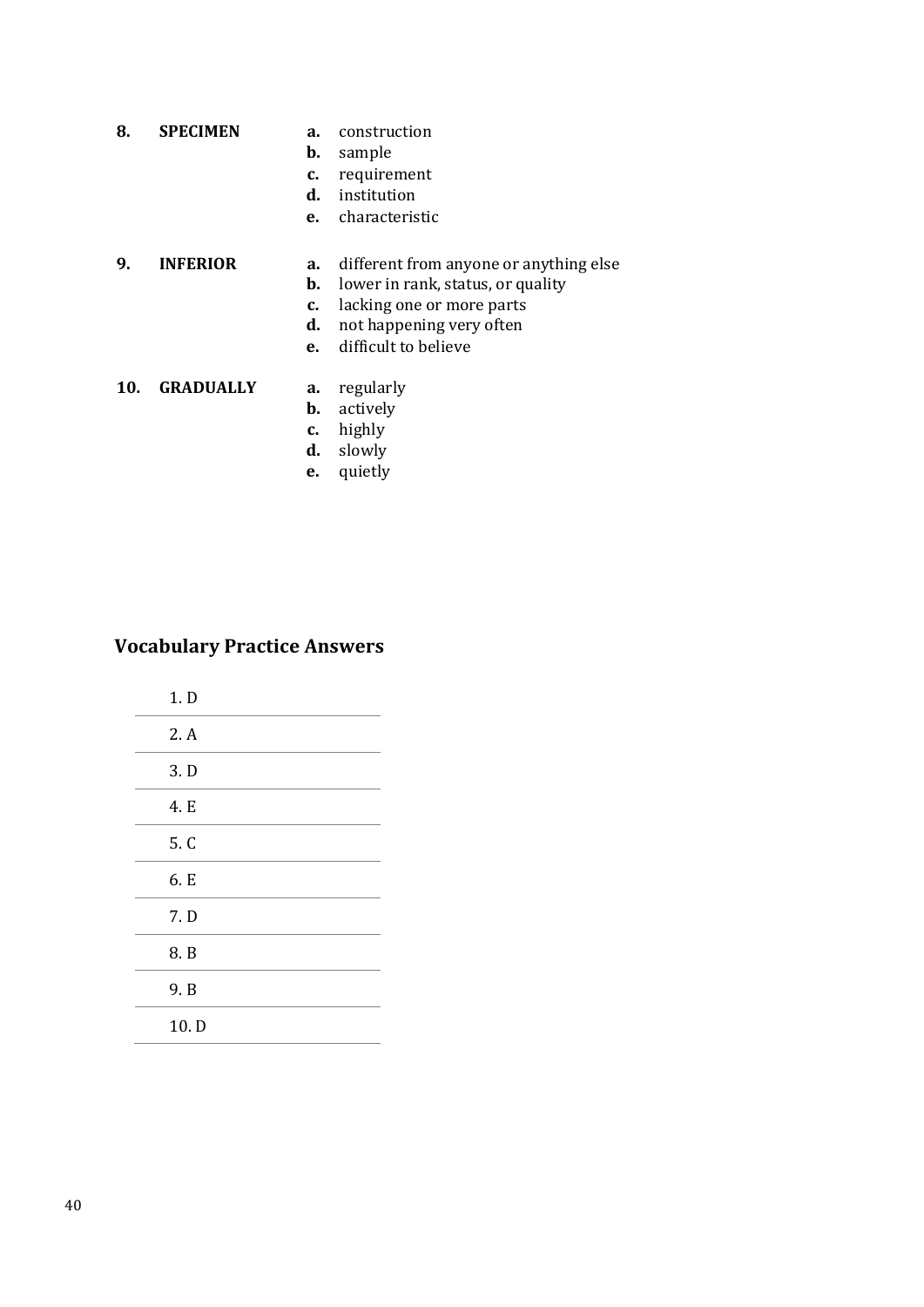# **WRITING TASK**

In this section, test takers are expected to write a text of about 200 words based on a given situation. The objectives of this section are to assess test-takers' ability to

- write a coherent and well-organized text appropriate in style and content to the given situation,
- use a variety of sentence structures correctly,
- use an expanded range of vocabulary that relates to the given topic, and
- use correct punctuation, capitalization and spelling.

# **How to proceed with the writing task**

Read the given situation or the prompt, and note the key words. Think what you know about the topic given. The instructions will include some ideas that you can use in your response. You are free to use the ideas provided for you, or your own ideas.

- **Do not list** the ideas one after the other.
- You should **expand and build on** the main ideas, using **correct and varied sentence structures**, and **appropriate and varied vocabulary**.

# **Expected response format and features**

The instructions of the writing task provide information on the format of your response. In general, there are no strict rules as to the layout of your response, except that it should be a connected text; i.e. either in paragraph or essay format. The expected length is about 200 words.

# **Rating**

The weighting of the task is 20 points. The following criteria are used in rating.

# **Rhetoric**

In their response, the test taker

- addresses all requirements of the task appropriately (rhetorical structure, word limit, number of points, register),
- fully develops the topic (expands on the topic, presents ideas logically and without digression), and
- organizes and presents the ideas in a coherent manner.

# **Language Use**

In their response, the test taker

- displays accurate use of a wide range of sentence structures,
- displays appropriacy and variety in word choice, and
- has good control of the mechanics of language (punctuation, capitalization and spelling).

A response that does not address the requirements of the task deserves zero points for Writing.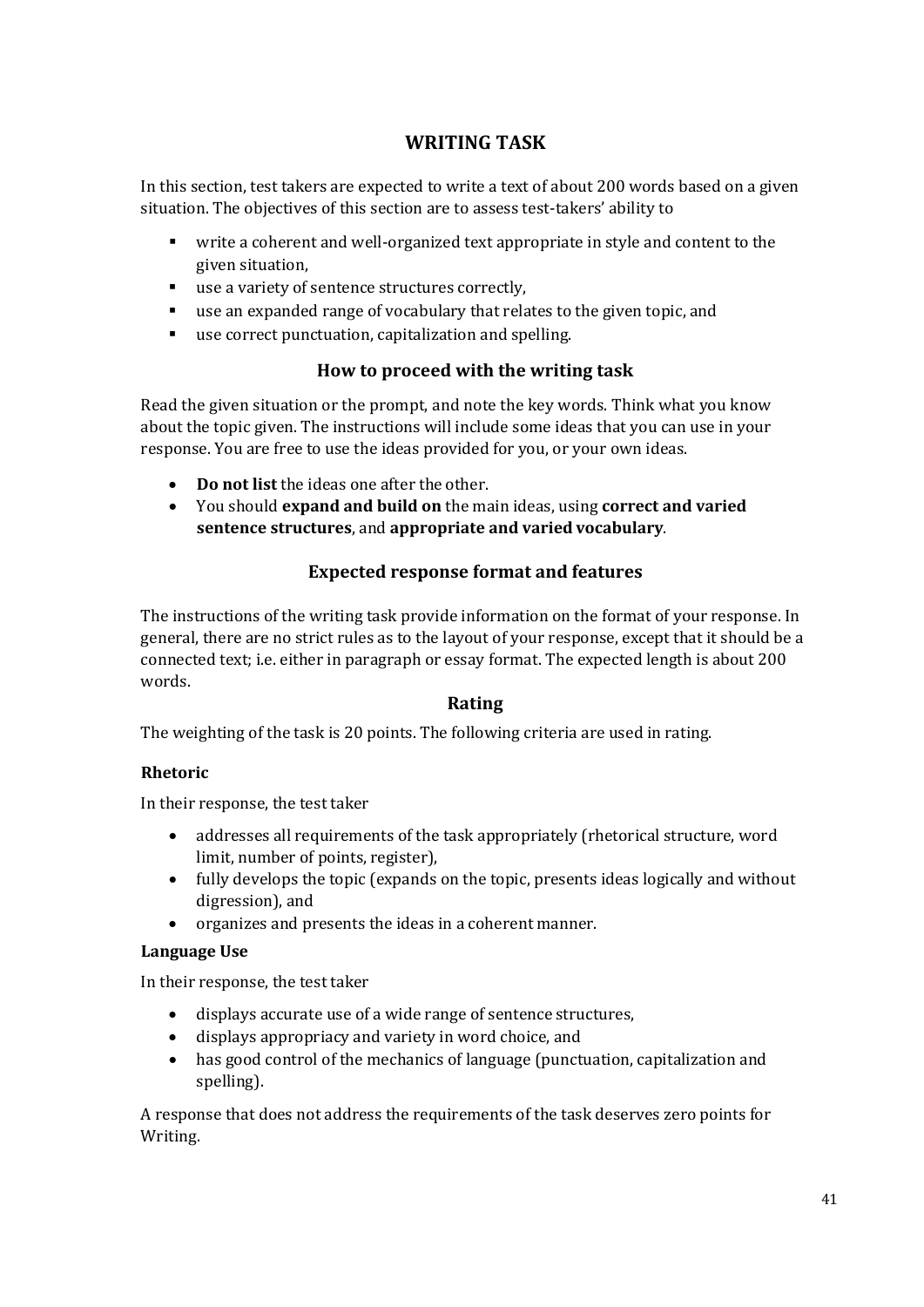# **WRITING TASK PRACTICE 1**

Write a response to the given situation in about 200 words. You have 25 minutes to complete the task. The assessment criteria for your writing include:

- the development of ideas
- the organization and presentation of ideas
- the accurate and appropriate use of language
- the range of sentence structures and vocabulary

#### SHARE YOUR IDEAS WITH US!

Dear Students

The university administration has decided to make improvements to the student cafeteria, and you are invited to suggest which specific aspects of the cafeteria you think need improvement. Your suggestions will appear on the cafeteria webpage.

Thank you!

Cafeteria Administration

Now, respond to the announcement above, explaining which **two areas** should be improved to better serve the students. Support your ideas with specific reasons and/or relevant examples.

You are free to use the ideas listed below and/or your own ideas.

- meals (price, variety, etc.)
- services (service hours, etc.)
- physical conditions (hygiene, etc.)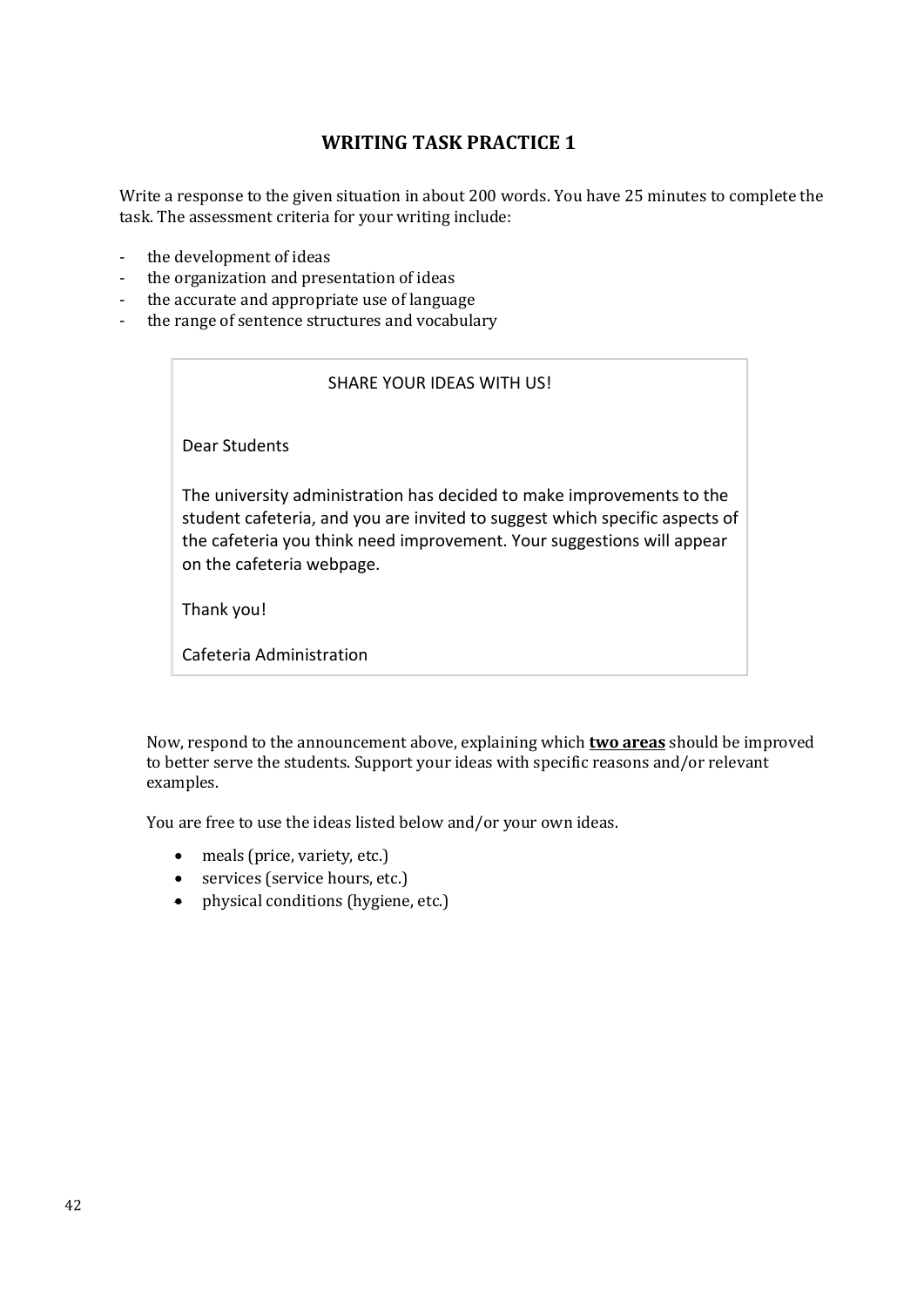*I* can make two suggestions to improve the student cafeteria: one is about the *meals and the second is about the dining area. First, the variety of the meals can be improved. We are often offered the same menu for twice or three times a week, which makes eating at the cafeteria unappealing for the students. I would like to see more variety on the menus, and also that fresh ingredients be used in cooking rather than frozen vegetables or frozen meat. In addition, vegetarian, vegan, or gluten intolerant students' needs can also be catered for and more vegetable courses and gluten-free options can be added. Second, the dinning area needs to be improved. As it is, it looks dull due to the worn-out furniture and fluoresentlights. Moreover, the number of tables is not enough. The tables and chairs need to be renovated and their number needs to be increased. In addition, modern lighting can be installed and maybe some mellow music can be played in the background to make this area more attractive. I believe, these improvements will uplift employees' morale as well as the students'.*

*(188 words)*

#### **Feedback to the response:**

#### **Rhetoric**

- $\triangleright$  appropriately addresses the task
- $\triangleright$  sufficiently develops both ideas (in a balanced manner)
- $\triangleright$  has a slightly irrelevant concluding sentence (inclusion of the employees)
- $\triangleright$  has an appropriate register (semi-formal for posting on a website)

#### **Language Use**

- $\triangleright$  uses a range of simple, compound and complex sentence structures correctly
- $\triangleright$  uses a range of vocabulary correctly
- ➢ contains two spelling mistakes (*dinning* instead of **dining** and *fluoresent* instead of **fluorescent**)

**Grading:** This paper deserves a total grade of 20 points.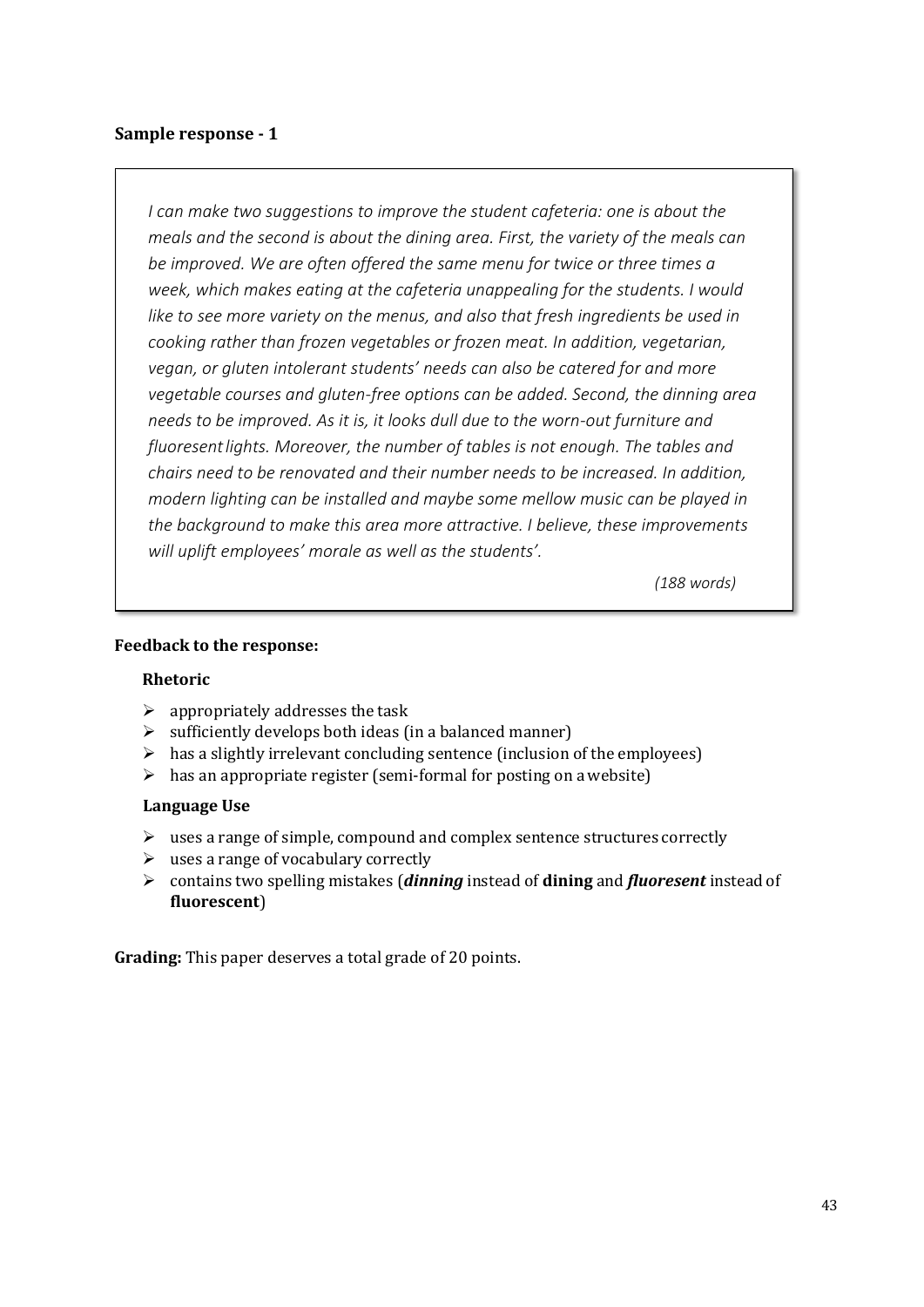*Student cafeteria should improve in mainly two ways to serve better to students in the university.*

*Firstly, the serving time periods are insufficient. For lunch, it serves meals between 12:00 – 13:30. Most courses at the university end at 12:40, and many students don't have enough time to have lunch. For supper the cafeteria serves between 17:00 – 18:30 and this is also far less than the needed time needed for students to have their meals. 18:00 is also a very early time for supper. Many students don't get hungry at that time. Therefore, serving time period must be longer than that in order to provide food for this many students in METU campus.*

*Secondly, the physical conditions of the cafeteria should be improved it is a small building and in winter it doesn't provide enough protection for its users. The line always floodes outside to solve this problem an arrangement should be done to the line. Or another cafeteria must be built.*

*In conclusion, the administration must work on the cafeteria to make the students well-fed, comfortable and happy.* 

*(178 words)*

#### **Feedback to the response:**

#### **Rhetoric**

- $\triangleright$  appropriately addresses the task
- $\triangleright$  displays limited idea development (the second point)
- $\triangleright$  has an appropriate register (semi-formal for posting on a website)

#### **Language Use**

- $\triangleright$  uses a limited range of simple, compound and complex sentence structures correctly
- ➢ contains problems in sentence formation (e.g. *cafeteria should improve*) and mostly simple sentences
- ➢ contains a few instances of wrong word choice (*needed* repeated in one sentence, *users*, *floodes*)
- $\triangleright$  has some punctuation mistakes

**Grading:** This paper deserves a total grade of 12.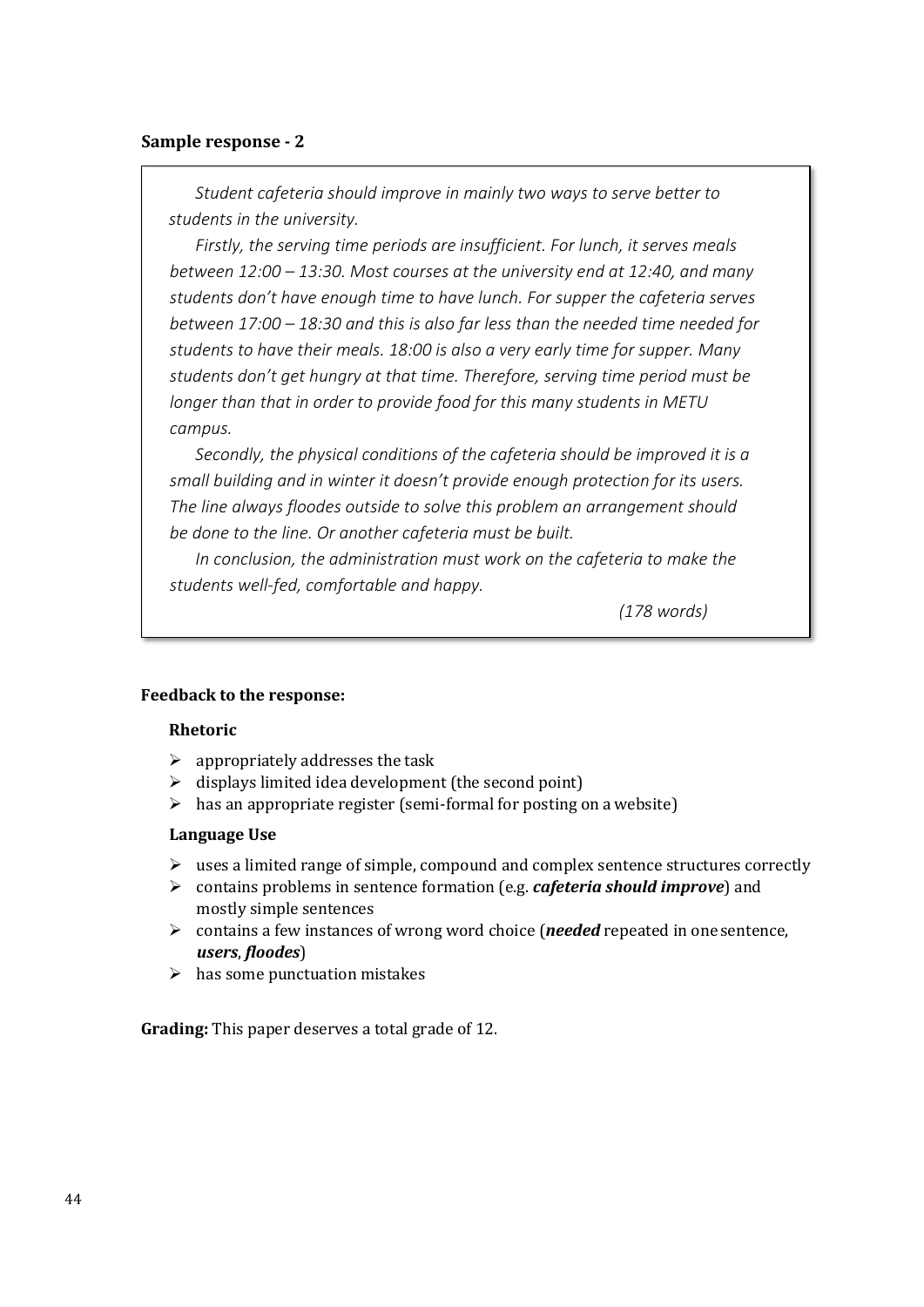*School cafeteria is good and cheap for students but it can be better with improvements in two areas. Firstly, meals aren't tasty and various. They should be cooked well in particularly meats and chickens. Moreover, there aren't various meals for vegan students. Because of this, they find hard to eat at the student cafeteria. Secondly service of the student cafeteria is not good. Due to lack of enough employees, there are long lines at the cafeteria in everyday. Furthermore service hours are too short for one student to get your meal in that long lines. Therefore students either arrive the cafeteria too early or they eat their meals in another place. Finally, the university administration can improve the physical conditions. The hygiene of cutlery is not reassuring. In conclusion, these problems should be fixed because students are bored of these problems.*

*(141 words)*

#### **Feedback to the response:**

#### **Rhetoric**

- $\triangleright$  addresses the task
- $\triangleright$  has an appropriate register (semi-formal for posting on a website)
- $\triangleright$  displays limited idea development (includes three points instead of two, and the points need some more elaboration)
- $\triangleright$  is partly incoherent
- $\triangleright$  has a partly inappropriate concluding sentence

#### **Language Use**

- $\triangleright$  uses a limited range of simple and compound sentences
- $\triangleright$  lacks complex sentences
- ➢ has problems in word choice/use (*particularly, various, reassuring*)
- $\triangleright$  has some punctuation mistakes

**Grading:** This paper deserves a total grade of 8.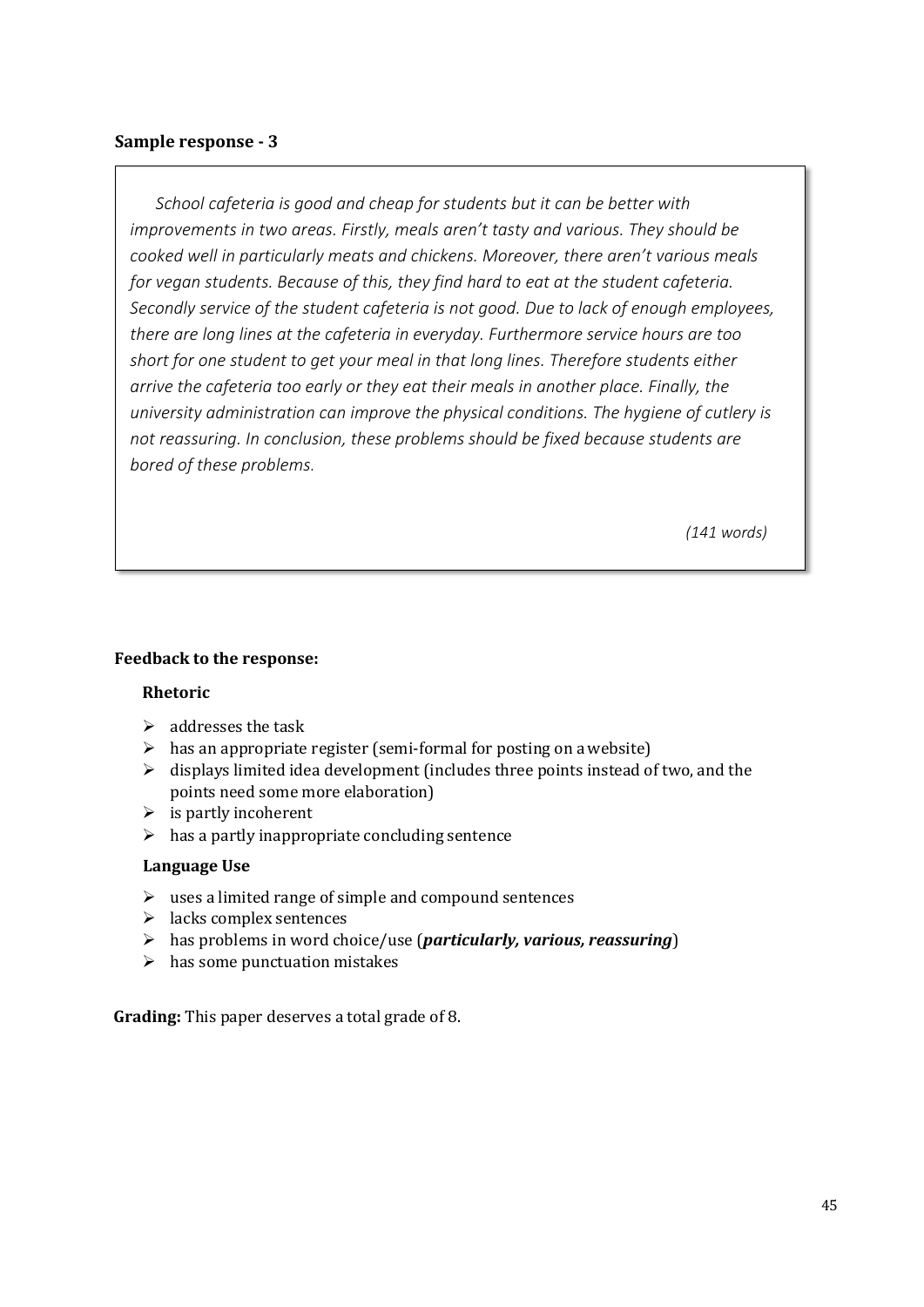# **WRITING TASK PRACTICE 2**

Write a response to the given situation in about 200 words. You have 25 minutes to complete the task. The assessment criteria for your writing include:

- the development of ideas
- the organization and presentation of ideas
- the accurate and appropriate use of language
- the range of sentence structures and vocabulary

One of your professors has given a lecture on the features of a healthy city. Below are some of the points mentioned in the lecture:

- $\triangleright$  healthy physical environment
- $\triangleright$  sufficient educational opportunities
- $\triangleright$  easy access to health services

Now write about which **two** features of a healthy city you find most important. Support your ideas with specific reasons and/or relevant examples.

You are free to use the points mentioned in the lecture and/or your own ideas.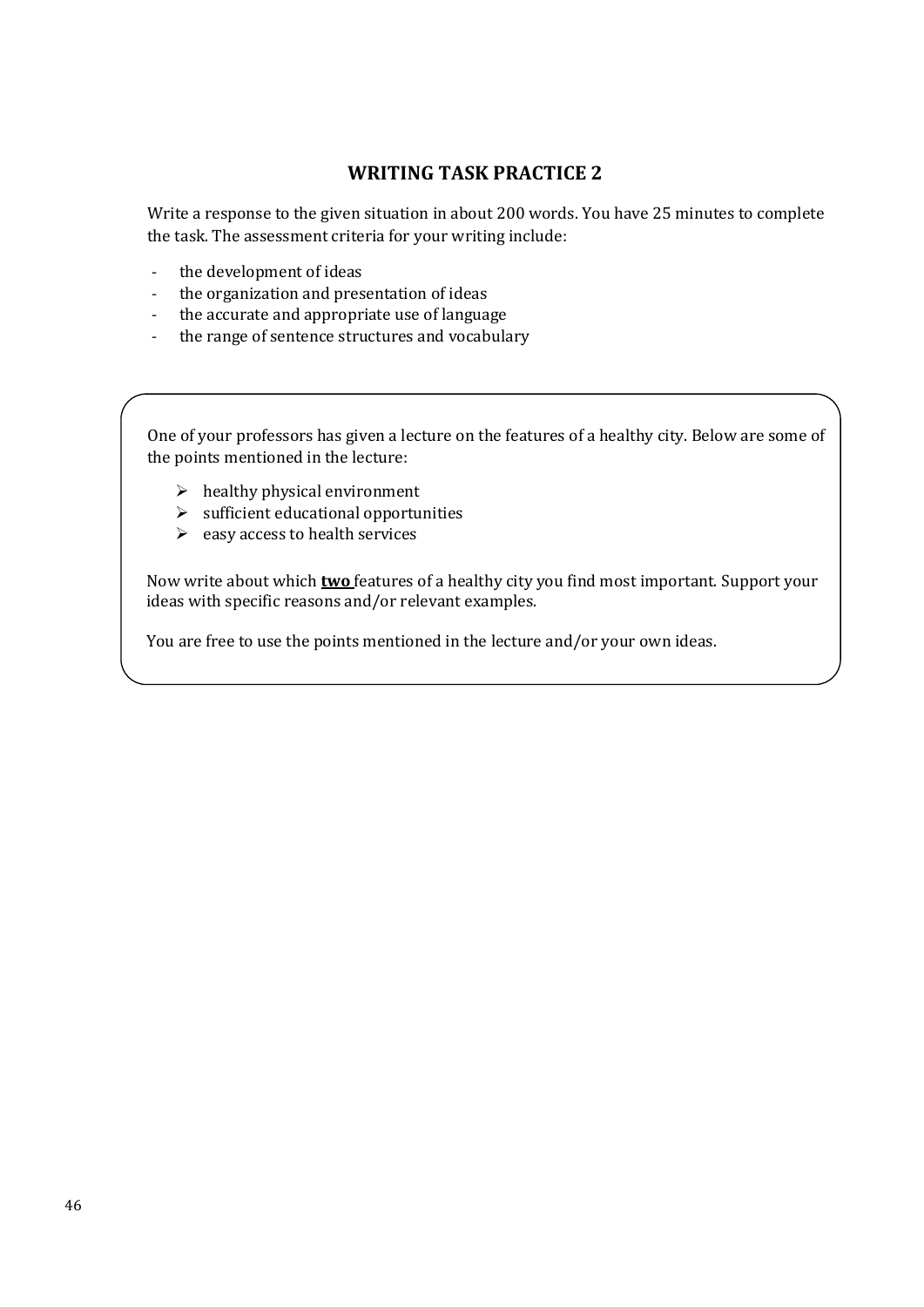*There are two features that make a city 'healthy city'. The first feature is a healthy physical environment; that is, having green areas for recreation and good infrastructure. The residents of a city need green areas for a healthy life. It is a known fact that the more time people spend in the nature, the healthier and happier they will be. The green areas, i.e. parks, lakes, etc, provide opportunities for people to do sports, get clean air, get rid of stress and socialize. A good infrastructure, i.e. good roads, and strong buildings, are also important in offering a healthy way of life. There will be less accidents and health problems due to the construction of houses, or offices.*

*The second important feature is having educational opportunities. Inevery neighborhood, there should be schools for all levels. In such a case, students will not need to travel to far away parts of the city to get to their schools. If they will easily access their schools on foot or by bikes, they will not waste time commuting, they will not risk being in the traffic, and they will not be tired before they start their lessons. I believe that this is very important for achieving a high standard in education. In conclusion, the physical environment as well as educational opportunities are important features that make a city healthy.*

*(228 words)*

#### **Feedback to the response:**

#### **Rhetoric**

- $\triangleright$  addresses the requirements of the task
- ➢ uses simple and compound sentence structures correctly
- $\triangleright$  has an appropriate register (formal)
- $\triangleright$  displays coherence problems (e.g. the last sentence explaining the second feature contains an irrelevant idea)

#### **Language Use**

- ➢ displays a good range of vocabulary use (*infrastructure, socialize, residents, commuting*)
- ➢ contains a few language errors: e.g. error in if-clause (*If they will easily access*…); a S-V agreement problem (*A good infrastructure … are..*)

**Grading:** This paper deserves a total grade of 18.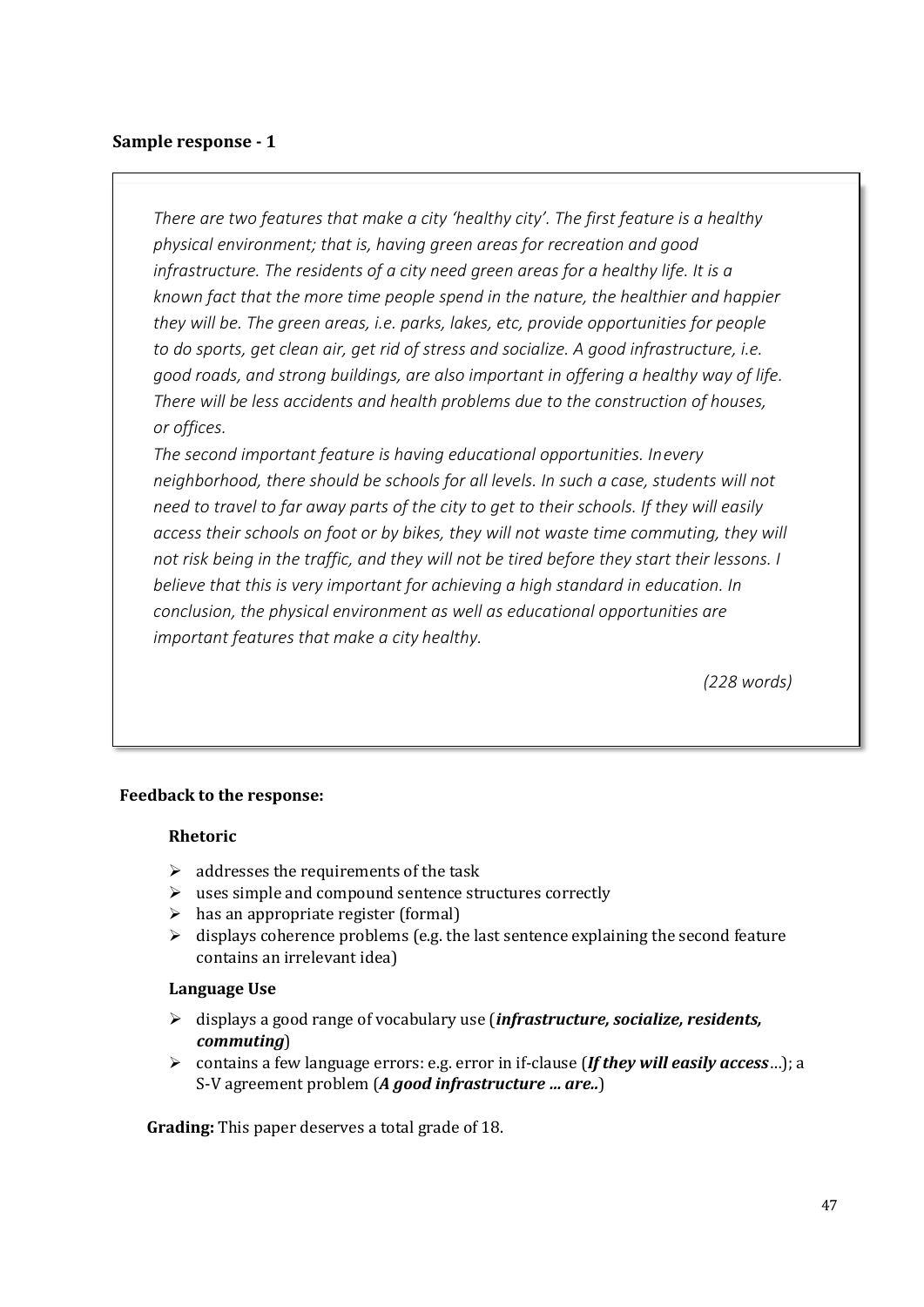*A healthy city can be defined as a place where healthy people live. For a healthy city there are two important features. First one is a healthy physical environment. There will be recreational areas where people could have calm rest, ride their bikes, read books or walk their pets. This areas are green with trees, and grasses. Having green in the city is essential for planning architecture of the city. So it becomes an artistic and organized city. Secondly, sufficient educational opportunities is important because education effects our lifes directly. Being educated is very important because when the people are educated, for example, your neighbor, your grocer, everyone's life will be higher quality. There will be few problems and arguments with other people, and everyone around you will be healthy and happy. To sum up, we should have a healthy physical environment and sufficient educational opportunities for everyone to have a healthy city.*

 *(153 words)*

#### **Feedback to the response:**

#### **Rhetoric**

- $\triangleright$  addresses the task
- $\triangleright$  displays limited topic development (insufficient explanations and weak connection between ideas)
- $\triangleright$  displays jumpiness and irrelevance in the organization of ideas

#### **Language Use**

- $\triangleright$  displays control in forming simple sentences
- ➢ contains a faulty complex sentence (*There will be recreational areas …*)
- ➢ displays a S-V agreement problem (*sufficient educational opportunities is ...*)
- ➢ contains spelling mistakes (*lifes, effects*)

**Grading:** This paper deserves a total grade of 10.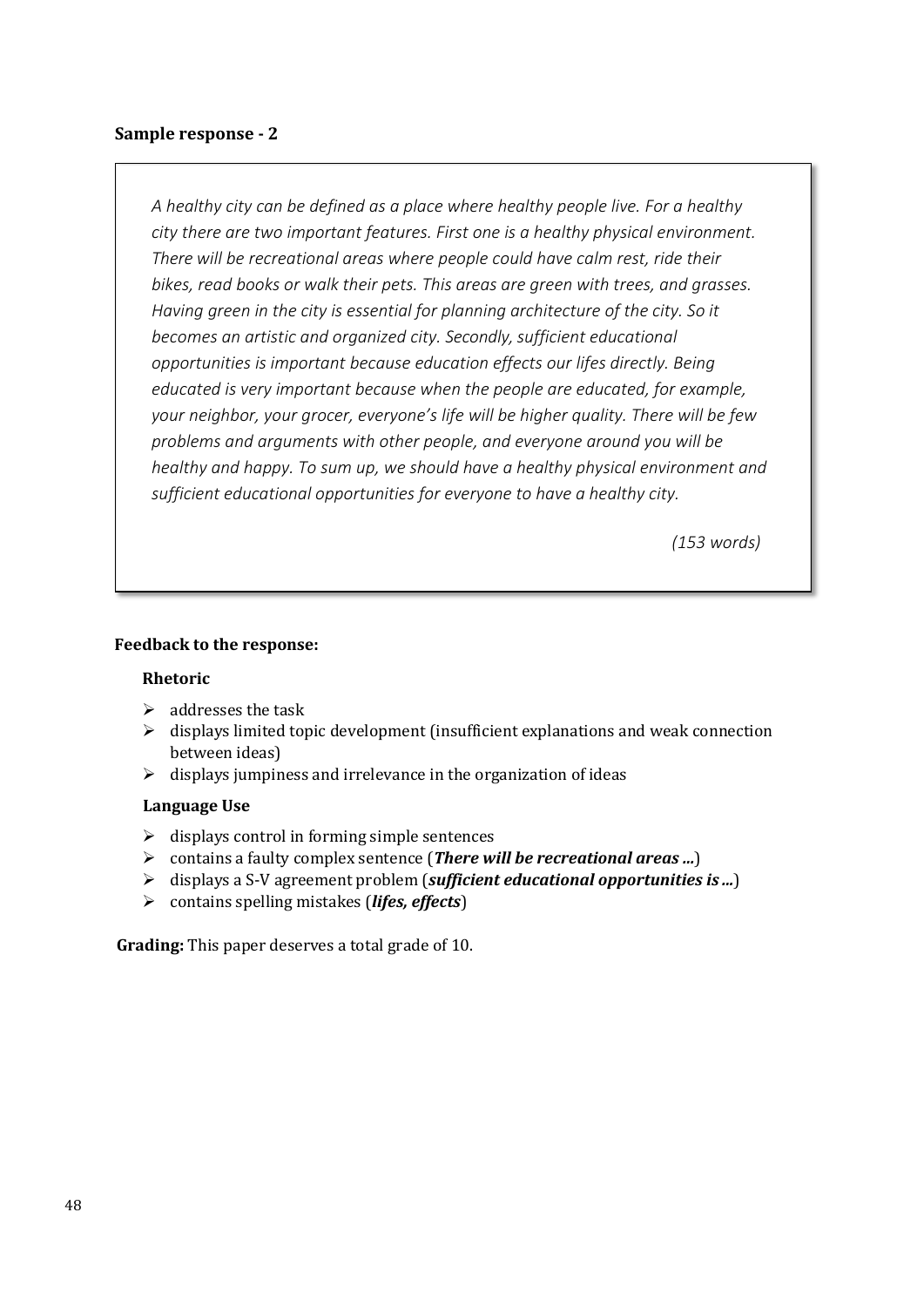# **LISTENING PRACTICE TAPE SCRIPTS**

# **Brief Talks Scripts**

For items 1-3, you will listen to three one-minute talks and a question related to each. As you listen, mark the alternative that answers the question or completes the statement. Before you listen to each talk, you will be given 15 seconds to look at the three alternatives.

# **Brief Talk 1**

Who would have predicted a thousand years ago that Latin would no longer be used in a thousand years' time? By hardly anybody. You know, I mean obviously Latin is still used in certain circumstances but it would not be the normal education to be fluent in Latin. If you'd said that a thousand years ago people would have said you are mad. So, in a thousand years' time, will English still be a global language? We could all be speaking Martian by then if they land and take over. You know who knows what's going to happen? To ask about the future of language is to really ask about the future of society and futurologists are just as unclear about what will happen eventually as I am about language.

# **Brief Talk 2**

Graphene is the strongest material in the world. It is a better conductor of electrical current than silicon, and its thermal conductivity is better than copper. Graphene is transparent because it's just one atom thick. It absorbs a little light, but basically you can look through it. It's also extremely flexible. That means you can bend it like rubber, but if you try to pull it, it's like a diamond. So it's very hard. Graphene could be used to make much faster and more powerful computer chips. A layer of graphene can transmit 10 times as much data as regular silicon. So, graphene chips could send huge volumes of data around the globe at blinding speed. Graphene is also very easy to make, at least in small amounts. Just pull off a thin layer of graphite with sticky tape and repeat the procedure again and again until you're left with a layer just one atom thick.

#### **Brief Talk 3**

Now these chimpanzees are using tools, and we take that as a sign of their intelligence. But if they really were intelligent, why would they use a stick to extract termites from the ground rather than a shovel? And if they really were intelligent, why would they crack open nuts with a rock? Why wouldn't they just go to a shop and buy a bag of nuts that somebody else had already cracked open for them? Why not? I mean, that's what we do. Now the reason the chimpanzees don't do that is that they lack what psychologists and anthropologists call social learning. They seem to lack the ability to learn from others by copying or imitating or simply watching. As a result, they can't improve on others' ideas or learn from others' mistakes -- benefit from others' wisdom. And so they just do the same thing over and over and over again.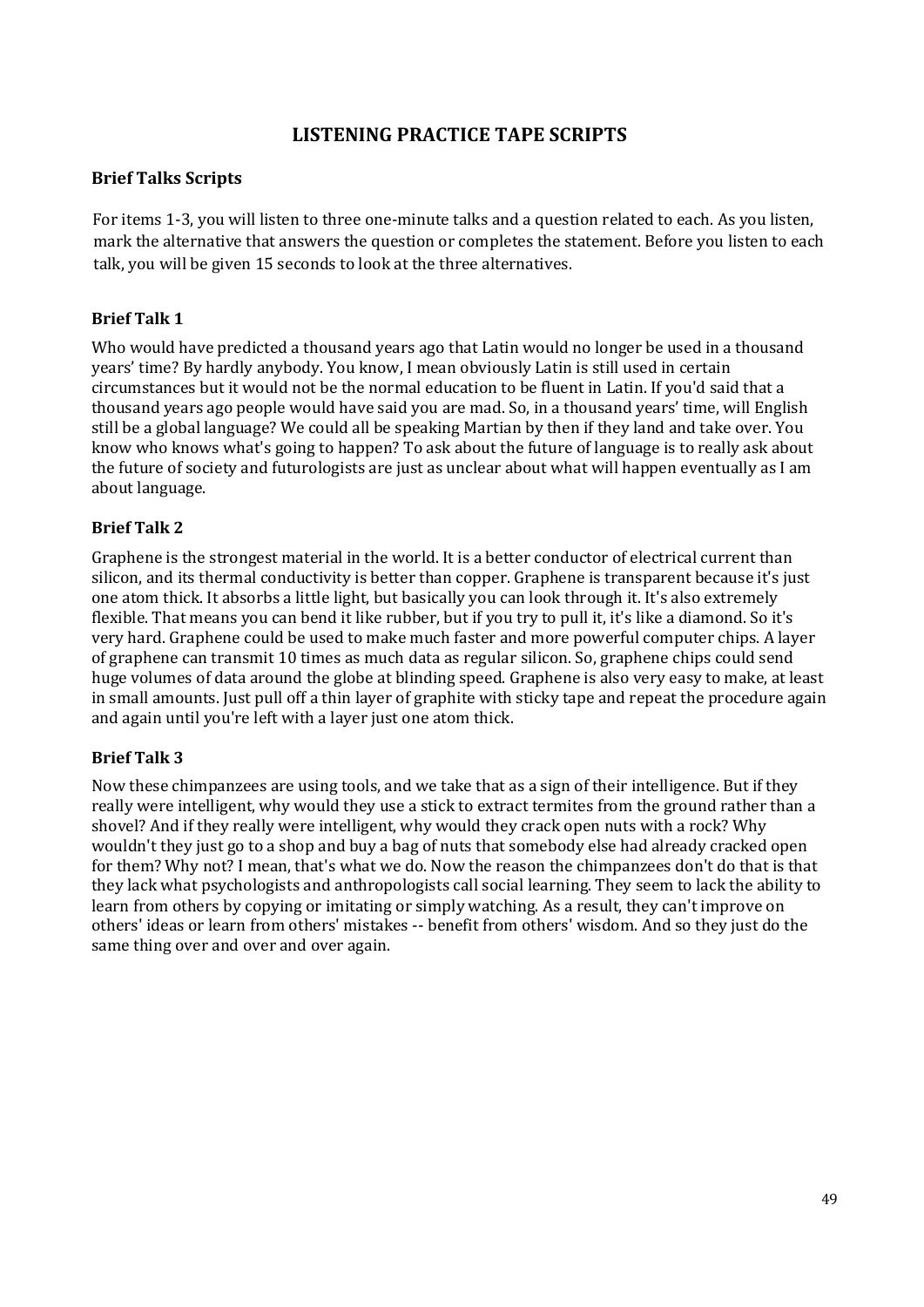# **Conversation Script**

For items 4-7, you will listen to a conversation between two students. As you listen, mark the alternatives that answer the questions or complete the statements. Now, you have one minute to look at the questions and the alternatives.

**Janet**: Hey Tom. Good morning.

**Tom**: Good morning Janet.

**Janet**: Well, I wanted to talk to you about the project assignment. Do you have time?

**Tom**: Sure.

**Janet**: You see; I don't have a partner for the project. Do you want to work with me?

**Tom**: Yeah, why not.

**Janet**: Let's grab a cup of coffee and discuss what to do. Shall we?

**Tom**: Ok.

**Janet**: Ok. Let's look at the syllabus and check everything one by one. Now first, it says work in pairs.

**Tom**: Check!

**Janet**: This is going to be a lab experiment and a report on it. So, we need to reserve the lab. We should go to the lab at once, actually, to find a slot to reserve for our experiment. The schedules fill in quite quickly.

**Tom**: How do we do that?

**Janet**: We write our names on the timetable at the door.

**Tom**: Why don't we do this online?

**Janet**: We can try… Let's check the department website. … Let's see… There it is: Tuesday morning is free from 10 am to 12 am. What do you think?

**Tom**: Uhm. I have a class then. How about Thursday morning?

**Janet**: I am not free on Thursday: lots of classes.

**Tom**: I see. Well, Friday? In the afternoon? I have time, then.

**Janet**: Perfect! I am free Friday afternoon. … Oh no! The lab is full Friday afternoon. It's too late today but tomorrow let's find the lab assistants in their office and arrange a time with them. There may be free time after work hours.

**Tom**: Alright.

**Janet**: The other thing we need to settle is background reading. There are lots of articles and books to read. The professor has already given the reading list. Do you have it with you?

**Tom**: I think so ….There it is. So many books! One, two, three, four.

Janet: Yeah, but we don't need to read each cover to cover.

**Tom**: Oh yeah?

**Janet**: It would be enough to just check the content page and read the parts related to our experiment.

**Tom**: Ok then, I already have this first book in my library. I can go over it and you can read the rest. Is that too much reading for you?

**Janet**: It is indeed. But that's not the point: the point is we both need to learn about the experiment before we go to the lab and do it. How on earth are we going to know what to do if we both don't read the materials?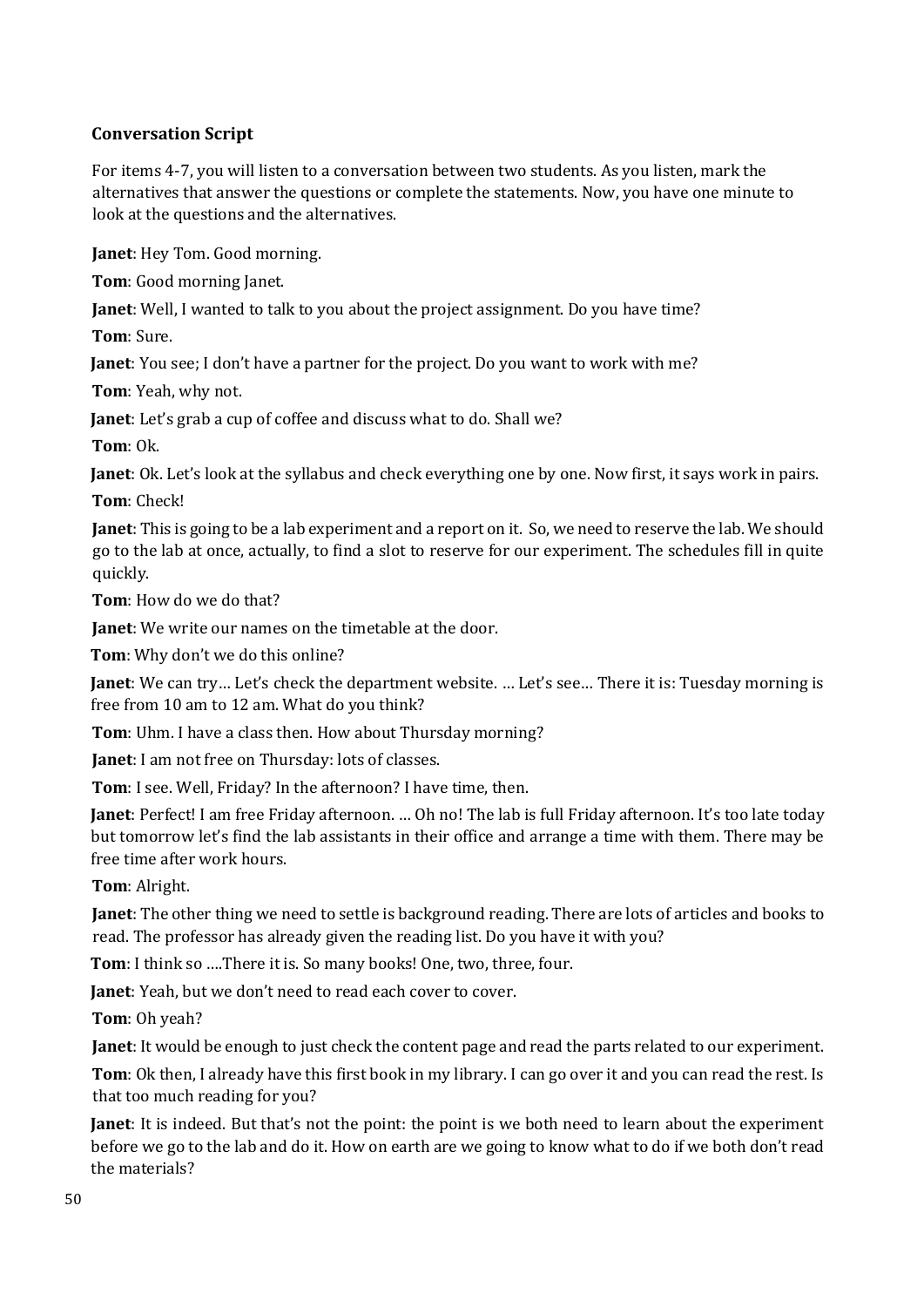**Tom**: Well, ok. When do you think we should finish reading?

**Janet**: Shall we say next week?

**Tom**: I'll do my best.

**Janet**: Don't forget to take notes while reading. So we can use them when we write the report later.

**Tom**: Oh, we can copy and paste bits and pieces from the texts.

**Janet**: No, Tom. We cannot do that. Remember what happened to Kimberly last year. She was the only person who failed the course because she used some text from the book without quoting and got an F. I wouldn't want that. We need to write everything in our own words.

**Tom**: But then, it is going to take ages to finish it!

**Janet**: Well, maybe. And about the report: We need to write a three-page report on the experiment and a reflection paper.

**Tom**: And how long does this reflection have to be?

**Janet**: It says one-page essay here in the syllabus.

**Tom**: Alright. If we have to …

**Janet**: OK then. Maybe we should stop by and inform the professor that we'll be working together.

**Tom**: What? Today? Why don't we do it some other time?

**Janet**: Why not? The sooner the better.

**Tom**: Ok, well. Do you mind going on your own?

**Janet**: Really? Tom we are supposed to cooperate!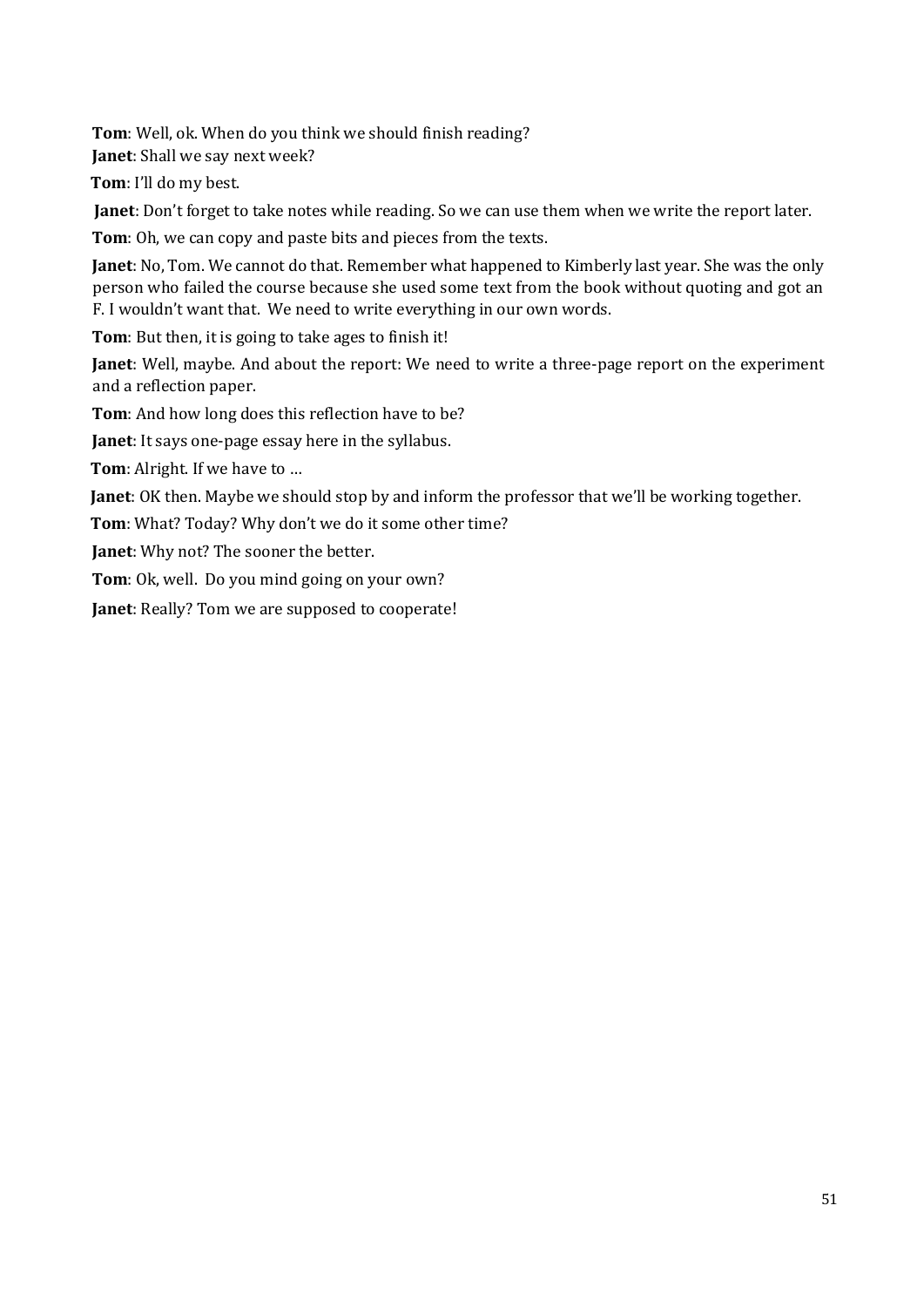#### **Lecture Script**

For items 8-11, you will listen to part of a lecture on externalities, a concept in economics. As you listen, mark the alternatives that answer the questions or complete the statements. Now, you have one minute to look at the questions and the alternatives.

#### **PAUSE 1 minute**

What do pollution, education, and your neighbor's dog have in common? No, that's not a trick question. All three are actually examples of economic transactions that include externalities. When markets are functioning well, all the costs and benefits of a transaction for a good or service are absorbed by the buyer and seller. However, sometimes, costs or benefits may *spill* over to a third party not directly involved in the transaction. These spillover costs and benefits are called externalities.

OK, let's start with negative externalities. Imagine there's a factory in your town that produces widgets, a good that benefits consumers all over the world. The smokestacks at the factory, however, belch out pollution 24/7. From an economic perspective, the firm is shifting some of its cost of production to society. How? Well, in its production process the firm uses clean air – a resource it does *not* pay for – and returns polluted air to the atmosphere, which creates a potential health risk to anyone who breathes it. If the firm were paying the full cost of production, it would return clean air to the atmosphere. Instead, if society wants clean air, society must pay to clean it. So, in this case, pollution represents the shifting of some of the cost of production to society, a negative externality.

Now, the question is what can be done to correct negative externalities. Governments can play a role in reducing negative externalities by taxing goods when their production generates spillover costs. This taxation effectively increases the cost of producing such goods. The higher cost, then, better reflects the true cost of production because it includes the spillover costs of, say, pollution. So, such taxation attempts to make the producer pay for the *full* cost of production. The use of such a tax is called internalizing the externality**.** For example, let's assume the cost of producing the widgets noted earlier is two dollars per unit, but an additional 20 cents per unit has been shifted to society as a negative externality in the form of dirty air. The government could place a 20-cent tax on each widget produced to ensure that the firm pays the actual cost of production – which is now two dollars and twenty cents, including the cost of the negative externality. As a result of the higher cost of production, the firm will reduce its production of widgets, thus reducing the level of pollution.

Let's now turn our attention to positive externalities. When you complete high school, you'll reap the benefits of your education in the form of better job opportunities, higher productivity, and higher income. A technical degree or college education will further enhance those benefits. Although you might think you are the only one who benefits from your education, that isn't the case. The many benefits of *your* education spill over to society in general. In other words, you can generate positive externalities. For example, a well-educated society is more likely to make good decisions when electing leaders. Also, regions with a better-educated population tend to have lower crime rates.

How can we encourage positive externalities? Governments can play a role in encouraging positive externalities by providing subsidies for goods or services that generate spillover benefits. Such subsidies provide an incentive for firms to increase the production of goods that provide positive externalities. Regarding education, because the government subsidizes public education, a greater quantity of education is produced and consumed and society reaps the spillover benefits.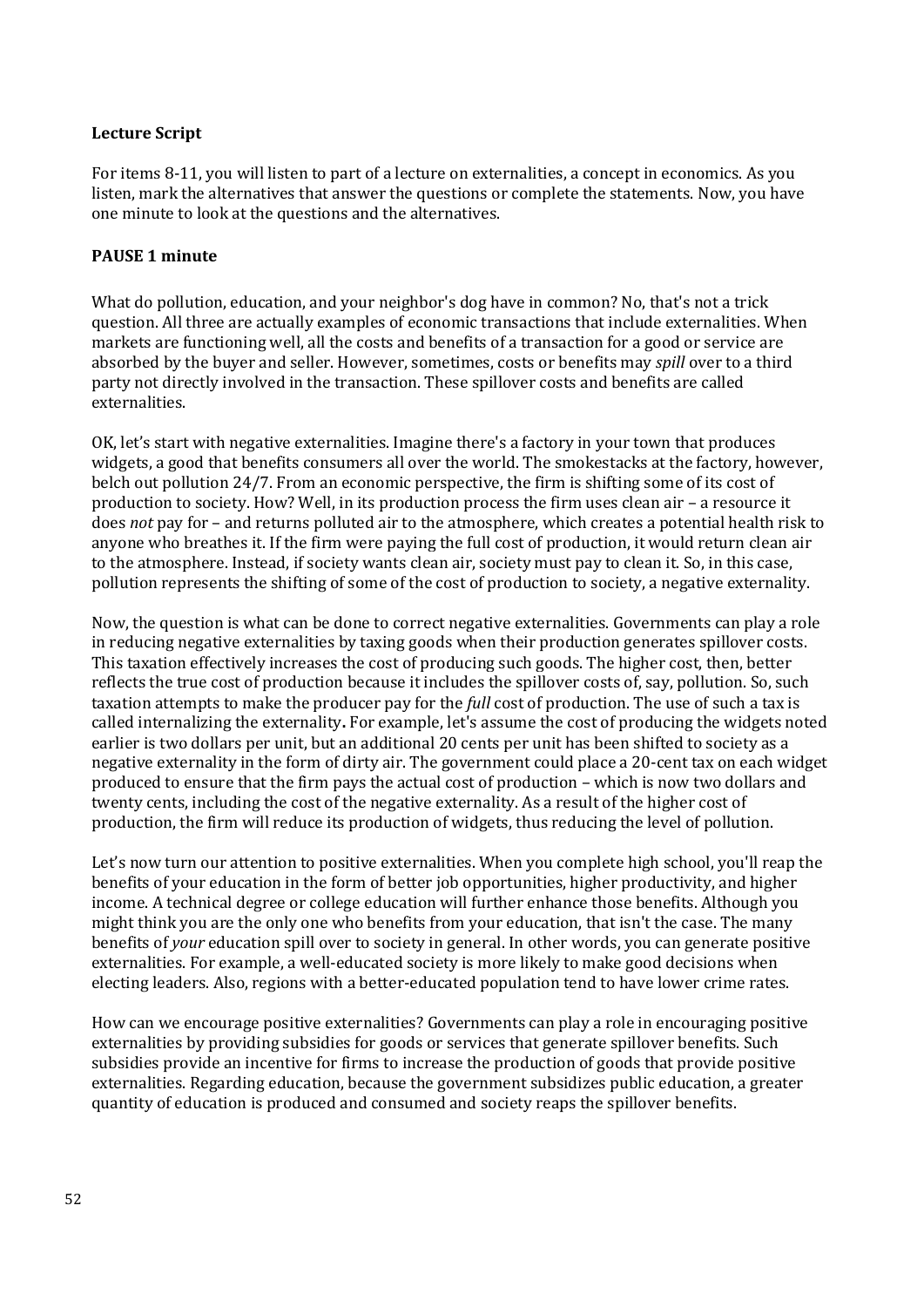All in all, we can say that an externality is determined to be positive or negative based on whether costs or benefits spill over. Imagine this scenario: Your neighbor buys a dog, feeds the dog, and pays all of the expenses to care for the dog. In other words, your neighbor is bearing the explicit costs of dog ownership. Your neighbor also receives benefits from the dog, such as companionship and home security. But, what if the dog spends most of the night barking outside your bedroom window, depriving you of valuable sleep? In this case, you would be bearing some of the costs of your neighbor's dog ownership – and that would be a negative externality for you. On the other hand, let's assume your neighbor's dog doesn't keep you awake at night. Instead, Fido is perfectly quiet and only barks when suspicious looking strangers come near your homes. Now the dog is providing you with the benefit of home security without you having to share in the cost of the dog – you receive a positive externality.

To summarize, the costs and benefits of transactions for goods and services are often shared only between the producers and consumers, but sometimes costs and benefits spill over to third parties. …(fade)